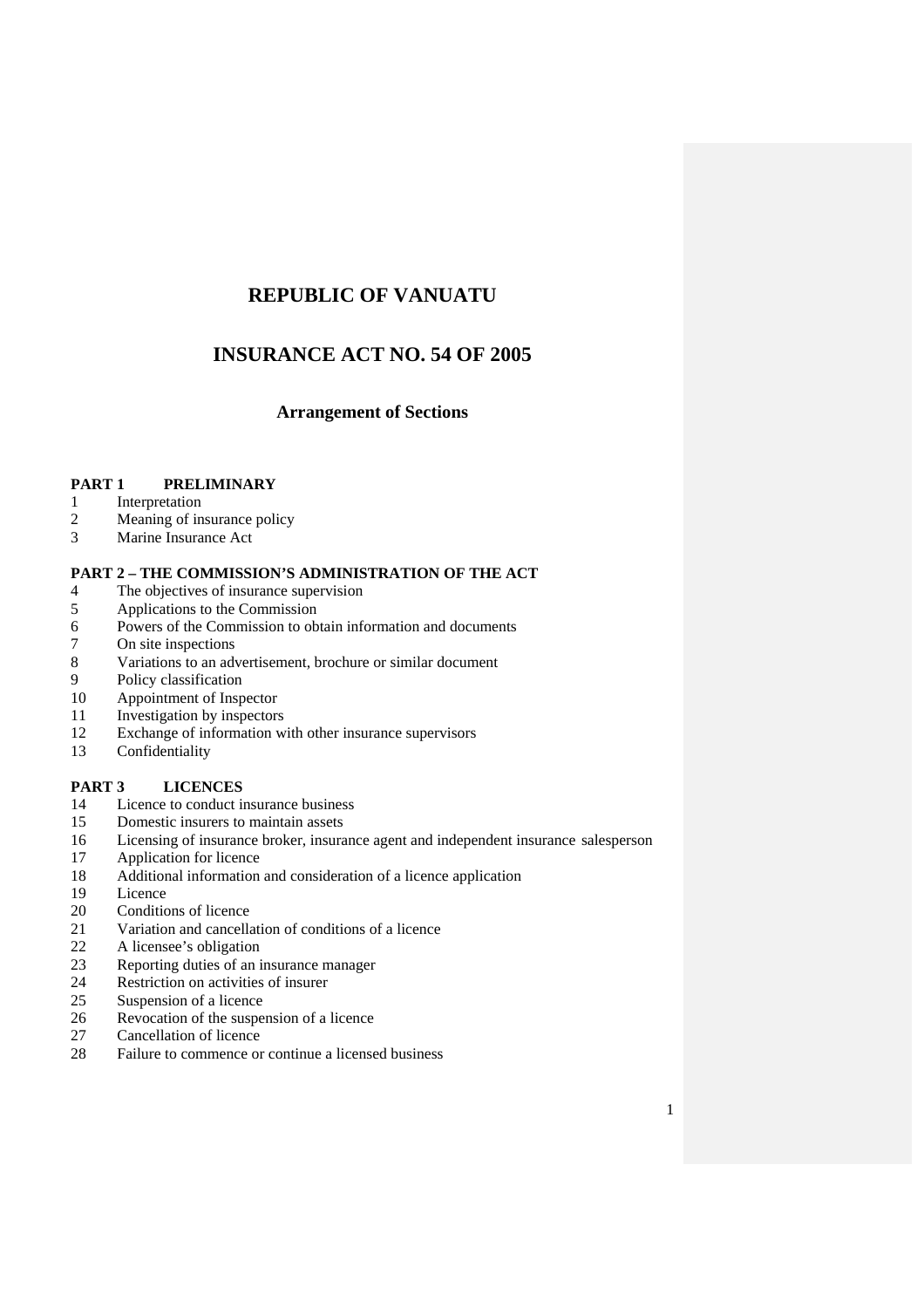- 29 Prohibition on using certain words or doing certain acts
- 30 Unlicensed person cannot conduct insurance business

# **PART 4 CAPITAL ADEQUACY**

- 31 Minimum capital
- 32 Maintenance of financially sound condition
- 33 Assets of an insurer
- 34 Categories of assets<br>35 Deeming provisions
- Deeming provisions of assets
- 36 Life insurer's liabilities
- 37 General insurer's liabilities
- 38 Prohibitions concerning assets and certain liabilities
- 39 Failure to maintain financially sound condition
- 40 Guarantee requirements for insurance intermediaries
- 41 Returns to the Commission

## **PART 5 AUDITED STATEMENTS, AUDITORS AND ACTUARIES**

- 42 Financial year
- 43 Appointment of auditor
- 44 Auditor to give information to Commission
- 45 Accounting and auditing requirements
- 46 Appointment of actuary by insurer
- 47 Appointment of auditor or actuary by Commission
- 48 Life policy to be actuarially sound
- 49 Audit, actuarial and risk management committee

# **PART 6 SHARE CAPITAL AND SHAREHOLDING**

- 50 Shares and debentures
- 51 Registration of shares in name of nominee
- 52 Limitation on control and shareholdings or other interest in life or general insurers
- 53 Providing information on shareholders<br>54 Effect of registration of shares contrary
- Effect of registration of shares contrary to Act

# **PART 7 DIRECTORS AND OFFICERS**

- 55 Duties of Directors and officers<br>56 Avoiding conflict of interest
- 56 Avoiding conflict of interest
- 57 Director not to avoid conflict of interest situations
- 58 Situations where conflict of interest s not affecting approval of contract
- 59 Insurer to notify Commission on appointments and terminations

# **PART 8 COMPLIANCE AND MAINTENANCE OF RECORDS**

- 60 Compliance officers and compliance arrangements
- 61 Guidelines
- 62 Maintenance of records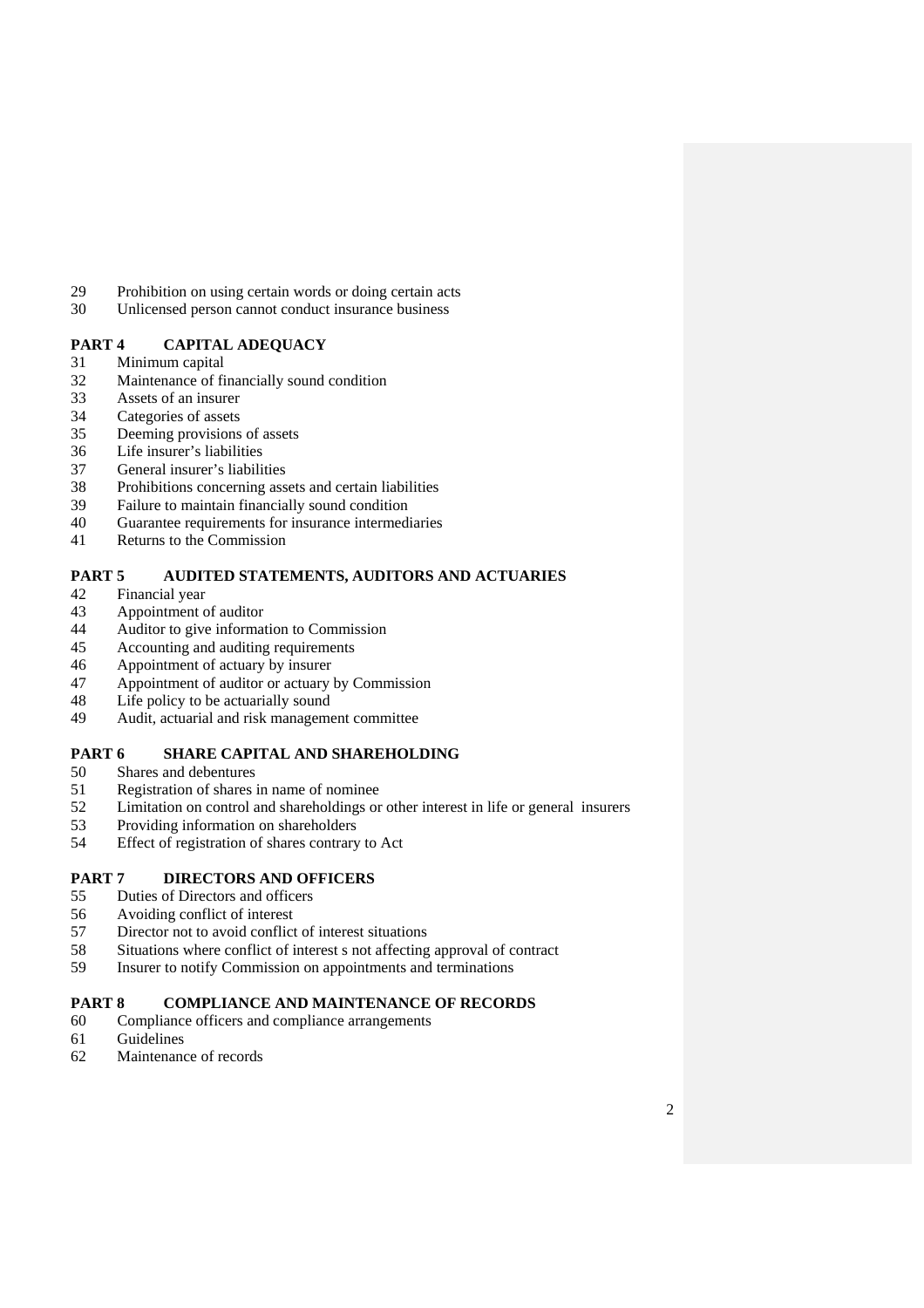# **PART 9 THE INSURANCE POLICY**

- 63 Summary, inspection and copy of policy
- 64 Governing law
- 65 Limitation on provisions of certain policies
- 66 Certain provisions of agreements relating to life or general policies to be void
- 67 Misrepresentation
- 68 Validity of an insurance policy
- 69 Protection of policy benefits under certain life policies
- 70 Partial realisation of protected policies

# **PART 10 PREMIUM AND PAYMENT OF PREMIUM**

- 71 Receipt for premium paid in cash and validity of policy
- 72 Collection of premiums by intermediaries
- 73 Policy suspended until payment of first premium
- 74 Failure to pay premiums
- 75 Consequences if a premium remains unpaid

# **PART 11 INSURANCE AGENTS, INSURANCE BROKERS AND INDEPENDENT INSURANCE SALESPERSONS**

- 76 Insurance agents
- 77 Disqualification of an insurance agent
- 78 Insurance broker
- 79 Independent insurance salesperson
- 80 The Agreement between the insurer and the insurance intermediary
- 81 Withdrawal of an independent insurance salesperson's authority to act for the insurer
- 82 Personal liability of intermediaries

# **PART 12 BUSINESS PRACTICE**

83 Insurer's and insurance intermediary's duty of care

# **PART 13 TRANSFERS, MERGERS AND ACQUISITIONS**

- 84 Approval of Commission required for transfer, mergers and acquisitions
- 85 Application to Commission
- 86 Conditions of approval
- 87 Approved transaction

# **PART 14 ANTI MONEY LAUNDERING AND COMBATING THE FINANCING OF TERRORISM**

- 88 Functions of the Commission in relation to Anti Money Laundering and Combating the Financing of Terrorism
- 89 Suspicious transaction reporting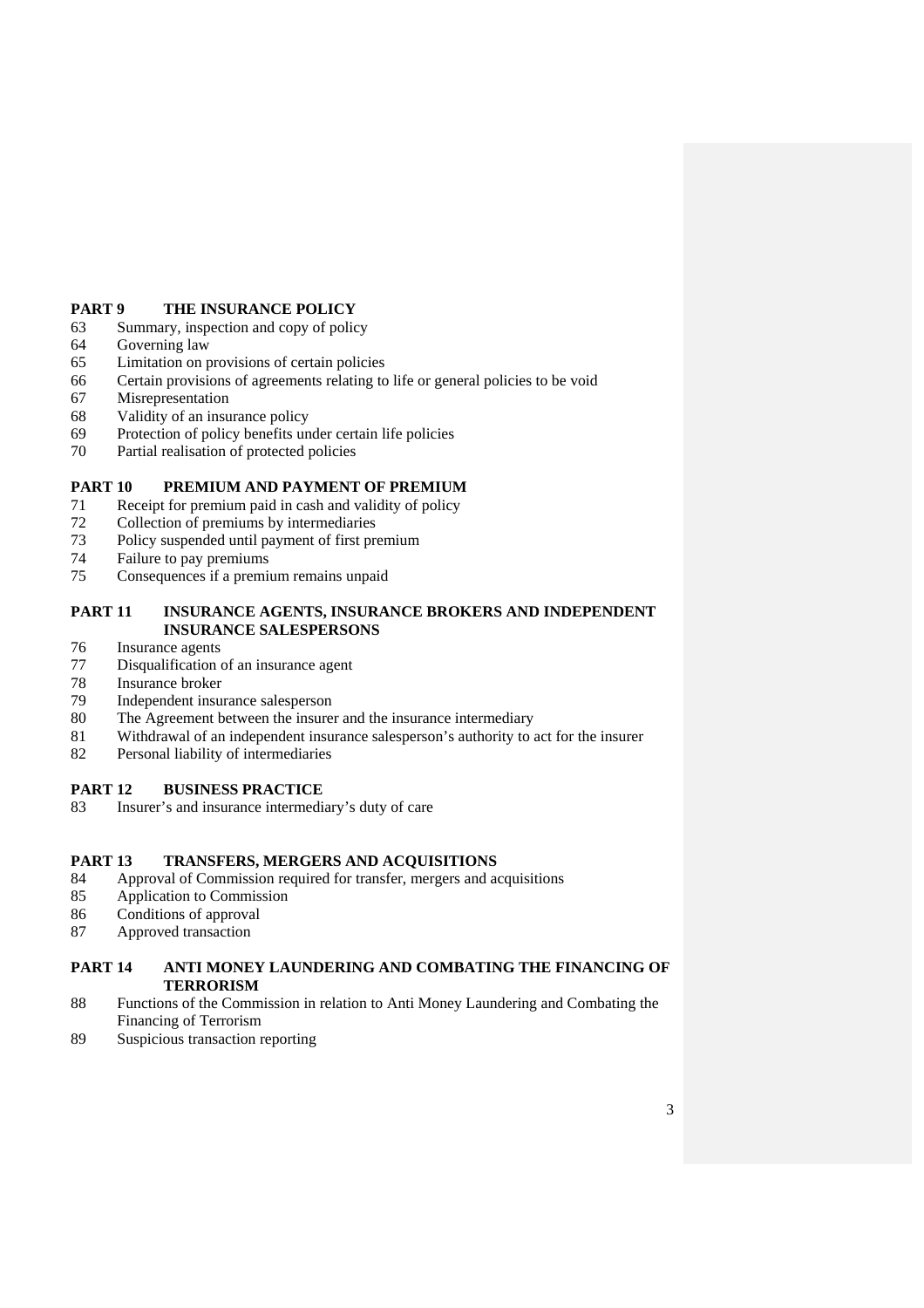90 Suspension or cancellation of licence for breach of the Financial Transaction Reporting Act No. 33 of 2000

# **PART 15 ENFORCMENT**

- 91 Civil remedies
- 92 Removal of appointees who are not fit and proper
- 93 Undesirable practices
- 94 The Commission's power to intervene

# **PART 16 OFFENCES AND PENALTIES**<br>95 Offences by persons other than a licensee

- 95 Offences by persons other than a licensee or compliance officer<br>96 Offences by licensees and compliance officers
- 96 Offences by licensees and compliance officers<br>97 Penalty for failure to lodge returns, etc
- Penalty for failure to lodge returns, etc

# **PART 17 INSOLVENCY AND WINDING UP**

- 98 Voluntary winding-up and closure
- 99 Winding –up by Court

# **PART 18 TRANSITIONAL AND GENERAL PROVISIONS**

- 100 Existing insurers
- 101 First Financial year
- 102 Existing insurers to separate life and general insurance business
- 103 Appeals against decisions of the Commission
- 104 Regulations
- 105 Fees
- 106 Repeal
- 107 Commencement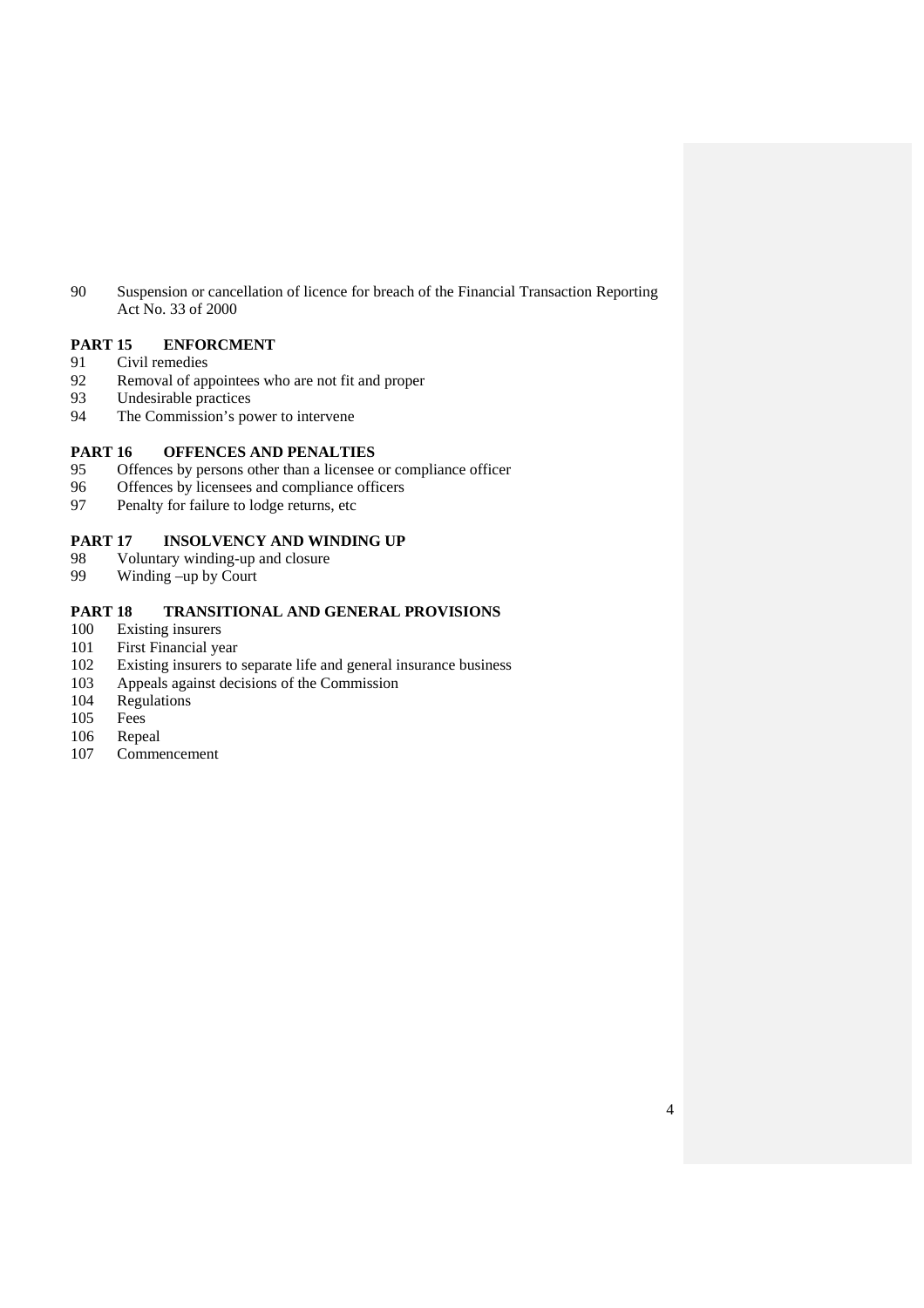# **REPUBLIC OF VANUATU**

**Assent: 30/12/2005 Commencement: 05/06/2006** 

# **INSURANCE ACT NO. 54 OF 2005**

An Act to provide for the licensing, regulation and supervision of insurance business and for related purposes

Be it enacted by the President and Parliament as follows:

# **PART I – PRELIMINARY**

#### **1 Definitions**

(1) In this Act, unless the contrary intention appears:

**accident and health policy** means an insurance policy:

- (a) that covers a disability event, a health event or a death event; and
- (b) under which benefits may be other than a stated sum of money; and
- (c) under which benefits may be given:
	- (i) if a person has incurred expenses for a health service for the health event; and
	- (ii) direct to the provider of the health service.

**actuary** means a person who is a member of:

- (a) the Institute of Actuaries of Australia, or the equivalent body in New Zealand or the United Kingdom; or
- (b) a similar professional body approved by the Commission.

**associated party**, for an insurer, means: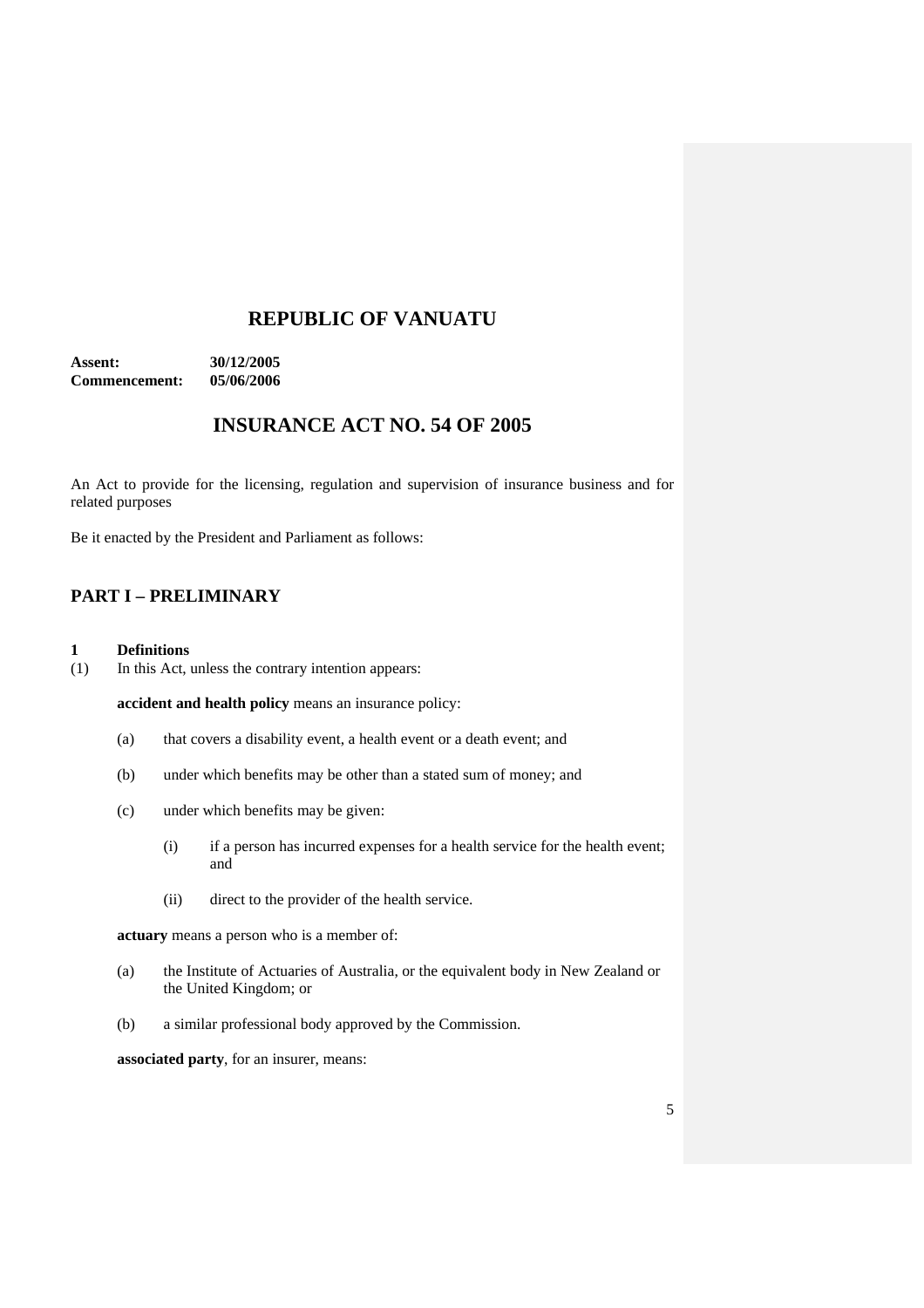- (a) for an individual:
	- (i) the person's spouse, child, parent, stepchild or stepparent; and
	- (ii) a spouse of a person mentioned in subparagraph (i); and
	- (iii) a person who has entered into an agreement or arrangement with that person about acquiring, holding or disposing of, or exercising voting rights in respect of, shares in the insurer; and
	- (iv) a body corporate whose board of directors acts in accordance with the first person's directions or instructions; and
	- (v) a trust controlled or administered by the first person; and
- (b) for a body corporate:
	- (i) a subsidiary and a holding company; and
	- (ii) another body corporate whose board of directors acts in accordance with the first body corporate's directions or instructions; and
	- (iii) a trust controlled or administered by the body corporate.

**auditor** means a person who is:

- (a) a member of the Institute of Chartered Accountants in Australia or New Zealand, the Institute of Chartered Accountants in England & Wales or a Certified Public Accountant in the United States of America; or
- (b) a member of a body of accountants established in Vanuatu, or a similar body in another country recognized by the Commission, and has qualifications similar to those mentioned in paragraph (a) and is experienced in auditing insurance companies; or
- (c) authorised by the Commission to be appointed as an auditor because he or she has similar qualifications obtained elsewhere and is experienced in auditing insurance companies.

**captive insurance company** means a company that predominately insures interests in its parent company or in companies that it is affiliated or associated with or is organized with in a group or agency relationship.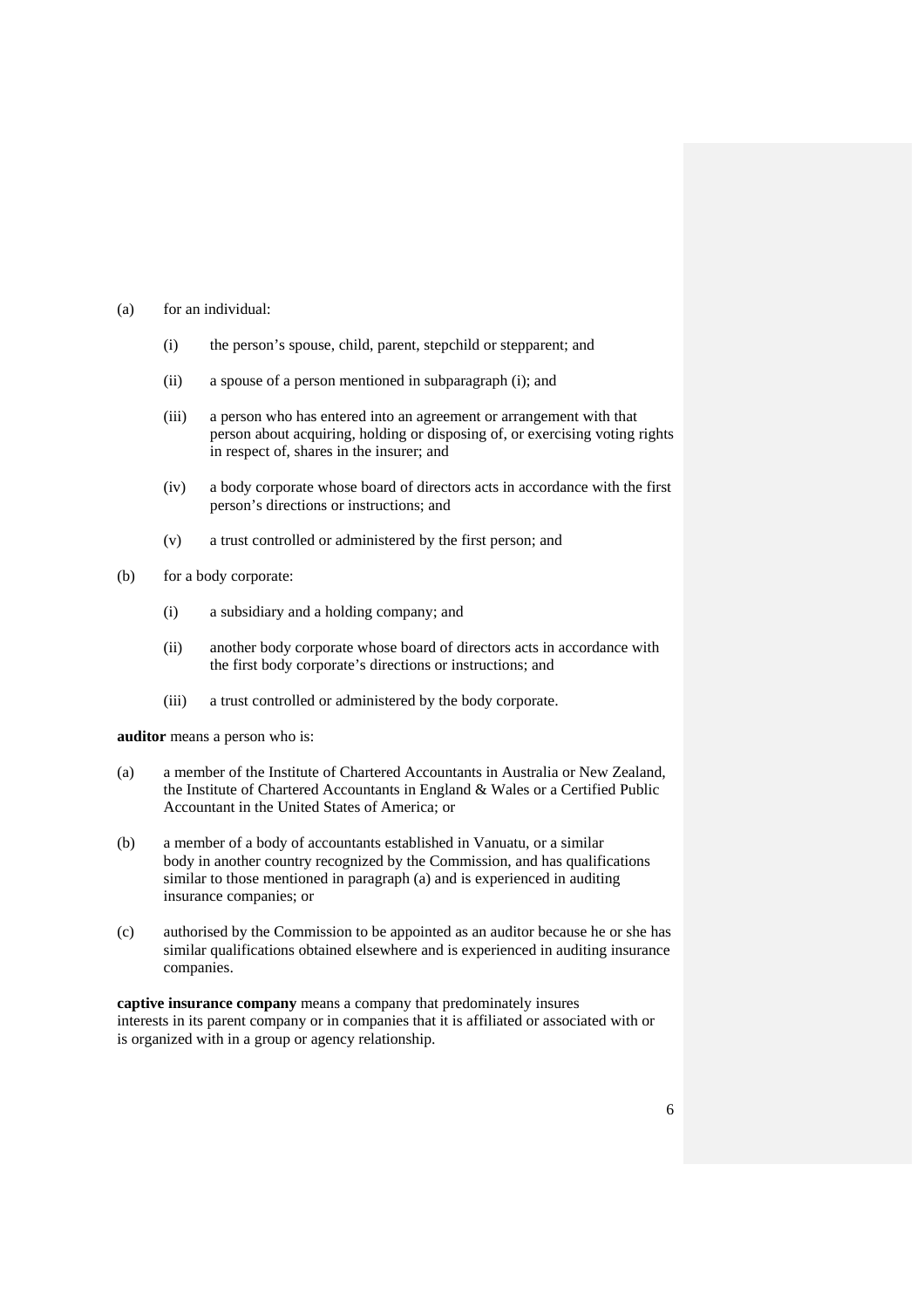**company limited by shares** means a company having the liability of its members limited by the memorandum to the amount, if any, unpaid on the shares they hold.

**company limited by guarantee** means a company having the liabilities of its members limited by the memorandum to the amounts the members undertake to contribute to the assets of the company if it is wound up.

**Commission** means the Vanuatu Financial Services Commission.

**death event** means the life of a person ending.

**disability event** means the functional ability of the mind or body of a person becoming impaired.

**disability policy** means an insurance policy that covers a disability event.

**domestic business** means an insurance policy insuring:

- (a) a person resident in Vanuatu at the date of the policy; or
- (b) property of any kind situated in Vanuatu.

**engineering policy** means an insurance policy that covers:

- (a) the possession, use or ownership of machinery or equipment in carrying on a business, other than a motor vehicle required under a law of Vanuatu to have third party liability insurance; or
- (b) the erection of buildings or other structures or the undertaking of other works; or
- (c) the installation of machinery or equipment; or
- (d) machinery breakdown and boiler pressure plants.

**external insurer** means an insurer incorporated outside Vanuatu that provides insurance services in Vanuatu.

## **fund** means:

- (a) a pension fund organisation; and
- (b) a permanent fund, established mainly to provide benefits to members in the event of sickness, accident or unemployment, or benefits to surviving spouses, children, dependants or nominees of deceased members.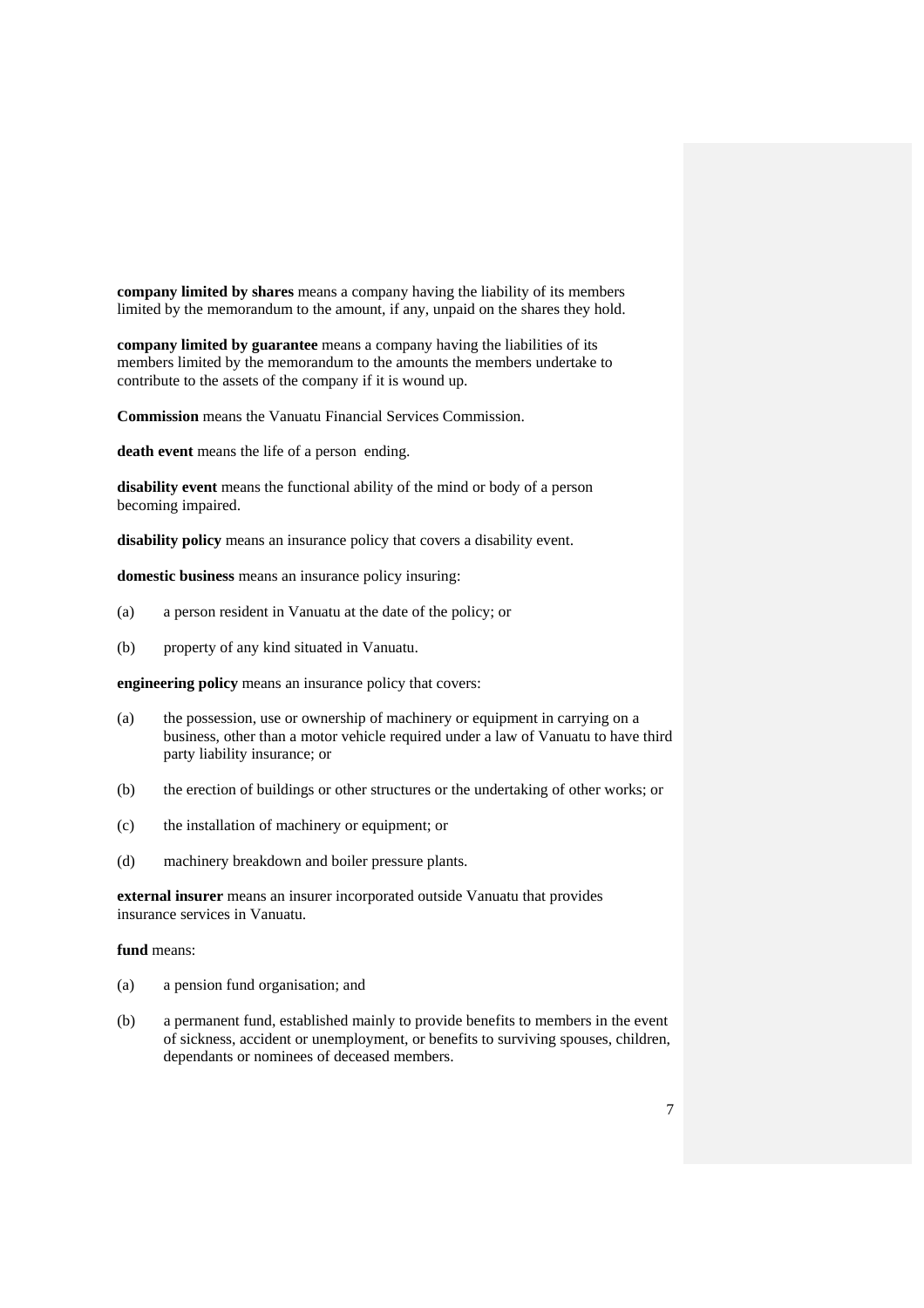**fund policy** means an insurance policy that covers the liability of a fund to provide benefits to its members under its rules, other than a policy that relates exclusively to a particular member of the fund or to the surviving spouse, children, dependants or nominees of a particular member of the fund.

**general insurer** means a person licensed to conduct general insurance business.

**general insurance business** means the business of providing or undertaking to provide policy benefits under general insurance policies or general reinsurance treaties.

#### **general insurance policy** means:

- (a) a property policy, an engineering policy, a guarantee policy, a liability policy, a workers compensation policy, an employers liability policy, a miscellaneous policy, a motor policy, an accident and health policy, a marine, aviation and transportation policy or a policy that is a combination of any of those policies; and
- (b) a contract that varies a policy mentioned in paragraph (a).

**general reinsurance policy** means a reinsurance policy for a general insurance policy.

**guarantee policy** means an insurance policy that covers the failure of a person to discharge an obligation.

**health event** means an event relating to the health of the mind or body of a person.

**health policy** means an insurance policy:

- (a) that covers a health event; and
- (b) under which benefits may be other than a stated sum of money; and
- (c) under which benefits may be given:
	- (i) if a person has incurred expenses for a health service for the health event; and
	- (ii) direct to the provider of the health service.

**independent insurance salesperson** means a person who solicits proposals for insurance products and earns commissions for each successful sale, but is neither an employee nor an agent of an insurer or an insurance intermediary.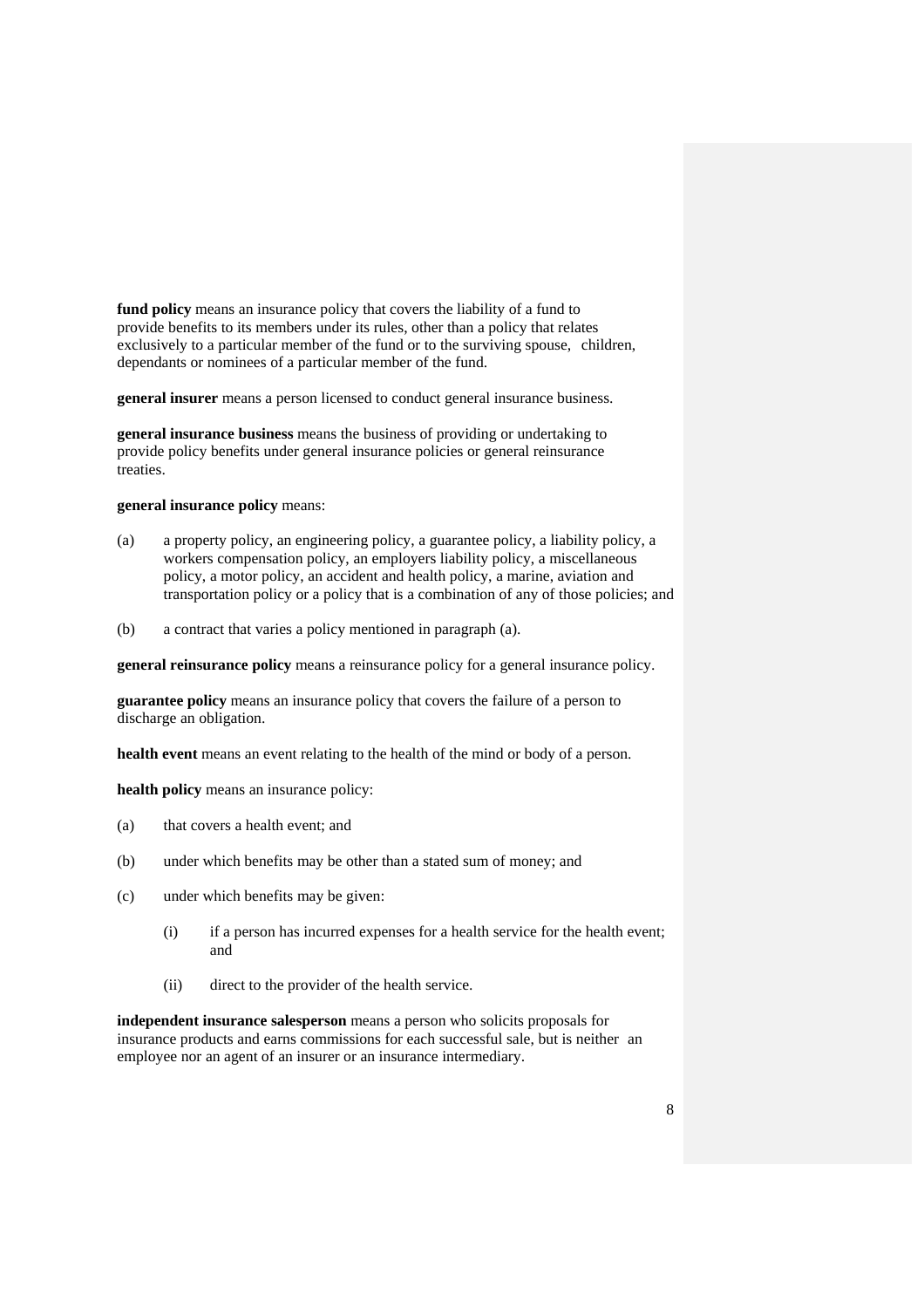**inspector** means a person appointed by the Commission under section 10 to investigate and report to the Commission on a licensee.

**insurance agent** means a person who, with the authority of an insurer and not being an employee of the insurer, acts on behalf of the insurer in establishing an insurance policy, including receiving a proposal, issuing a policy, collecting premiums and settling claims.

**insurance broker** means a person who acts on behalf of a prospective customer and with the prospective customer's authority arranges insurance business with insurers, including making proposals and paying premiums.

**insurance intermediary** means a person who renders intermediary service as an insurance agent, insurance broker, or an independent insurance salesperson, and includes an insurance consultant, a loss adjuster or an insurance surveyor, if the service:

- (a) requires judgment on the part of the latter person; or
- (b) may lead a customer to a specific transaction in respect of an insurance product.

**insurer** means a general insurer and a life insurer.

 **insurance manager** means a person licensed to act as insurance manager of, or provide managerial services for, external insurers and international insurers.

**insurance policy** has the meaning given by section 2.

**insurance product** means:

- (a) an insurance policy; and
- (b) another product similar in nature to an insurance policy declared by the Commission to be an insurance product for the purposes of this Act; and
- (c) an insurance product issued by a external insurance provider and marketed in Vanuatu that in nature and character is essentially similar, or corresponds to, an insurance policy.

**international insurer** means an insurance company that is incorporated in Vanuatu but does not provide domestic insurance products in Vanuatu.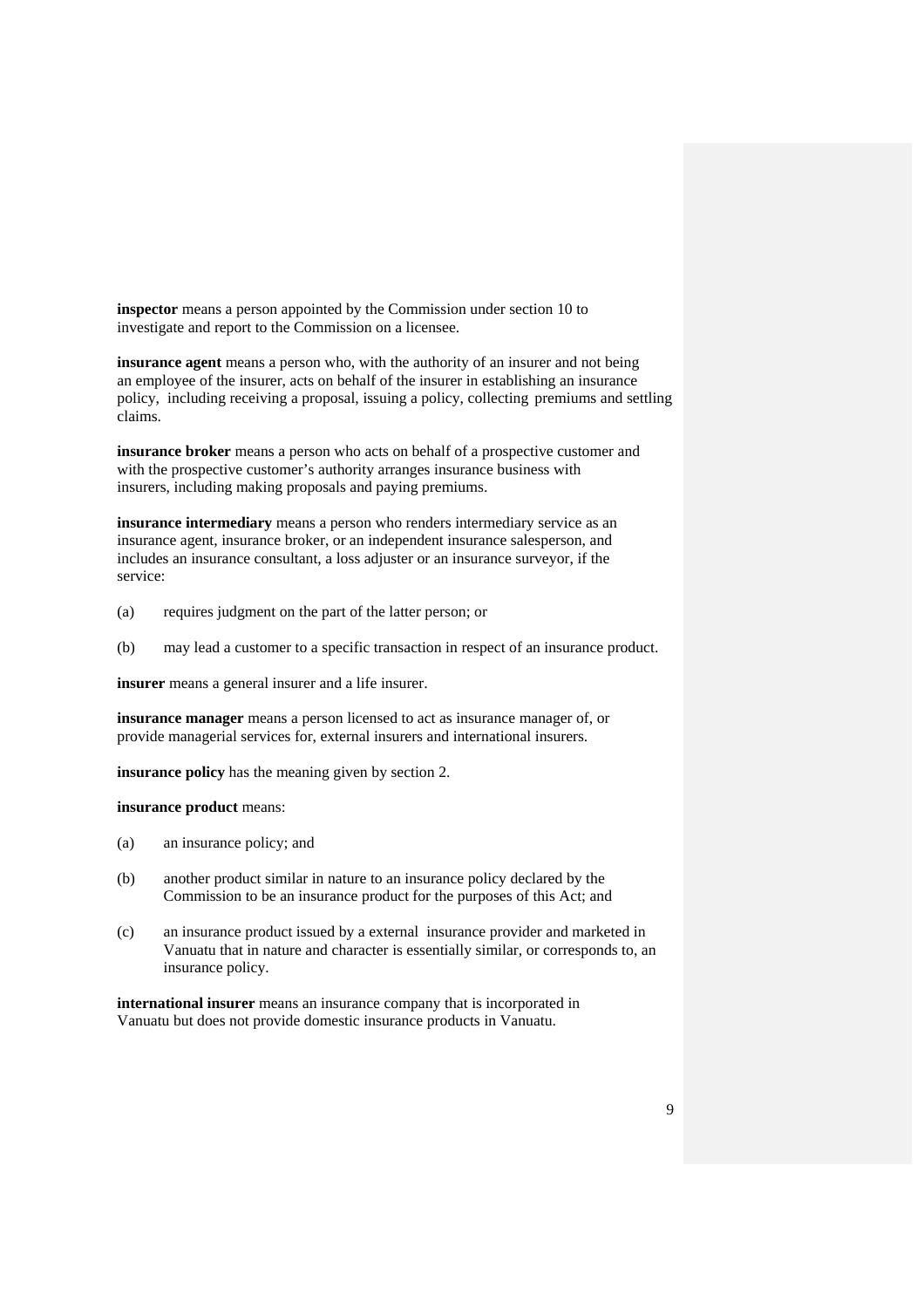**key individual** means a natural person responsible for managing or overseeing, either alone or with another, the activities of a licensee.

**licensed** means licensed under this Act.

**licensee** means a licensed general insurer, life insurer, insurance manager, insurance agent, insurance broker, independent insurance salesperson or a licensed insurance intermediary.

**life insured** means the person to whose life, or to the functional ability or health of whose mind or body, a life policy relates.

**life insurance business** means the business of providing or undertaking to provide policy benefits under life policies including an annuity for life or a period, a long-term disability policy, a fund policy, a long-term health policy, a sinking fund policy and a combination of any of those policies.

**life policy** means an insurance policy on human life or that pays annuities on human life, and includes:

- (a) a policy under which the benefits are wholly or partly to be determined by reference to the value of, or the income from, property of any description or by reference to fluctuations in, or in an index of, the value of property of any description; and
- (b) an annuity for life or a period; and
- (c) a contract that varies a policy of that kind.

**linked liabilities** means the policy liabilities of a general or life insurer that:

- (a) are not a guaranteed certain sum; and
- (b) are determined solely by reference to the value of particular assets or categories of assets that are specified in the policy and are actually held by or on behalf of the insurer specifically for the purposes of the policy.

**local insurer** means a company incorporated in Vanuatu and providing insurance services inside or outside Vanuatu.

**Lloyd's** means the association of persons generally known as Lloyd's and incorporated by the Lloyd's Act of 1871 of the United Kingdom.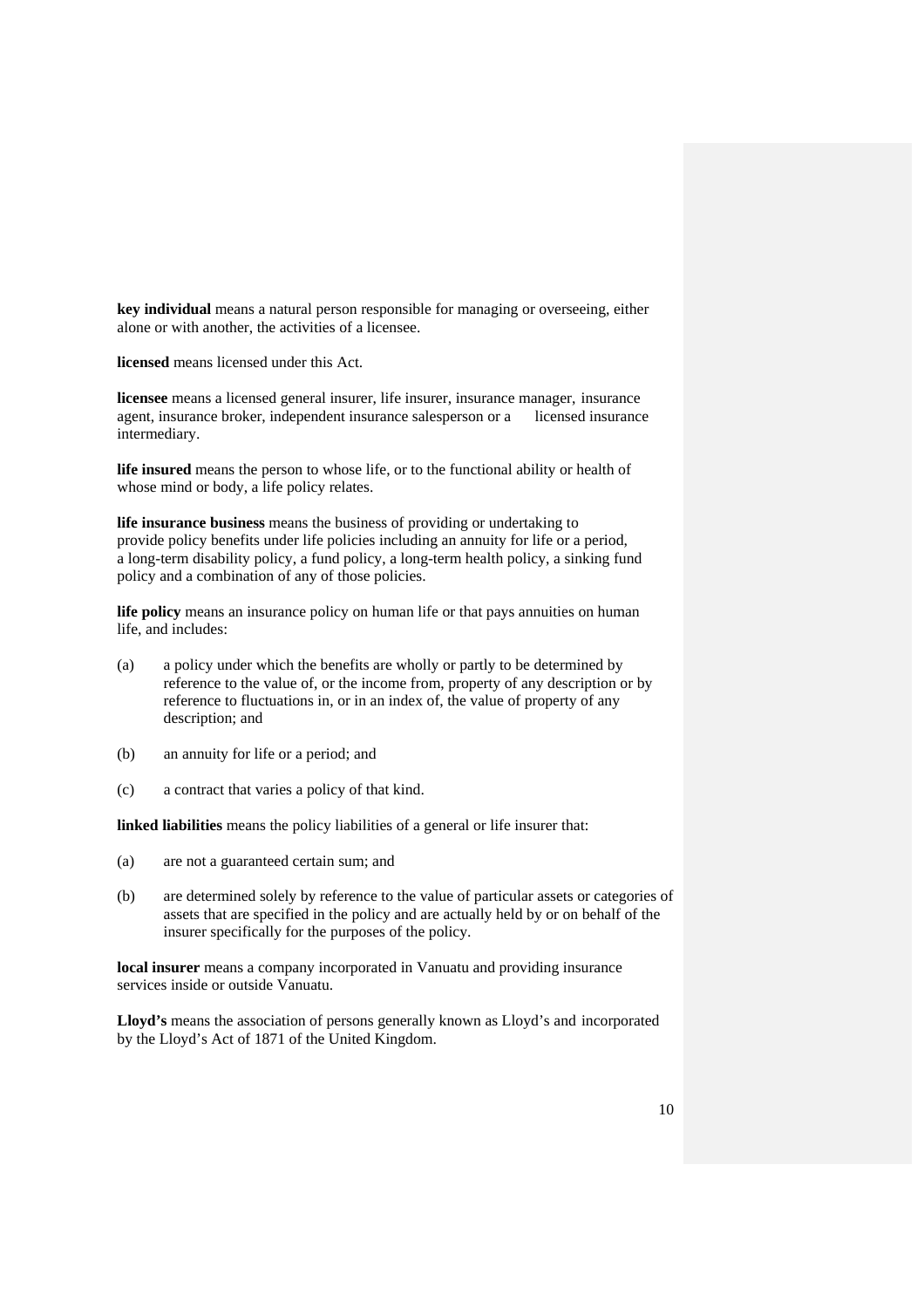**managing executive** means the chief executive officer of an insurer or a manager of an insurer who reports directly to the Board of Directors.

**marine, aviation and transportation policy** means an insurance policy that covers a risk relating to:

- (a) the possession, use or ownership of a vessel, aircraft or other craft; or
- (b) the conveyance of persons or goods by air, space, land or water; or
- (c) the storage, treatment or handling of goods so conveyed or to be so conveyed.

**Minister** means the Minister responsible for Finance and Economic Management.

 **miscellaneous policy** means an insurance policy that covers a risk relating to an event that is not mentioned elsewhere in this section.

**motor policy** means an insurance policy that covers a risk relating to the possession, use or ownership of a motor vehicle.

**personal lines business** means general insurance business for which the policyholder is a natural person.

#### **policy benefits** means:

- (a) a sum of money; and
- (b) services or other benefits; and
- (c) an annuity.

#### **policyholder** means:

- (a) the person entitled to a benefit under an insurance policy; and
- (b) another person, such as the purchaser, who can require the insurer to meet its obligations under the policy.

**premium** means the money to be paid in return for an undertaking to provide policy benefits.

**property policy** means an insurance policy that covers a risk relating to the use, ownership, loss of or damage to property, other than a risk mentioned elsewhere in this section.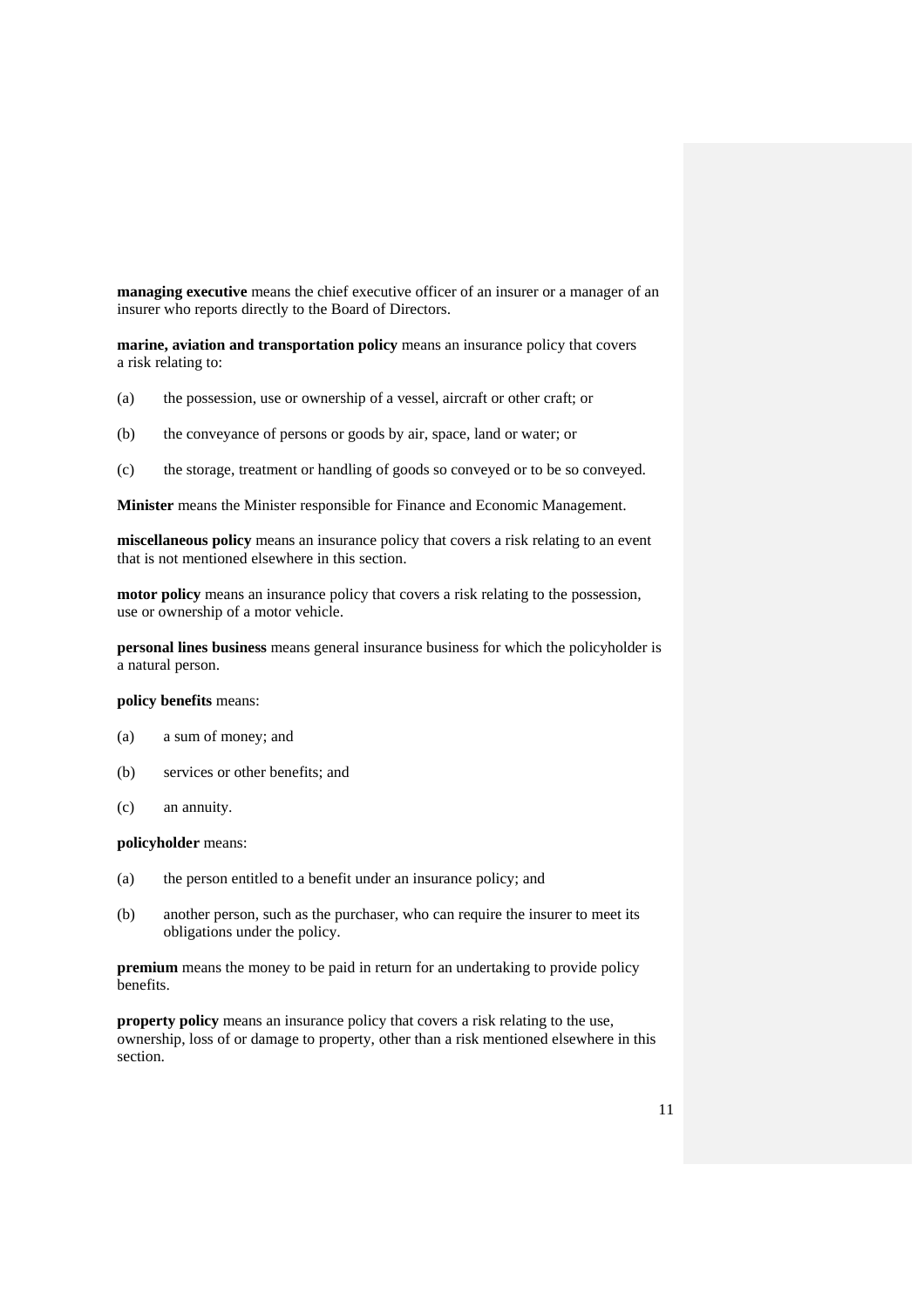**proportional reinsurance** means the reinsurance of a part of a liability under a general policy, where premiums are shared in the same proportion as losses between the re insurer and the general insurer.

**protected cell company** means a protected cell company within the meaning of the Protected Cell Companies Act.

**reinsurance** means a contract by which an insurer insures any part of the risk insured by the insurer with another insurer.

**reinsurance policy** means a reinsurance policy for a life or general insurance policy.

**significant owner** means a person who, directly or indirectly, alone or with an associate, exercises rights over shares that:

- (a) in total represent at least 10% of the share capital of the company; or
- (b) give the person at least 10% of the total voting rights in the company or the power to appoint or remove directors of the board.

**sinking fund policy** means a policy under which a person is entitled to a sum or sums of money on a fixed or determinable future date as policy benefits.

**survival benefit** means a policy benefit to be provided if the life of a person continues for a period.

(2) Any books, records or documents required to be kept under this Act may be kept in electronic form.

### **2 Meaning of insurance policy**

- (1) An insurance policy is a contract under which a person, in return for a premium, agrees to give policy benefits if an event contemplated in the contract as a risk occurs.
- (2) For subsection (1):
	- (a) an event contemplated in a policy is described as being covered by the policy; and
	- (b) a policy benefit includes a benefit other than money.
- (3) A reference to an insurance policy includes a reference to a re-insurance policy.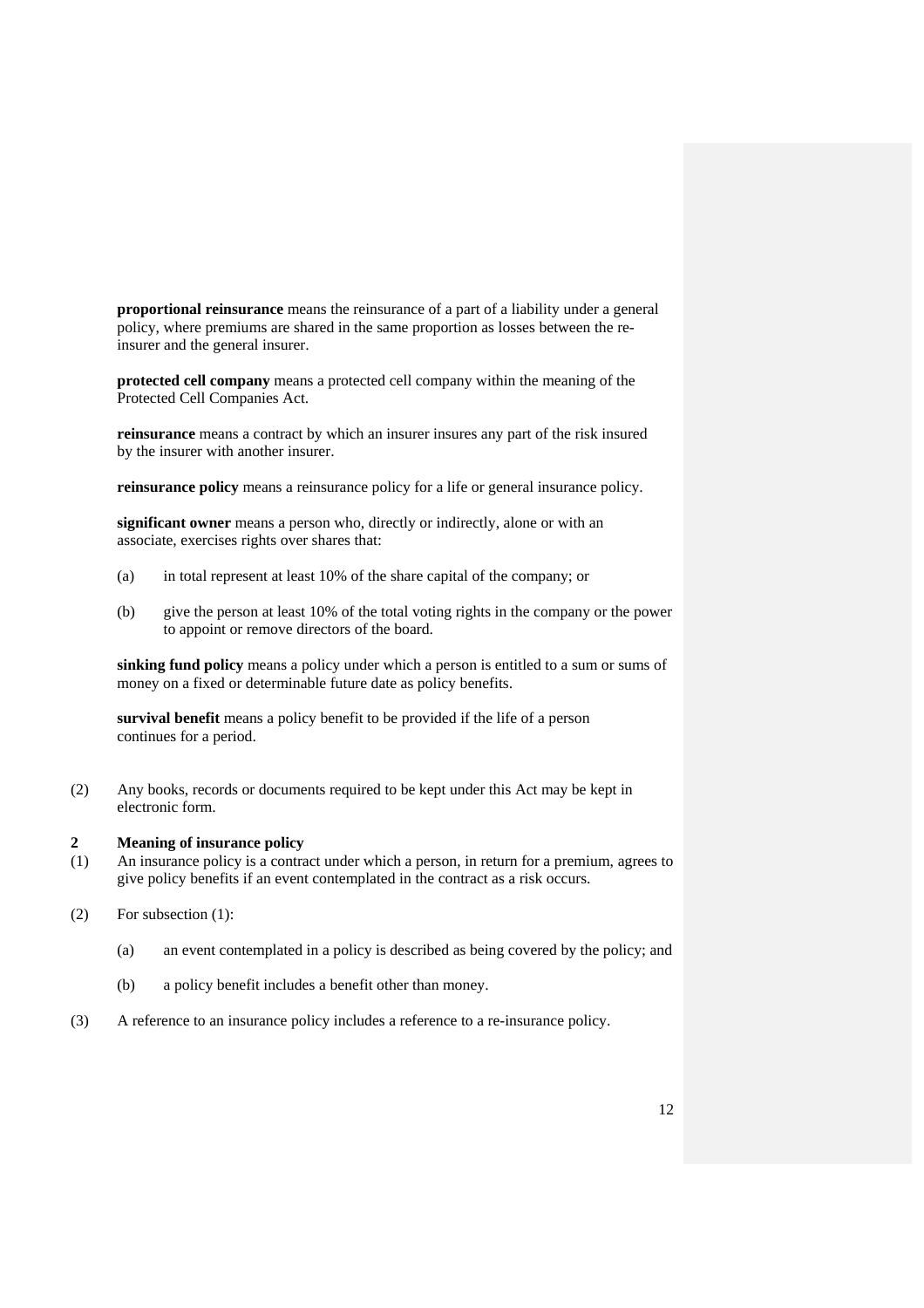# **3 Marine Insurance Act**

This Act does not affect the operation of the Marine Insurance Act 1906 of the United Kingdom in its application in Vanuatu.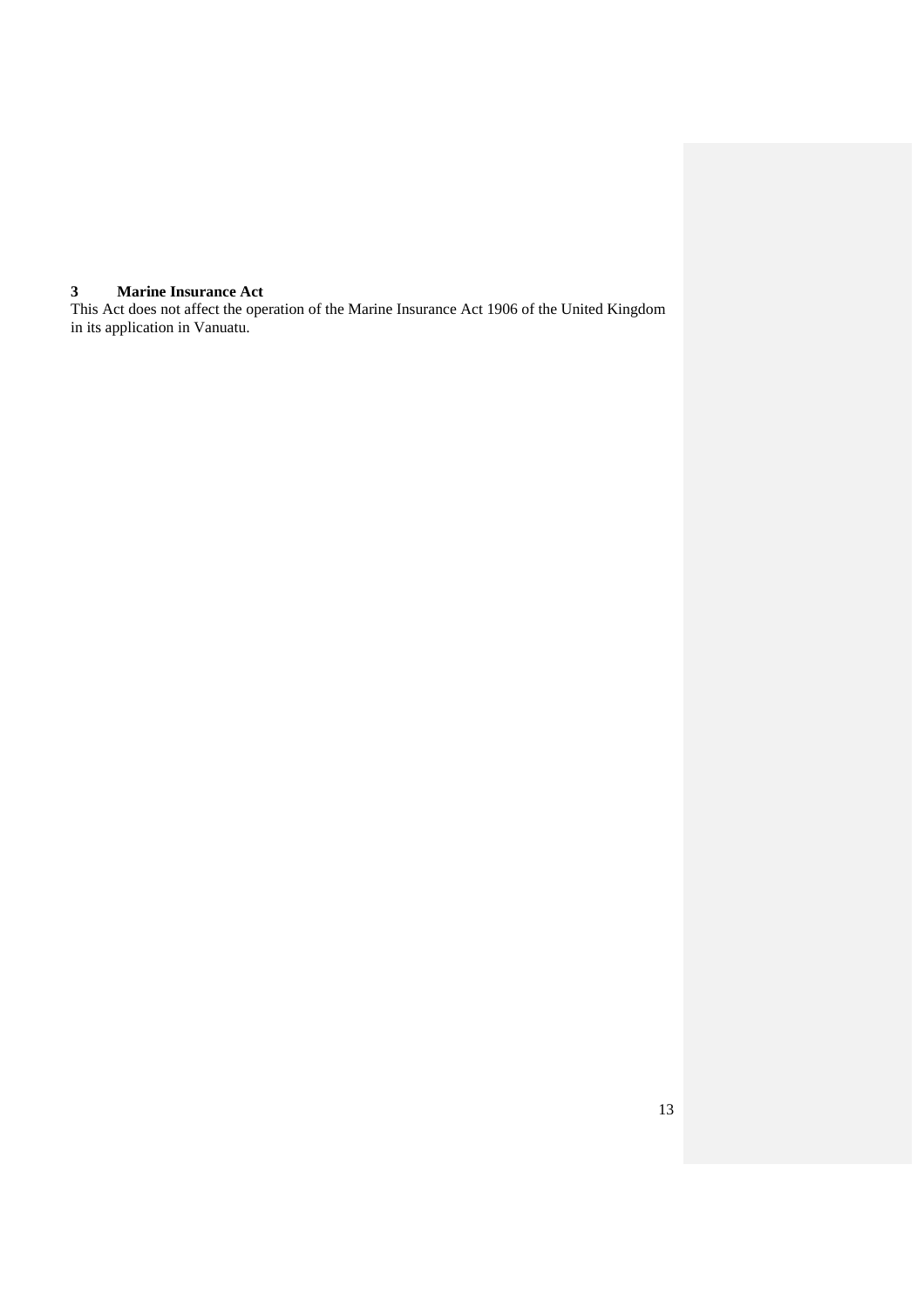# **PART 2 – THE COMMISSION'S ADMINISTRATION OF THE ACT**

# **4 The objectives of insurance supervision**

- (1) The object of this Act is to promote the maintenance of efficient, fair, safe and stable insurance markets for the benefit and protection of policyholders.
- (2) In administering this Act and the Regulations, the Commission must take into consideration the object of this Act.

#### **5 Applications to the Commission**

- (1) An application to the Commission must:
	- (a) be made in writing, using the form approved by the Commission; and
	- (b) be accompanied by:
		- (i) the prescribed fee; and
		- (ii) the information and documents that the Commission requires.
- (2) An approval, determination or decision by, or a notice given by, the Commission, must be made in writing and signed by the Commissioner.

#### **6 Powers of the Commission to obtain information and documents**

- (1) The Commission may by notice direct a licensed insurer, insurance intermediary, insurance manager or compliance officer to provide to the Commission information or documents required by the Commission for the purposes of this Act.
- (2) If the Commission has power to require a licensee or compliance officer to give the Commission a document, the Commission may direct any person who appears to possess the document to give the document to the Commission.
- (3) This section applies to a former licensee for a period of 6 years from the date on which the former licensee ceased to be a licensee.
- (4) The Commission may, by notice given to a person who is or is to be a director, partner, manager, employee or compliance officer of a licensee, require the person to give the Commission the information or documents that the Commission may reasonably require to decide whether the person is a fit and proper person to occupy the particular position that he or she occupies or is to occupy.
- (5) A notice under this section must state: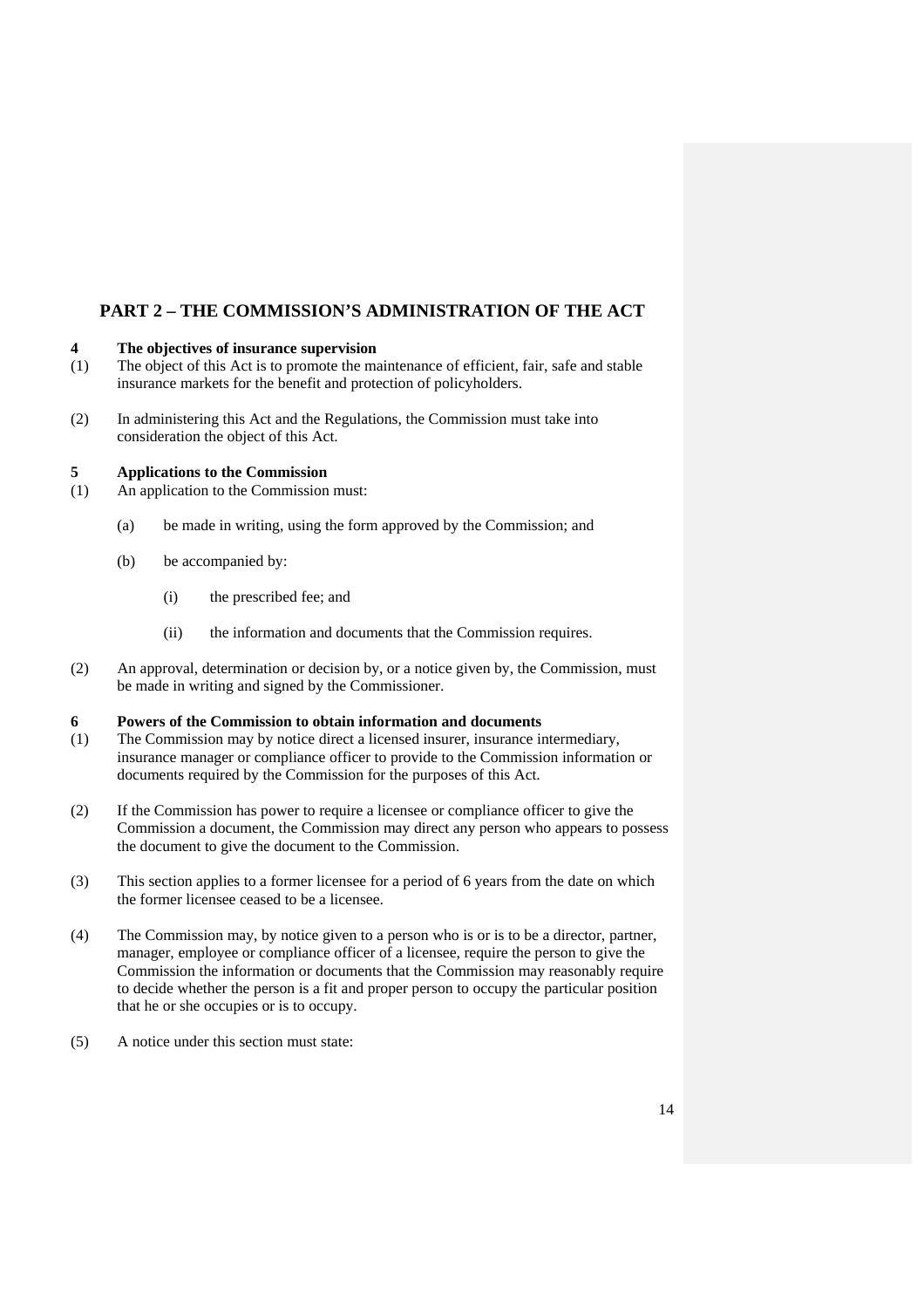- (a) the information or documents the Commission requires; and
- (b) the date by which the information or documents must be given to the Commission.
- (6) The Commission may require the information or documents from a shareholder of a licensee that is a company if the Commission considers that it is desirable to do so to protect the interests of the public or the policyholders, potential policyholders or customers of the licensee or the reputation of Vanuatu as a finance centre.

# **7 On site inspections**

- (1) The Commission may conduct on-site inspections at the premises occupied by a licensed insurer, insurance intermediary, insurance manager or compliance officer at any time during normal business hours.
- (2) The Commission must give the licensed insurer, insurance intermediary, insurance manager or compliance officer, reasonable notice of the inspection.
- (3) The entity that is being inspected must cooperate with the Commission by:
	- (a) giving the Commission all the information and documents it requires; and
	- (b) giving the Commission, if possible, appropriate workspace and access to office services, such as a telephone, fax machine and copy machine during the inspection.
- (4) An on-site inspection may:
	- (a) occur for a period of one or several days; and
	- (b) occur at any or all of the premises where the entity conducts business or keeps records.

# **8 Variations to an advertisement, brochure or similar document**

- (1) If an advertisement, brochure or similar document about the business of an insurer or an insurance policy that is being, or is to be, published by a person is misleading or contrary to the public interest, or contains an incorrect statement of fact, the Commission may by notice direct that person:
	- (a) not to publish or cease to publish, the advertisement, brochure or similar document; or
	- (b) to vary the advertisement, brochure or similar document so that it is no longer misleading, contrary to the public interest or incorrect.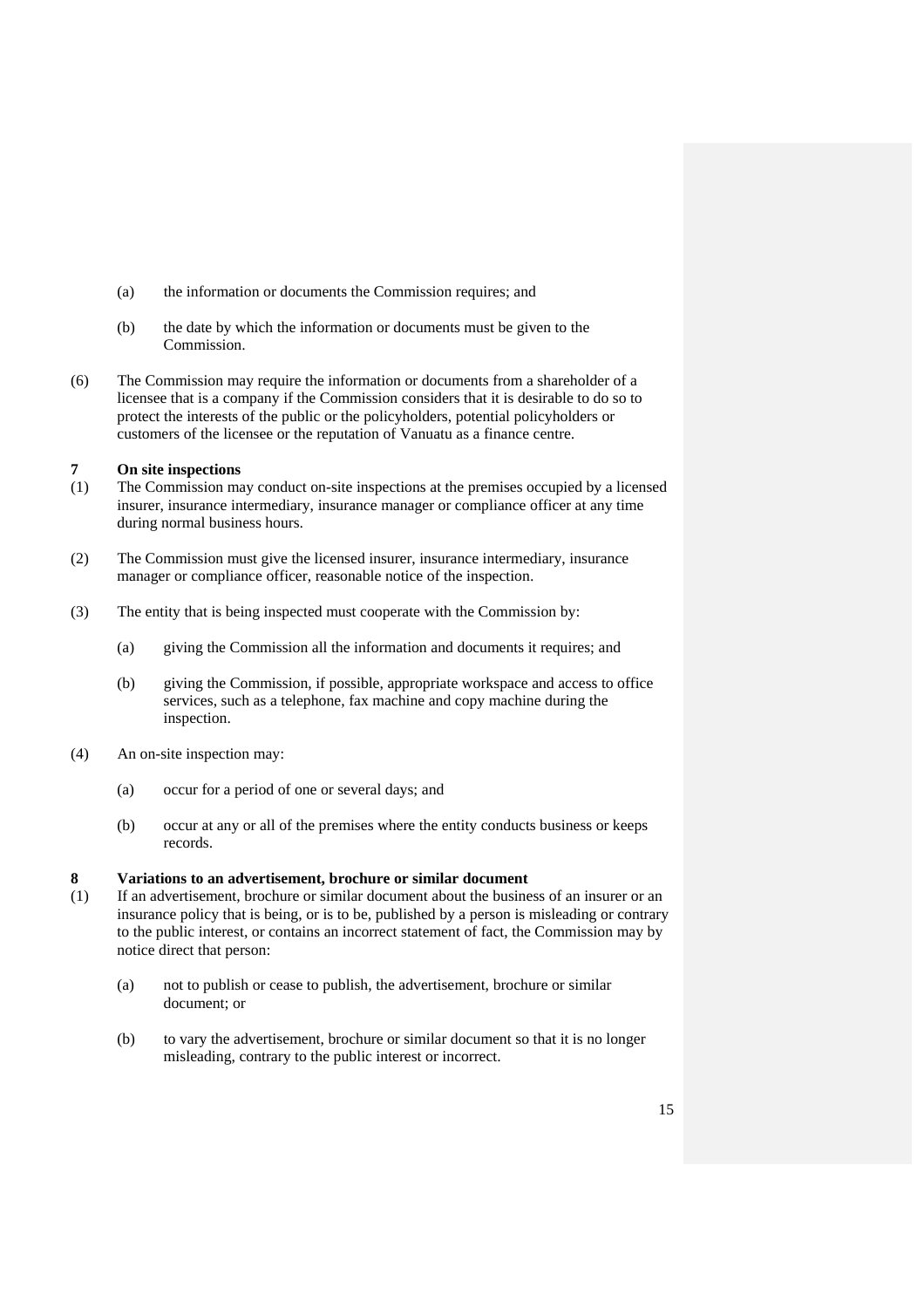#### (2) A person must not:

- (a) publish an advertisement, brochure or similar document in contravention of subsection (1); or
- (b) publish a variation of an advertisement, document or brochure unless the variation has been approved by the Commission.
- (3) The Commission must, 14 days after receiving a copy of the advertisement, brochure or similar document, make a decision on whether or not to approve a variation referred to in subsection (2).

#### **9 Policy classification**

The Commission may determine that an insurance policy is a particular kind of policy as defined in section 1 if:

- (a) the licensed insurer issuing the policy has not classified the policy correctly; or
- (b) the insurer requests the Commissioner to classify the policy.

#### **10 Appointment of Inspector**

- (1) The Commission may appoint an inspector for the purposes of section 11 only if it considers it necessary in the interests of:
	- (a) the public or the licensee's clients, policyholders or potential policyholders; or
	- (b) the reputation of Vanuatu as a financial centre.
- (2) The Commission must inform the licensee, in writing, that the inspector has been appointed.
- (3) An inspector is bound by the same confidentiality and code of conduct requirements as the staff of the Commission.
- (4) An inspector must produce evidence of his or her appointment as inspector if requested to do so during an investigation.

#### **11 Investigation by Inspectors**

- (1) An inspector has the power to investigate and report on:
	- (a) the nature, conduct or state of a licensee's business or particular aspect of that business; and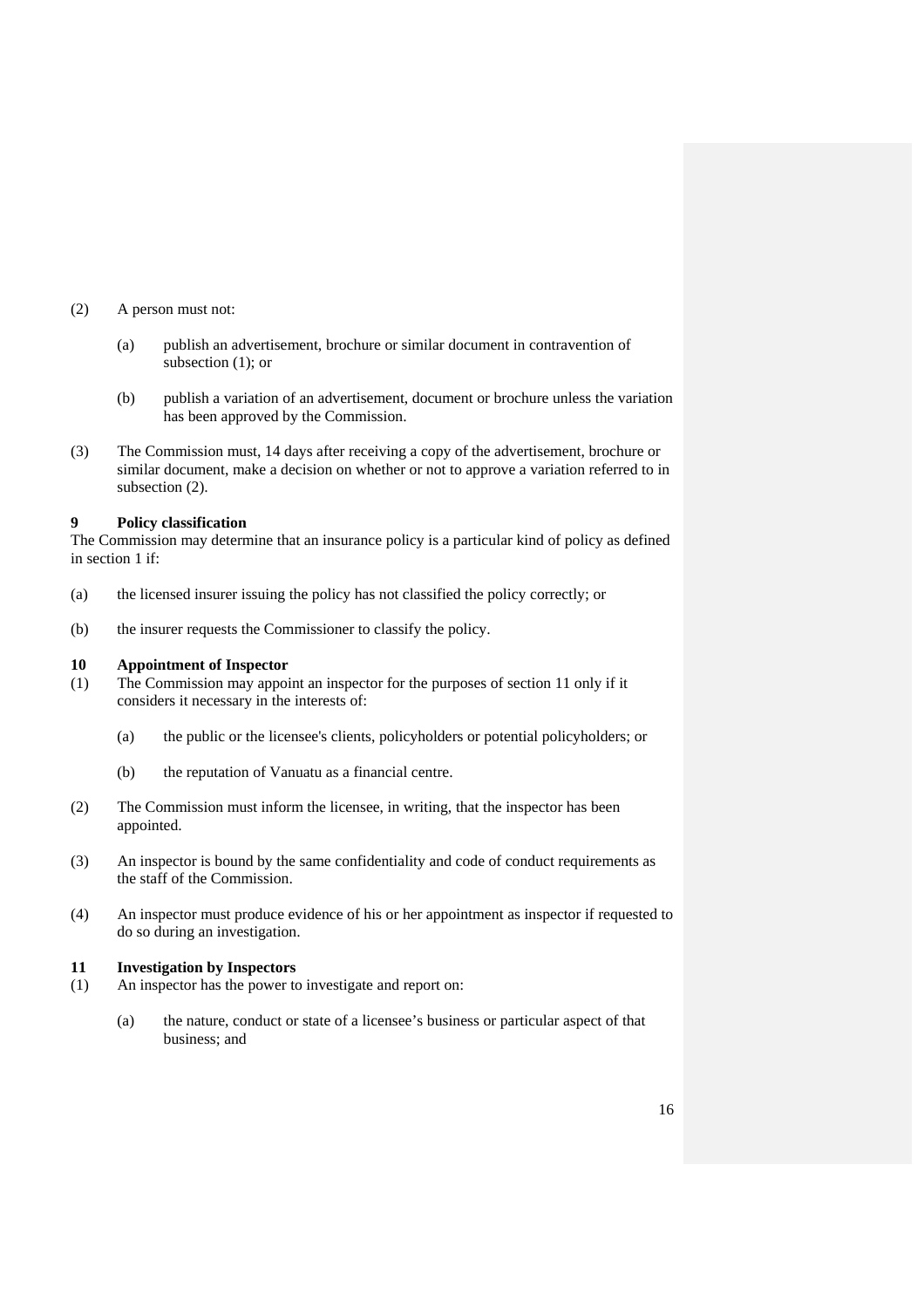- (b) the ownership and control of the licensee, if the licensee is a company.
- (2) An inspector may also investigate the business of a person who is, or has at any relevant time been, an associated party of the licensee under investigation, if it is necessary to do so for the purposes of that investigation.
- (3) An inspector may not investigate the business of a person unless the Commission has informed the person in writing about the proposed investigation.
- (4) A licensee or party being investigated, and a person who is or has been a director, partner, manager, employee, compliance officer or agent of a licensee or party being investigated, or a person who is or has been a shareholder in the licensee or party, must:
	- (a) produce to an inspector, when and where the inspector requires, all documents in the person's custody or power relating to that licensee or party; and
	- (b) appear before the inspector, when and where the inspector requires, and answer the questions put by the inspector about the licensee or party; and
	- (c) provide the inspector with all other assistance required in connection with the investigation that the person is reasonably able to provide.
- (5) The inspector may take copies of or extracts from any documents produced to him or her under paragraph (4)(a).
- (6) A person must not, without reasonable excuse:
	- (a) obstruct an inspector; or
	- (b) fail to comply with a request made by an inspector to the person in accordance with this Act; or
	- (c) fail to provide all reasonable assistance to an inspector in exercising or purporting to exercise a right conferred on the inspector by this section.
- (7) The costs and expenses of an investigation and report are payable by the licensee being investigated and may be recovered by the Commission as a debt due to the Commission.
- (8) This section applies to a former licensee that is a company as it applies to a licensee, but only in connection with the business, ownership or control of the former licensee while he or she was a licensee.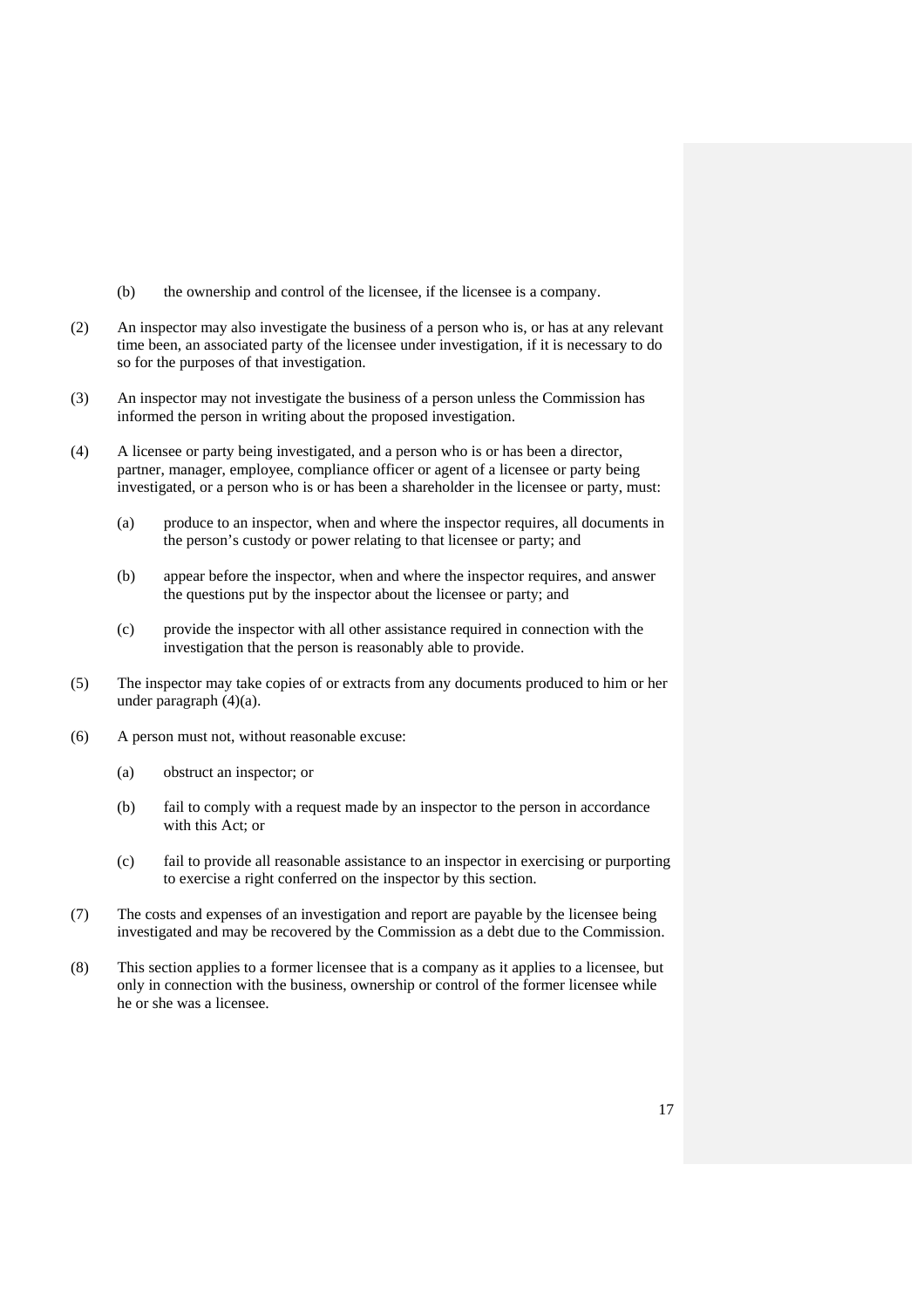#### **12 Exchange of information with other supervisors**

- (1) This section applies despite section 13.
- (2) The Commission may do all or any of the following acts:.
	- (a) enter into an agreement or understanding with another domestic or foreign insurance supervisor to share relevant supervisory information or to otherwise work together; and
	- (b) exchange the following information with another domestic or foreign insurance supervisor:
		- (i) relevant supervisory information; and
		- (ii) relevant financial data about a supervised entity; and
		- (iii) objective information on individuals holding positions of responsibility in a supervised entity.
- (3) Before exchanging or sharing information with another insurance supervisor, the Commission must take reasonable steps:
	- (a) to ensure that any information given to another insurance supervisor will be treated as confidential by the receiving supervisor and will be used only for supervisory purposes; and
	- (b) to be satisfied that the insurance supervisor receiving the information will consult with the Commission if it proposes to take action on the evidence of the information received from the Commission.

#### **13 Confidentiality**

- (1) Subject to subsection (2), the Commission may:
	- (a) explain its policy objectives to the public; and
	- (b) report on its activities and performance in pursuing its objectives; and
	- (c) provide information to the public on insurers that have problems or have failed in their operations and the actions taken by the Commission to address these problems and failures.
- (2) Any information from which a person or entity can be identified, that is acquired by the Commission in the course of carrying out its functions, must not be publicly disclosed by the Commission or by its members, officers and staff.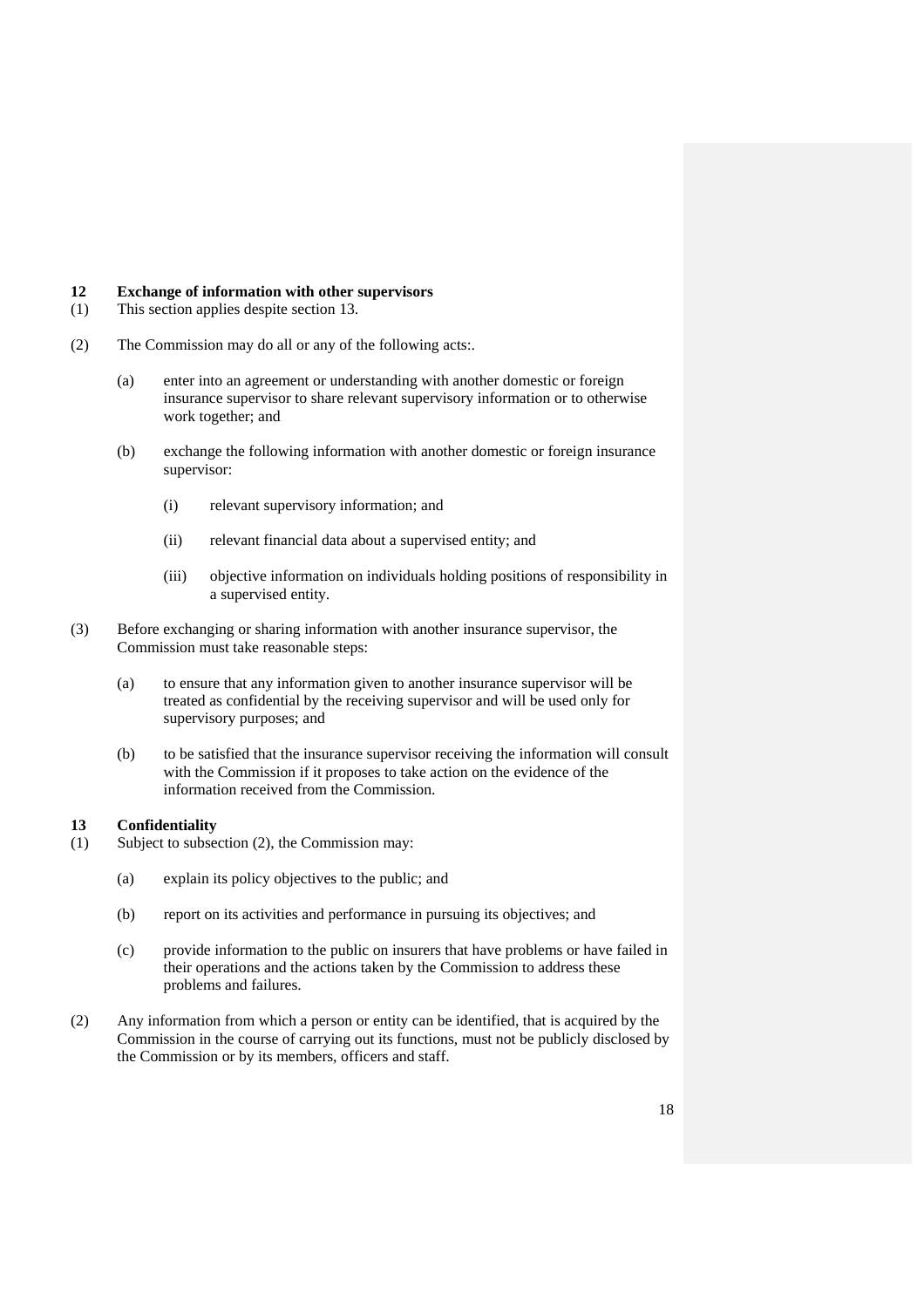- (3) Information referred to in subsection (2) may only be disclosed publicly by the Commission, if either of the circumstances in subsection (4) applies and the disclosure appears to the Commission to be necessary:
	- (a) to enable the Commission to carry out any of its functions; or
	- (b) for the purposes of the investigation, prevention or detection of crime or with a view to the instigation of, or otherwise for the purposes of, any criminal proceedings; or
	- (c) in connection with the discharge of any international obligation to which Vanuatu is subject.:
- (4) For the purposes of subsection (3), the circumstances are:
	- (a) each person and entity that can be identified from that information consents to the public disclosure; or
	- (b) the disclosure is expressly authorized or required by or under an Act relating to the Commission's statutory functions.
- (5) Information referred to in subsection (2) must also be disclosed if required by an order of the Court.
- (6) A person must not without reasonable excuse disclose information, or cause or permit information to be disclosed, in contravention of this section.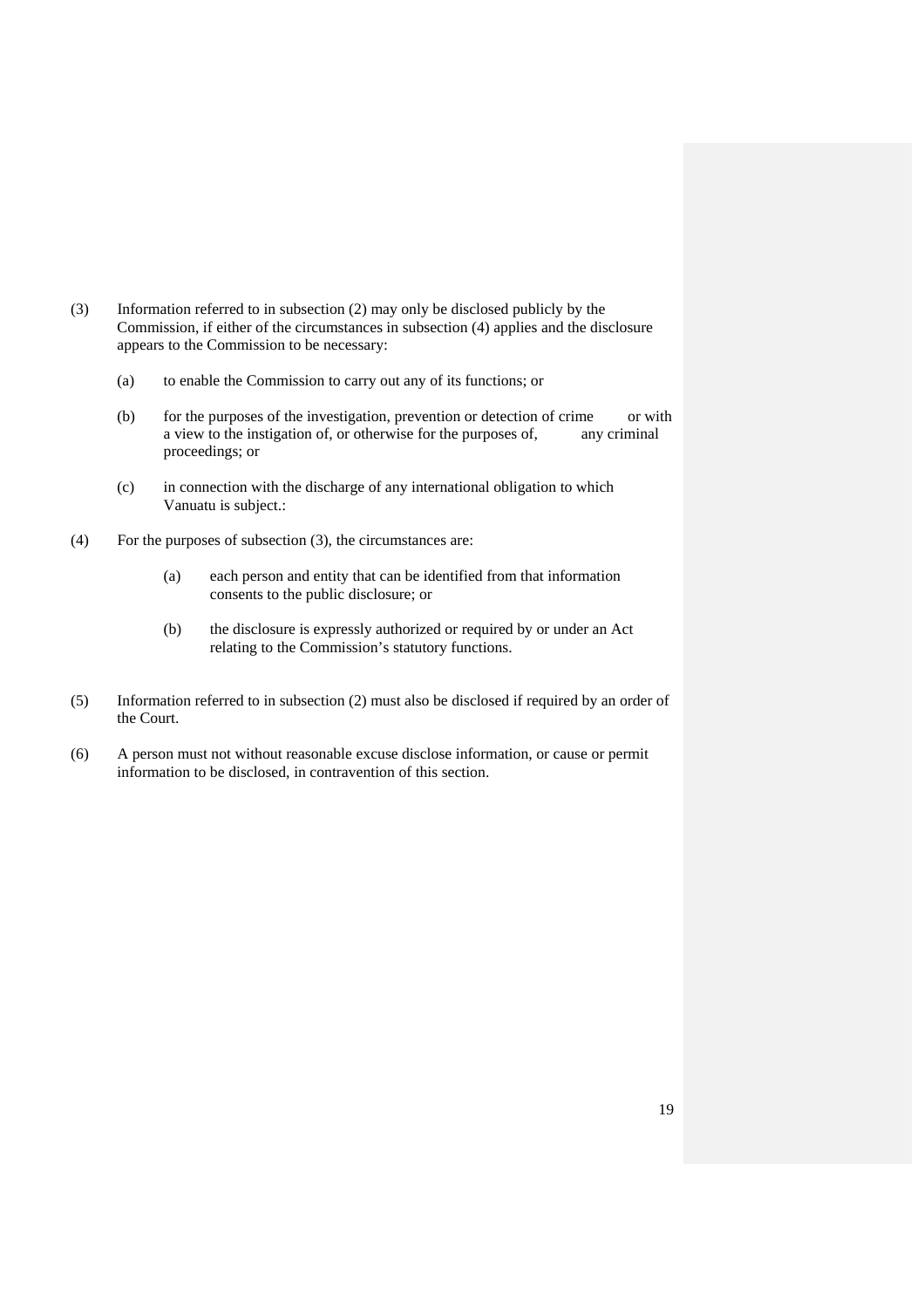# **PART 3 – LICENCES**

# **14 Licence to conduct insurance business**

- (1) A person must not act as an insurer or re-insurer unless the person possesses an insurer licence issued by the Commission under this Act.
- (2) Subsection (1) does not require the re-insurer of a licensed insurer to be licensed if the reinsurer does not carry on other insurance business in or from Vanuatu.
- (3) An insurer must not carry on domestic business unless it is authorised to do so in its licence.

(4) An insurer:

- (a) for a mutual company must be limited by guarantee; and
- (b) for any other company must be limited by shares and have its share capital paid in full.
- (5) For an insurer that is a protected cell company:
	- (a) the company must be licensed; and
	- (b) each cell that operates as an insurer must be authorised to do so by the licence; and
	- (c) the company must not add an insurer cell without the approval of the Commission.
- (6) An international insurer must have its head office in Vanuatu or appoint a licensed insurance manager in Vanuatu to represent the international insurer.
- (7) A captive insurer must appoint a licensed insurance manager in Vanuatu to represent the captive insurer.
- (8) A licence remains in force for one year and may be renewed on payment of the prescribed renewal fee.
- (9) Lloyd's is exempted from the licensing requirements in this Act, if the supervisor in its home country provides the Commission with free access, at all times, to all information about Lloyd's business in Vanuatu.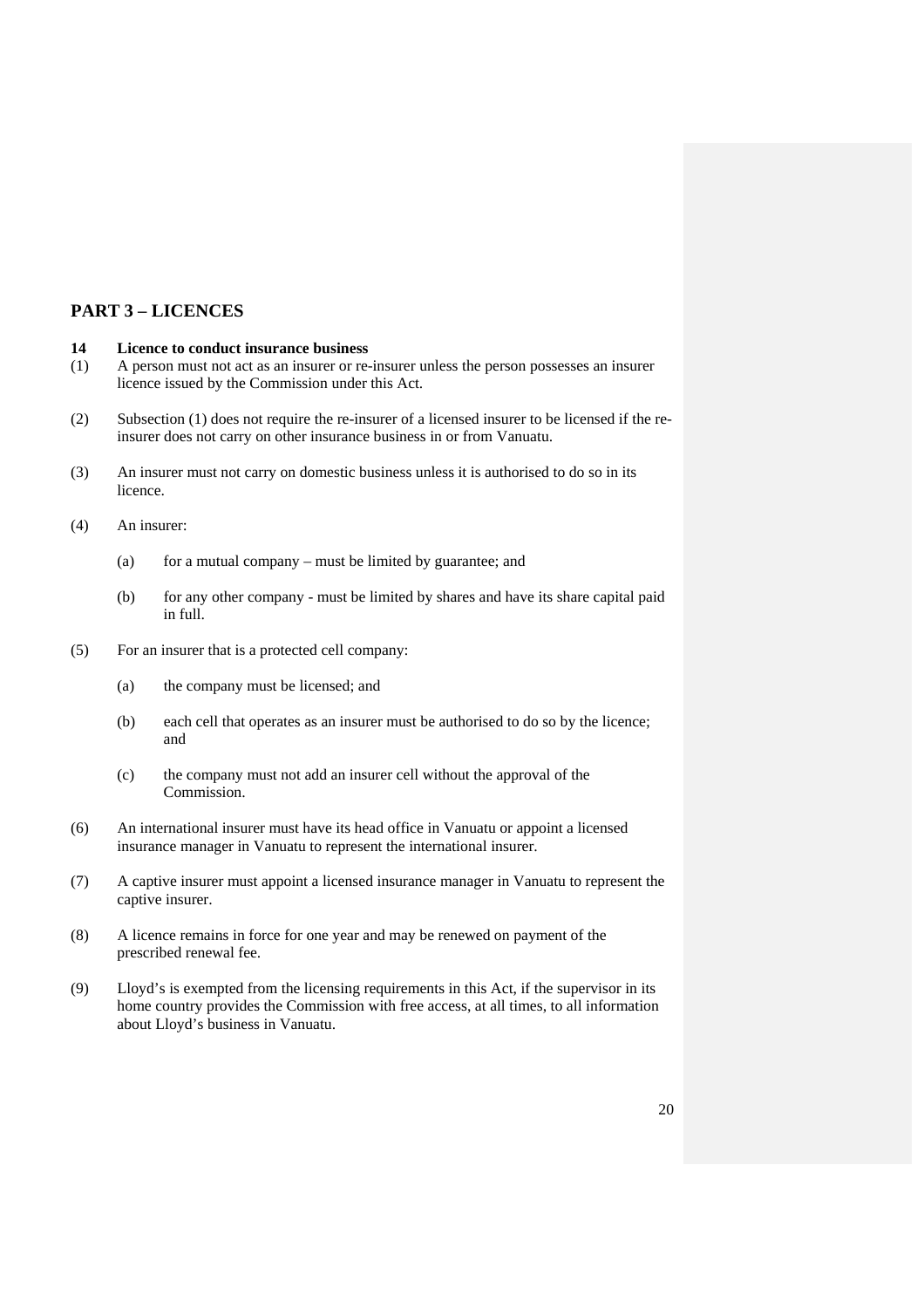#### **15 Domestic insurers to maintain assets**

- (1) The Commission must not grant to an insurer, a licence to conduct domestic business, unless the insurer maintains at all times in Vanuatu, assets which are equal to its outstanding claims liabilities, in trust with a bank licensed by the Reserve Bank of Vanuatu.
- (2) The assets must be in the form of:
	- (a) cash; or
	- (b) securities approved by the Commission.
- (3) The Commission may take possession of the assets to pay the insurer's claimholders if it determines that the insurer has ceased to pay its claims.

## **16 Licensing of insurance broker, insurance agent and independent insurance salesperson**

- (1) A person must not sell insurance, offer insurance for sale or in other ways provide insurance services unless the person is licensed as:
	- (a) an insurer; or
	- (b) an insurance manager; or
	- (c) an insurance agent; or
	- (d) an insurance broker; or
	- (e) an independent insurance salesperson; or
	- (f) an insurance intermediary.
- (2) A licence under this Act must state the activity covered by the licence.
- (3) The holder of a licence may only carry on the activity covered by the licence.
- (4) An insurance agent, insurance broker or insurance salesperson can be a natural person, a partnership, a company limited by shares or a company limited by guarantee.

# **17 Application for licence**

- (1) An application for a licence must be:
	- (a) in the form approved by the Commission; and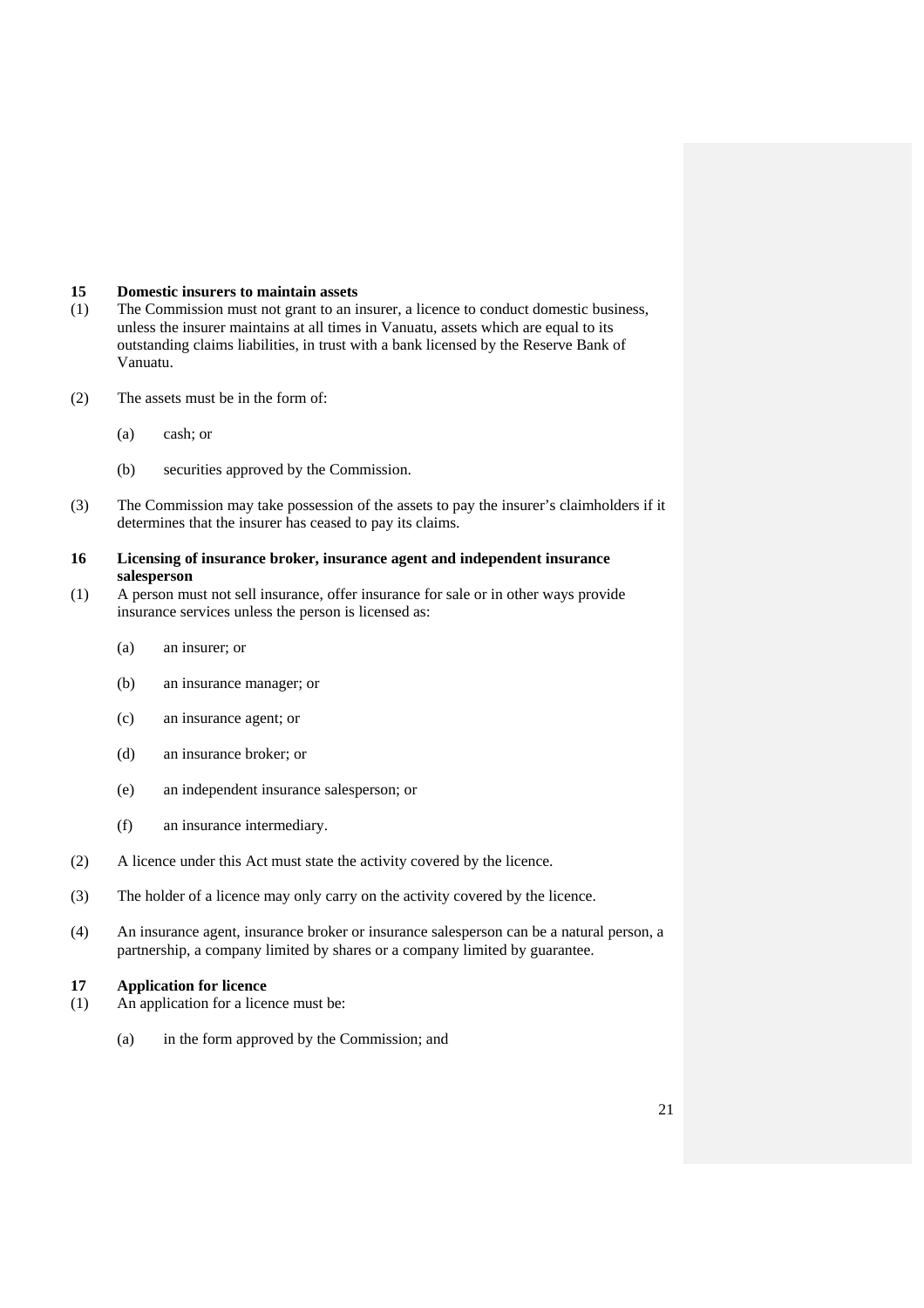- (b) signed by the applicant; and
- (c) given to the Commission.
- (2) The application must contain:
	- (a) a description of the business the applicant intends to conduct; and
	- (b) for a body corporate information on the background, competency, experience and qualifications of the applicant's significant owners, board members and senior management, to assist the Commission to determine, whether each of them is a fit and proper person to lead the entity, in terms of personal character, such as honesty and integrity and their competence to understand and be able to fulfill the responsibilities imposed by this Act; and
	- (c) a copy of the applicant's business plan projected for a minimum of three years, including, for an insurer -the classes of business, source of business, financial projections, proposed capital, projected development of business and reinsurance arrangements; and
	- (d) for an insurer other than a captive insurer:
		- (i) the applicant's risk management systems, including internal control systems, information technology systems and the policies and procedures adequate for the nature and scale of the proposed business; and
		- (ii) information on the applicant's reporting arrangements to its own management; and
		- (iii) if the insurer is a subsidiary of a foreign company, a written statement from the applicant's home supervisory authority about the applicant's status; and
	- (e) information on contracts, with affiliates and outsourcing arrangements; and
	- (f) for an insurance agent, the agency agreement with the insurance company.

### **18 Additional information and consideration of a licence application**

(1) Before making a decision on an application for a licence, the Commission may require the applicant to give the Commission any additional information necessary to assist the Commission to make a decision on the application and may also require the applicant to verify that information.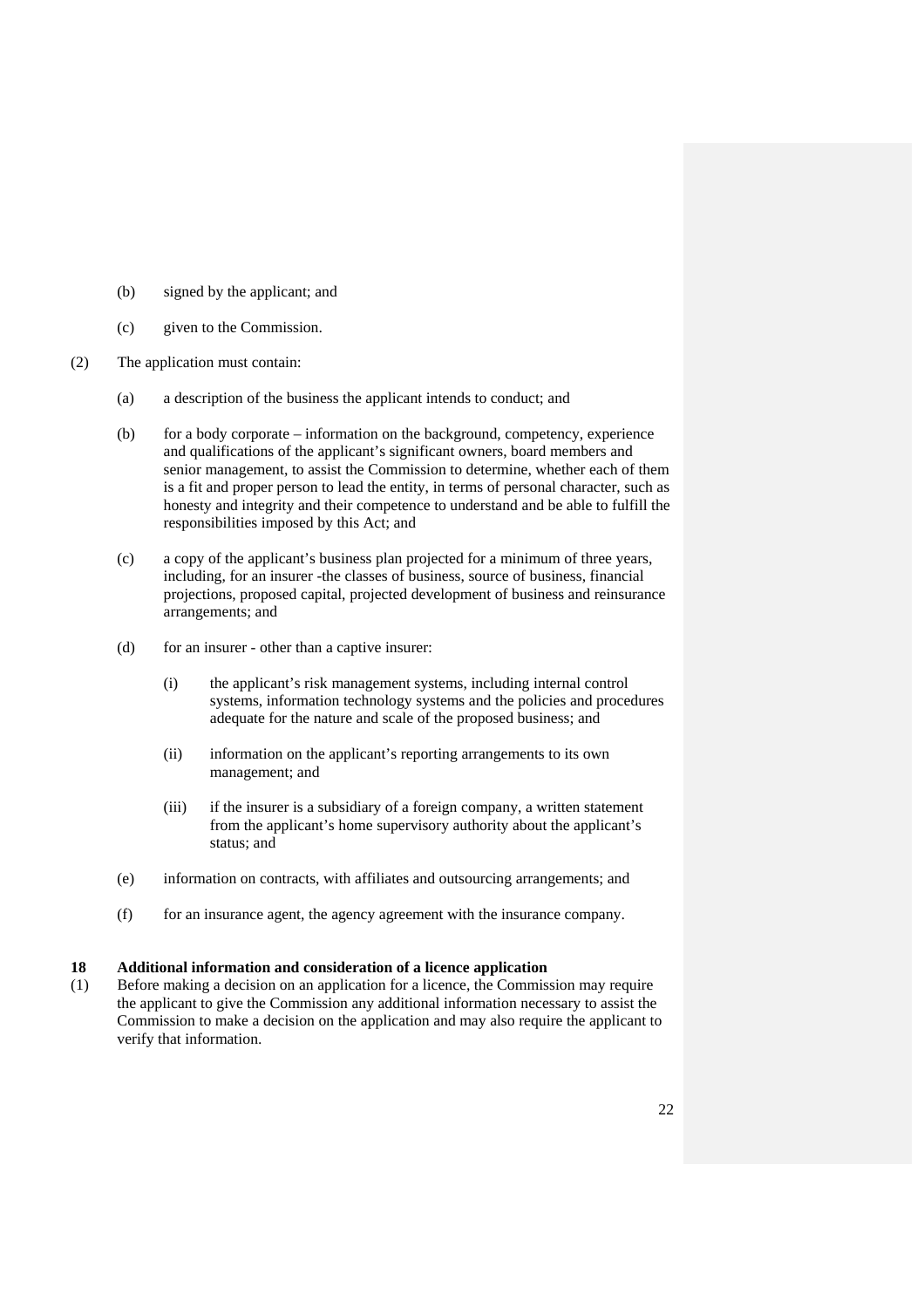- (2) In making a decision on an application, the Commission may take into consideration any other information about the applicant, whether obtained from another insurance supervisory authority or elsewhere.
- (3) Before considering an information referred to in subsection (2), the Commission must:
	- (a) provide the information to the applicant; and
	- (b) allow the applicant to respond to the information within a reasonable time.
- (4) After considering an application, the Commission must, within 90 days of receiving all additional information required under subsection (1):
	- (a) grant the application on the condition that the applicant must take any necessary steps to comply with this Act and pay the prescribed fee; or
	- (b) refuse the application.
- (5) If the Commission refuses an application, the Commission must:
	- (a) inform the applicant in writing of the refusal; and
	- (b) provide the applicant with the reasons as to why the Commission has refused the application; and
	- (c) inform the applicant that he or she may appeal against the decision under section 102.

# **19 Licence**

- (1) After the Commission has granted a licence to an applicant, the Commission must issue to the applicant a licence of the kind applied for within 14 days of being satisfied that the applicant is in a position to comply with this Act..
- (2) A licence must:
	- (a) be in the form approved by the Commission; and
	- (b) state that the applicant is entitled to act as a domestic insurer, captive insurer, international insurer, insurance manager, insurance agent, insurance broker, independent insurance salesperson or other insurance intermediary, as the case requires; and
	- (c) state whether the licensee may or may not conduct domestic insurance business.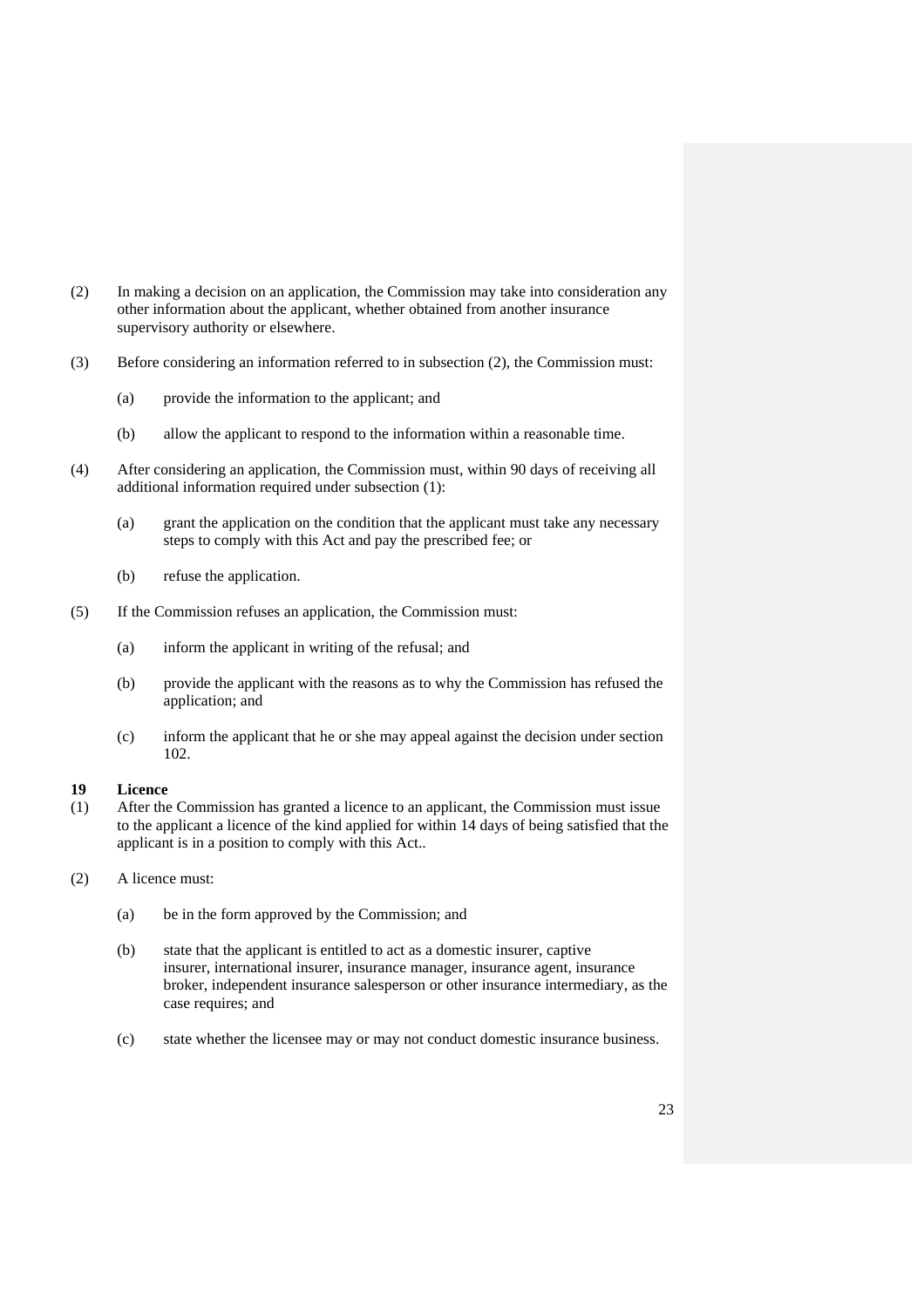(3) The Commission must give the licensee a certified copy of the licence.

#### **20 Conditions of licence**

- (1) A licence is subject to any condition the Commission imposes, having regard to:
	- (a) the information available to the Commission about the licensee and any of its key individuals; and
	- (b) the products and services that the licensee could provide or intends to provide; and
	- (c) the category of the licence; and
	- (d) any guidelines issued by the Commission.
- (2) A licence is also subject to the conditions set out in this section.
- (3) It is a condition of a licence that:
	- (a) the licensee obtain the Commission's approval before replacing a key individual, or appointing a new key individual; and :
	- (b) the licensee must inform the Commission:
		- (i) of any change in the information on which the licence was granted as soon as the licensee becomes aware of the change; and
		- (ii) if there is a change in the personal circumstances of a key individual that may result in the key individual no longer meeting the fit and proper requirements of this Act.
- (4) The conditions the Commission may impose on an insurer include:
	- (a) permitting the insurer to enter into only certain life or general policies determined by the Commission; and
	- (b) permitting the insurer to enter into certain life or general policies determined by the Commission only if those policies contain, or do not contain, particular terms or conditions determined by the Commission; and
	- (c) limiting the amount or value of the policy benefits to be provided by the insurer to an amount or value determined by the Commission; and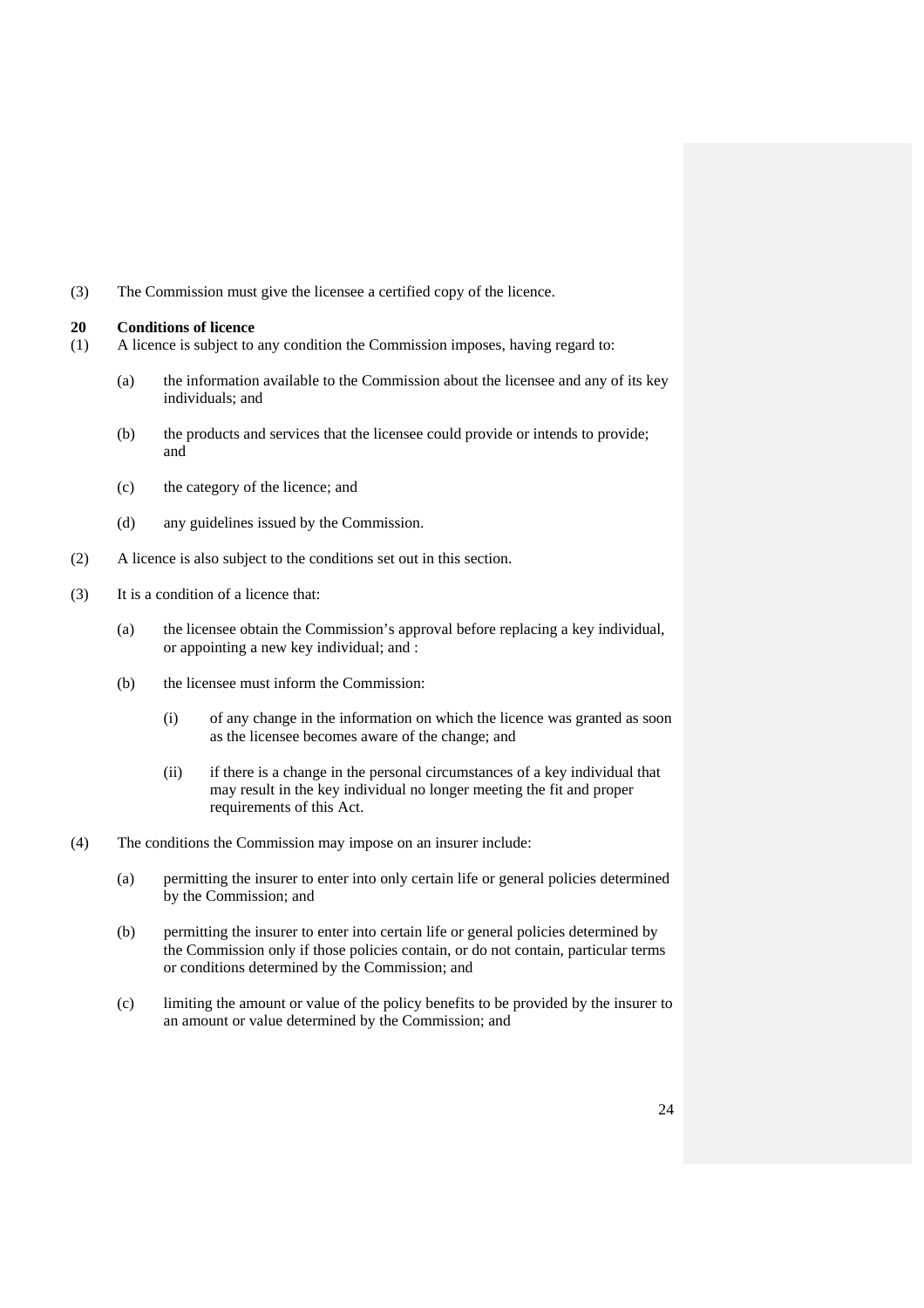- (d) limiting the amount of premium the insurer may receive, during a period determined by the Commission, for all or certain life or general policies determined by the Commission; and
- (e) requiring the insurer to enter into reinsurance policies to reinsure a portion determined by the Commission of the liabilities incurred by it for all or certain life or general policies determined by the Commission during a period determined by the Commission; and
- (f) any other conditions reasonably necessary to ensure that the insurer's insurance business is carried on soundly and the insurer is able to meet its liabilities.

#### **21 Variation and cancellation of conditions of a licence**

- (1) The Commission may at any time after the issue of a licence:
	- (a) cancel or vary a condition of a licence, on application by the licensee or on the Commission's initiative; and
	- (b) impose new conditions on the licence or vary an existing condition if the insurer appoints a new key individual, or there is a change in the personal circumstances of a key individual so that the key individual no longer satisfies the fit and proper person requirements of this Act.
- (2) Before varying the conditions of a licence, the Commission must:
	- (a) inform the licensee about the variation; and
	- (b) allow the licensee to make comments on the variation within a reasonable time; and
	- (c) consider the licensee's comments.

# **22 A licensee's obligation**

- (1) A licensee must:
	- (a) maintain a principal office in Vanuatu where the licensee's books and records are kept; and
	- (b) ensure that all business documents, advertisements and other promotional material refer to the fact that the licensee is licensed; and
	- (c) ensure that the licence is at all times available to a person asking for proof that the licensee is licensed.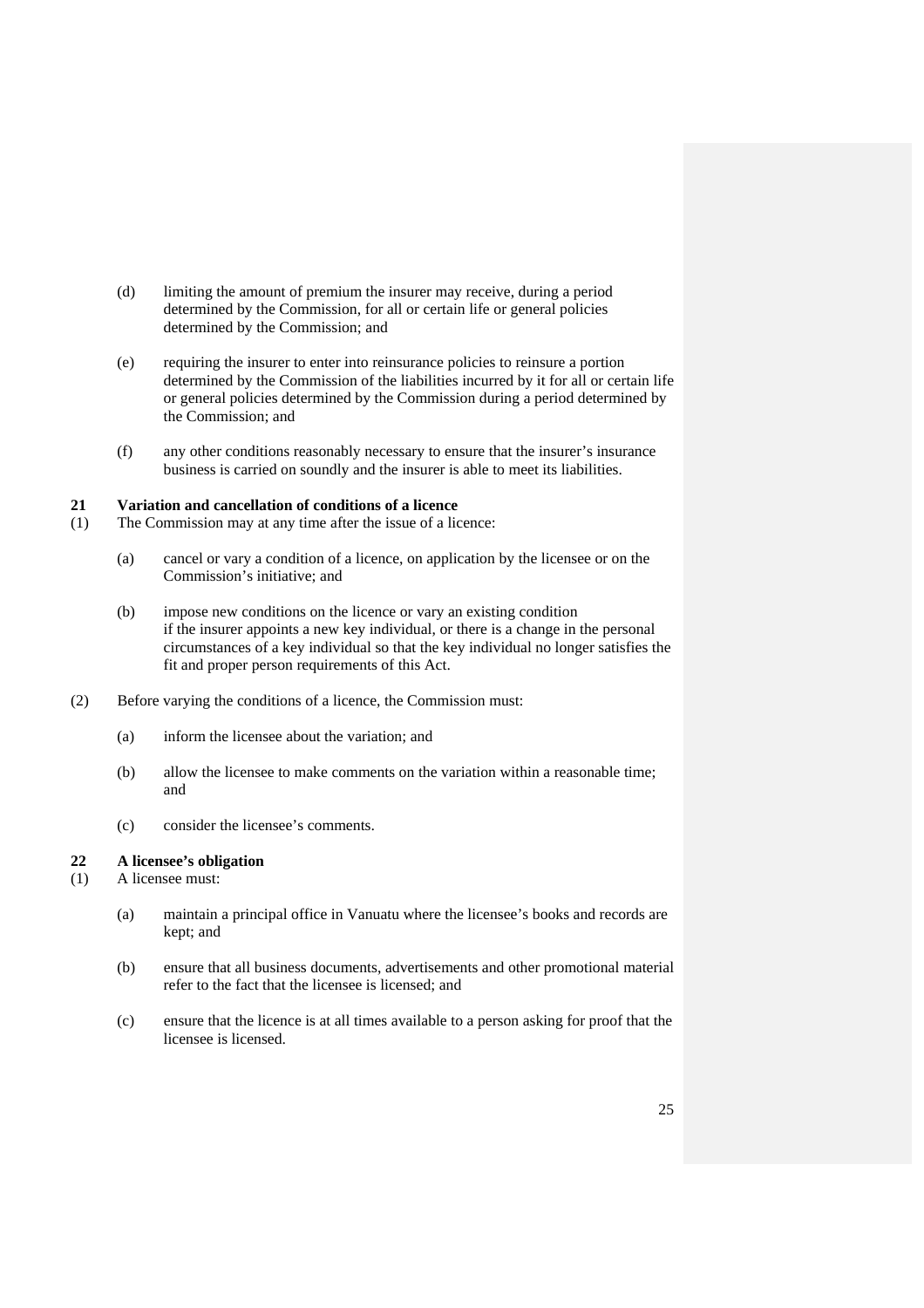(2) The Commission must approve a change of insurance manager by a licensee that is a company.

# **23 Reporting duties of an insurance manager**

- (1) An insurance manager must give the Commission as soon as practicable, any information he or she may have that indicates that an insurer he or she manages:
	- (a) is conducting business in a manner that exposes the insurer to a risk of insolvency; or
	- (b) is not complying with this Act or the Regulations; or
	- (c) has defaulted on a payment of any of its liabilities; or
	- (d) is experiencing difficulties that may prejudice the interests of the policyholders or creditors of the company; or
	- (e) is acting in a manner that may be detrimental to the interests of the policyholders or shareholders of the company; or
	- (f) is subject to criminal investigations or proceedings in any country; or
	- (g) is carrying on business that is not covered by its licence; or
	- (h) has ceased to carry on business.
- (2) An insurance manager who ceases to manage an insurer must inform the Commission as soon as practicable.

#### **24 Restriction on activities of insurer**

- (1) A licensed insurer may conduct either general insurance business, or life insurance business, but may not conduct both general insurance business and both life insurance business.
- (2) A licensed insurer that is a re-insurer may provide either general reinsurance business, or life reinsurance business, but may not operate simultaneously, a general reinsurance business and life reinsurance.
- (3) A licensed insurer may only carry on the insurance business that it is authorized to carry on by its licence, unless in accordance with and subject to the conditions the Commission determines otherwise for:
	- (a) a particular insurer; or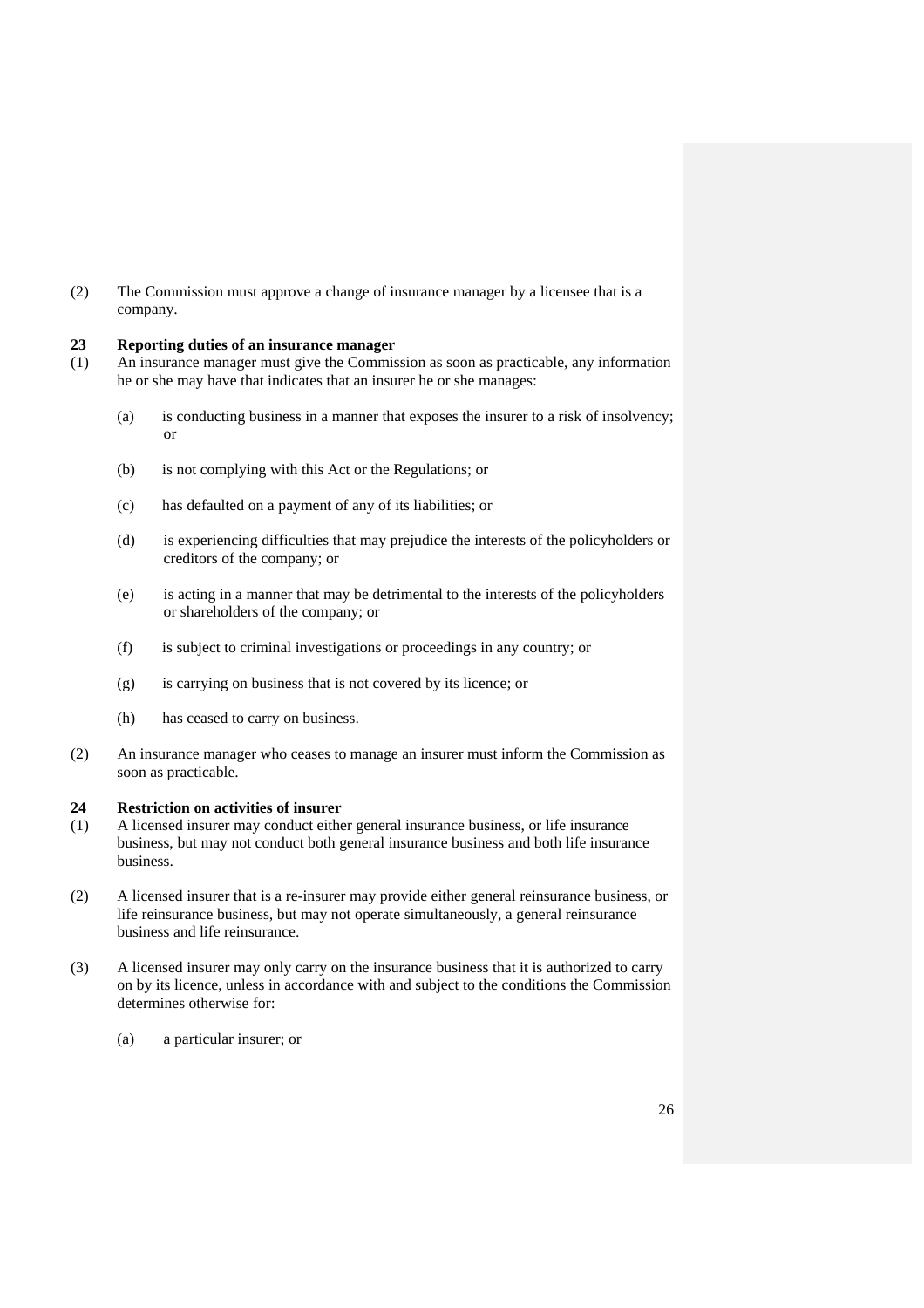(b) insurers generally.

#### **25 Suspension of a licence**

- (1) The Commission may, subject to sub-section (2), at any time suspend a licence if it is satisfied, on the basis of available facts and information, that the licensee no longer meets the licensing requirements.
- (2) Before suspending a licence, the Commission must give the licensee notice in writing stating:
	- (a) that the Commission intends to suspend the licence; and
	- (b) the grounds for the suspension; and
	- (c) the intended period of the suspension; and
	- (d) any conditions to be attached to the suspension, as set out in subsection (3).
- (3) The conditions that may be attached to a suspension include:
	- (a) a ban on accepting any new business by the licensee from the date of the suspension; and
	- (b) for existing business the measures the Commission determines necessary to protect the interests of customers of the licensee; and
	- (c) what the licensee needs to do so that the suspension may be lifted.
- (4) The Commission must give the licensee a reasonable opportunity to respond to the notice of suspension.
- (5) The Commission must consider the licensee's response and may decide to suspend or not to suspend the licence.
- (6) The Commission must notify the licensee in writing of its decision.
- (7) The Commission may provisionally suspend a licence without notice to the licensee if:
	- (a) the Commission has reasonable grounds to consider that substantial prejudice to customers or the general public may occur; and
	- (b) the circumstances are urgent.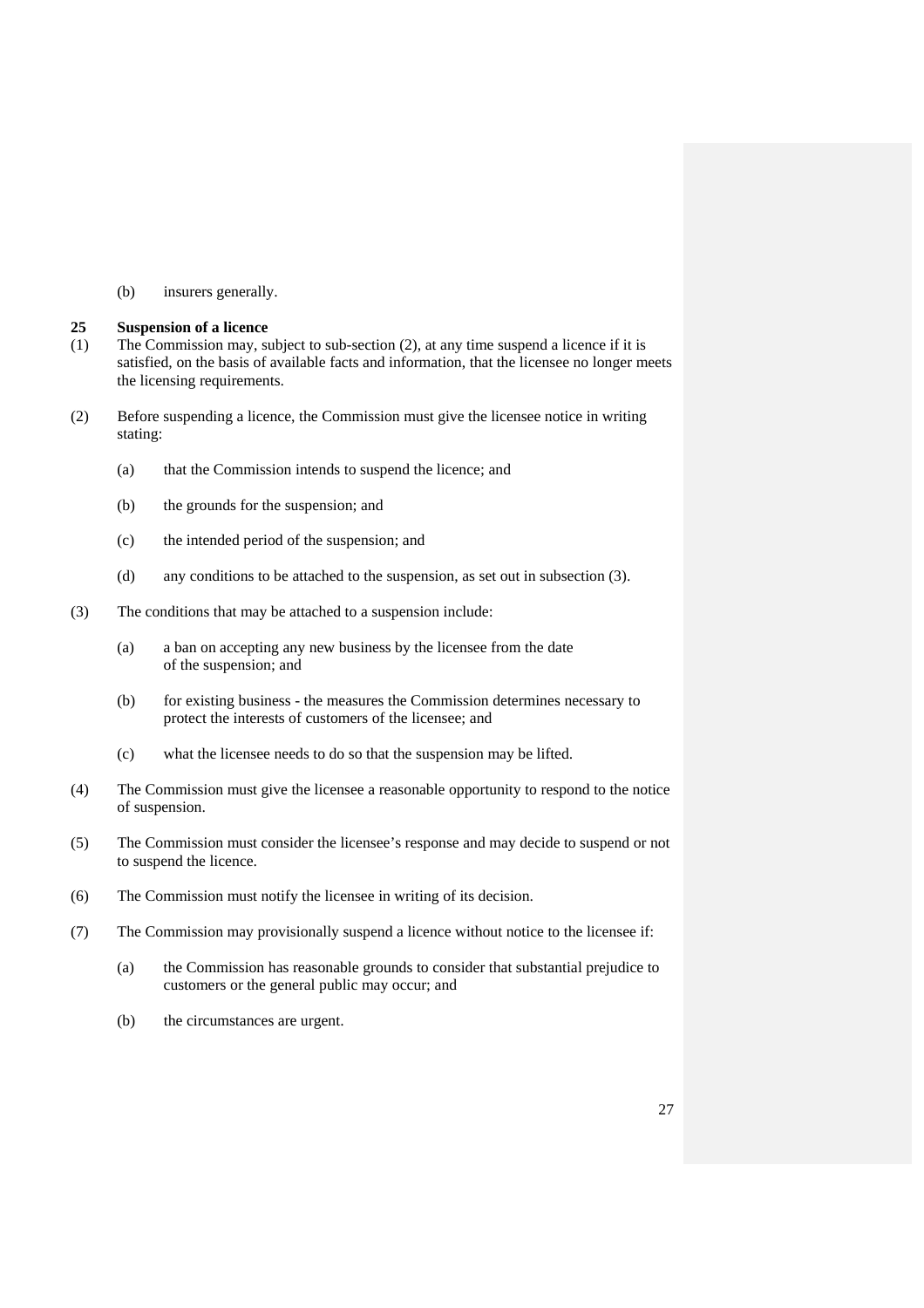- (8) As soon as practicable after provisionally suspending a licence, the Commission must, in writing, inform the licensee:
	- (a) that the licence has been provisionally suspended; and
	- (b) of the grounds for the provisional suspension; and
	- (c) of the period of the provisional suspension.
- (9) The Commission must give the licensee a reasonable opportunity to respond to the notice of provisional suspension.
- (10) The Commission must consider the licensee's response and may decide to:
	- (a) revoke the provisional suspension; or
	- (b) make the provisional suspension final.
- (11) The Commission must notify the licensee in writing of its decision.
- (12) The Commission must publish a notice of the suspension or provisional suspension in a newspaper circulating in Vanuatu and in any other way it considers appropriate.

#### **26 Revocation of the suspension of a licence**

- (1) The Commission must revoke the suspension of a licence as soon as practicable after:
	- (a) the licensee has complied with the Commission's requirements; or
	- (b) the circumstances that led to the suspension have ceased to exist.
- (2) The Commission must publish a notice that the suspension has been revoked in a newspaper circulating in Vanuatu and in any other way it considers appropriate.

# **27 Cancellation of a licence**

- (1) The Commission may at any time, cancel a licence, if the Commission is satisfied on the basis of facts and information available to the Commission, that the licensee:
	- (a) when applying for the licence, did not make a full disclosure of all the relevant information to the Commission; or
	- (b) when applying for the licence, gave false or misleading information; or
	- (c) has made a material misrepresentation to members of the public in connection with its business; or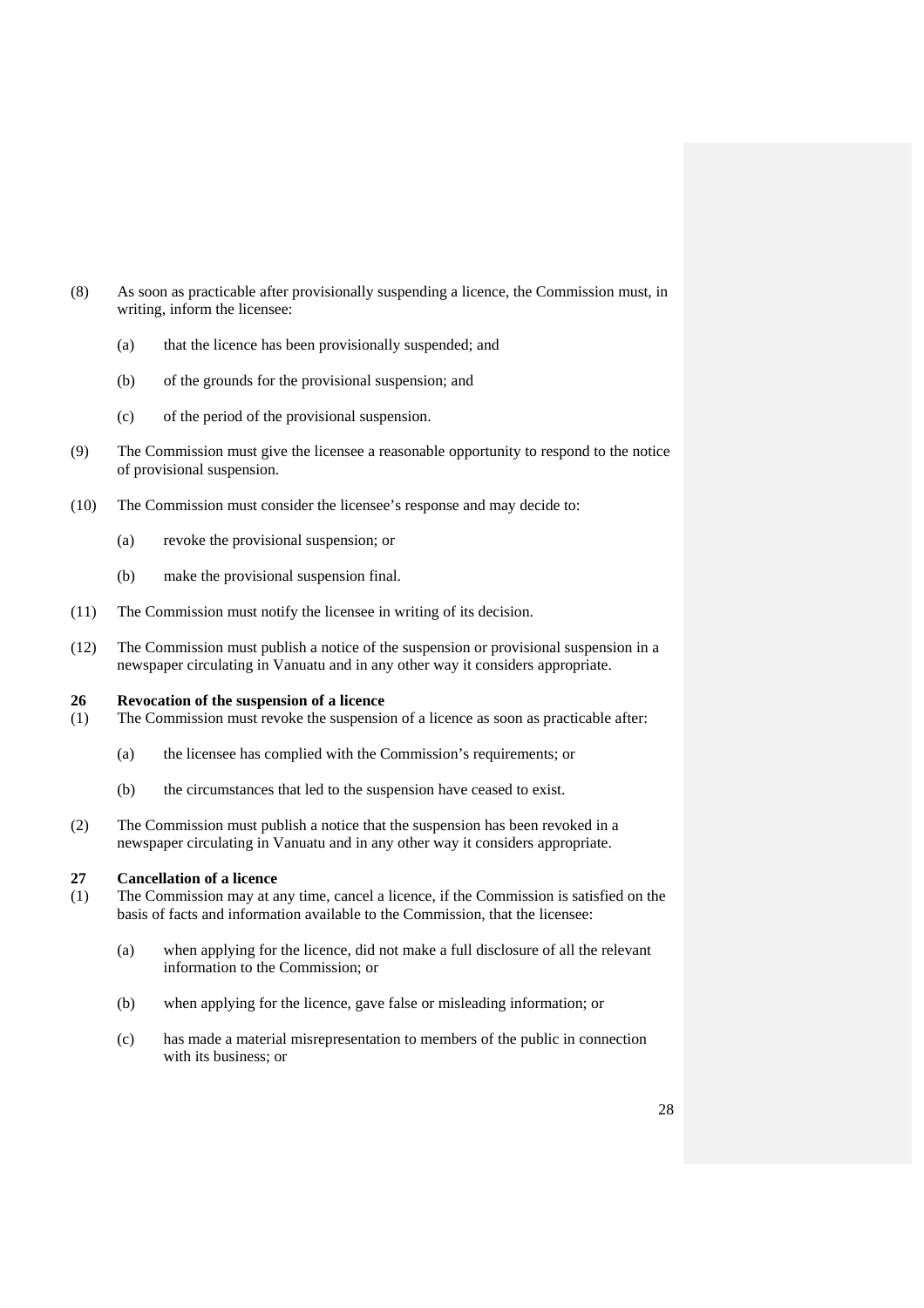- (d) has failed to comply with a material condition of the licence; or
- (e) has contravened or failed to comply with a material provision of this Act.
- (2) Before canceling a licence, the Commission must give the licensee notice in writing stating:
	- (a) that the Commission intends to cancel the licence; and
	- (b) the grounds for the cancellation.
- (3) The Commission must give the licensee a reasonable opportunity to respond to the notice of cancellation.
- (4) The Commission must consider the licensee's response and may decide to:
	- (a) cancel or not cancel the licence; or
	- (b) suspend the licence.
- (5) The Commission must notify the licensee in writing of its decision.
- (6) The Commission must publish a notice of the cancellation in a newspaper circulating in Vanuatu and in any other way it considers appropriate.

#### **28 Failure to commence or continue a licensed business**

- (1) The Commission may cancel a licence if the licensee:
	- (a) fails to commence its business within 6 months after the licence is granted; or
	- (b) has ceased to carry on its licensed business to an extent that does not justify the continuation of the licence; or
	- (c) requests the Commission in writing to cancel the licence because the licensee intends to cease to carry on its licensed business.
- (2) Before canceling a licence on the grounds set out in paragraph  $(1)(a)$  or  $(1)(b)$ , the Commission must give the licensee notice in writing stating:
	- (a) that the Commission intends to cancel the licence; and
	- (b) the grounds for the cancellation; and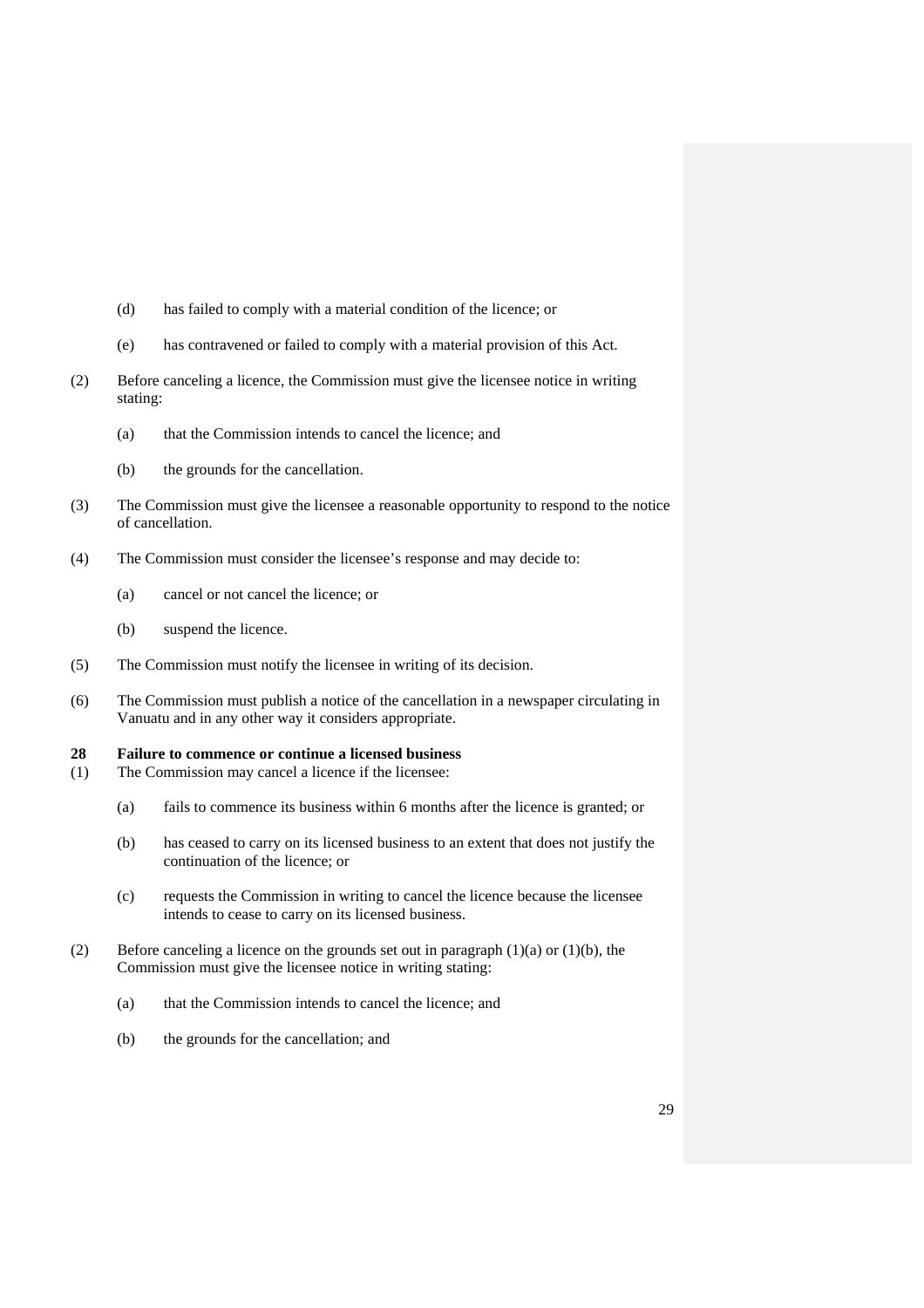- (c) that the licensee:
	- (i) must not conduct any more insurance business; and
	- (ii) must make arrangements satisfactory to the Commission to discharge its insurance-related obligations before the date specified in the notice; and
- (d) that the Commission will cancel the licence when it is satisfied that the licensee no longer has any insurance-related obligations.
- (3) The Commission must provide the licensee with an opportunity to respond to the notice of cancellation.
- (4) The Commission must consider the licensee's response and may decide to cancel or not to cancel the licence.
- (5) The Commission must notify the licensee in writing of its decision.
- (6) The Commission must cancel a licence if a licensee's insurance business has ceased because of a merger or transfer to another licensee or if the licensee has been liquidated.
- (7) The Commission must publish notice of the cancellation in a newspaper circulating in Vanuatu and in any other way it considers appropriate.

#### **29 Prohibition on using certain words or doing certain acts**

- (1) Subject to subsection (2), a person other than a licensee must not use the word "insure "assure" "underwrite", "indemnity", "guarantee" or "surety", or a derivative of any of those words, in the title or description of his or her business.
- (2) The Commission may permit a specific business to use any of the words referred to in subsection  $(1)$ .
- (3) When describing its business, a licensee must explicitly state whether it is a general insurer, life insurer, insurance manager, insurance agent, insurance broker, an independent insurance salesperson or an insurance intermediary.
- (4) A licensee must not change its name without the prior approval of the Commission.

#### **30 Unlicensed person cannot conduct insurance business**

- (1) A person must not carry on insurance business of any kind unless the person is licensed to carry on insurance business of that kind.
- (2) A person must not use a licence or a copy of a licence for business purposes if: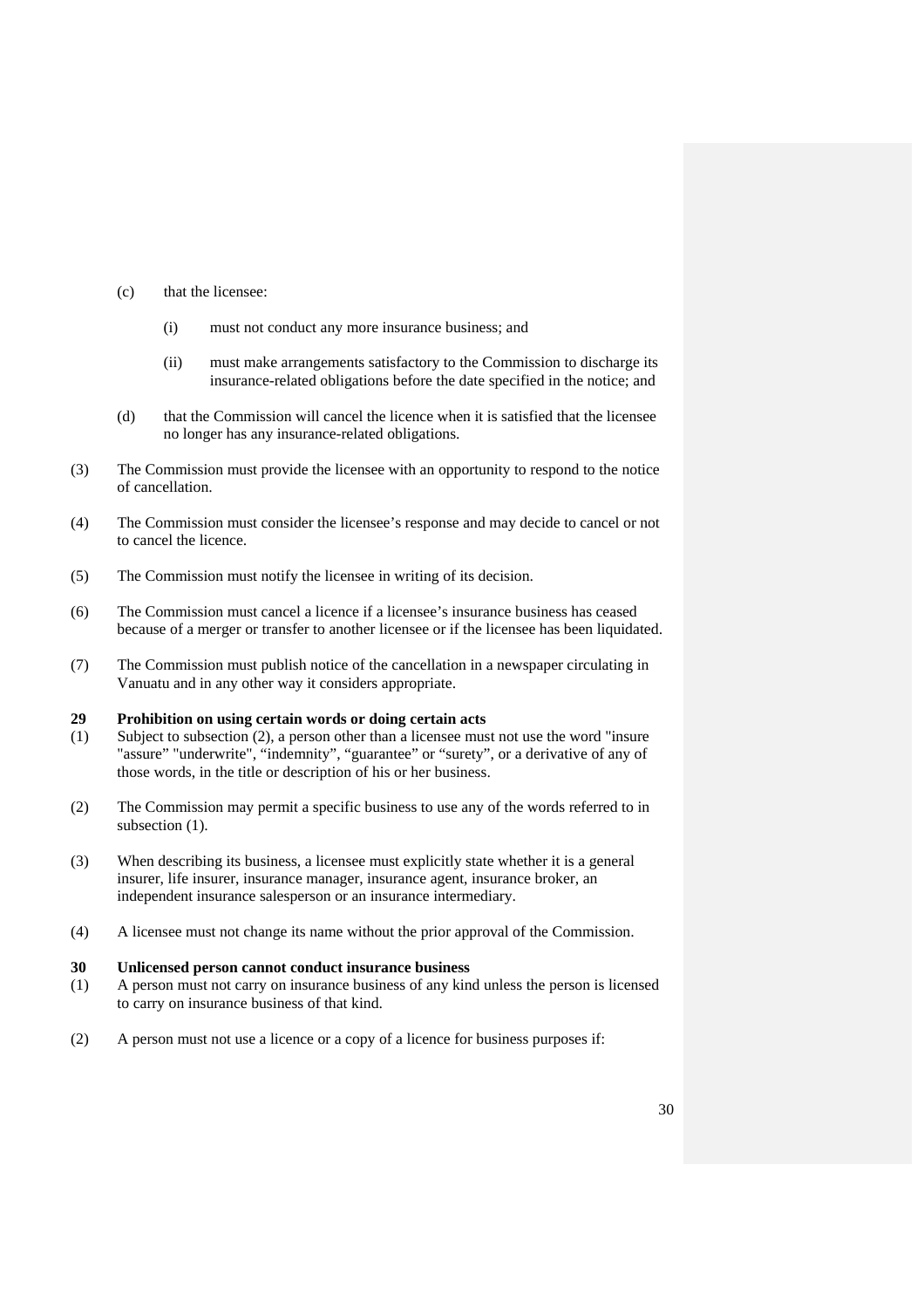- (a) the licence has lapsed or has been cancelled; or
- (b) the licence is suspended or provisionally suspended.

# **PART 4 – CAPITAL ADEQUACY**

# **31 Minimum capital**

- (1) An insurer must have a paid up capital of at least the amount set out in subsection (2) or the higher amount prescribed by the Regulations.
- (2) For subsection (1), the amount is:
	- (a) for a captive insurer engaged in general insurance business VT10 million; and
	- (b) for a captive insurer engaged in life insurance business VT20 million; and
	- (c) for any other insurer  $-$  VT30 million.
- (3) The minimum capital may be in the form of an irrevocable letter of credit from a financial institution approved by the Commission.

#### **32 Maintenance of financially sound condition**

- (1) An insurer must at all times maintain its business in a financially sound condition by:
	- (a) having assets; and
	- (b) providing for its liabilities; and
	- (c) generally conducting its business;

so that it is able to meet its liabilities at all times.

- (2) An insurer is taken to have failed to comply with subsection (1) if it does not have:
	- (a) assets as required by section 33; or
	- (b) assets as required by section 34.
- (3) An insurer that fails to comply with subsection (1) must:
	- (a) inform the Commission in writing of its failure to comply with subsection (1) within 30 days after the insurer is aware of its failure; and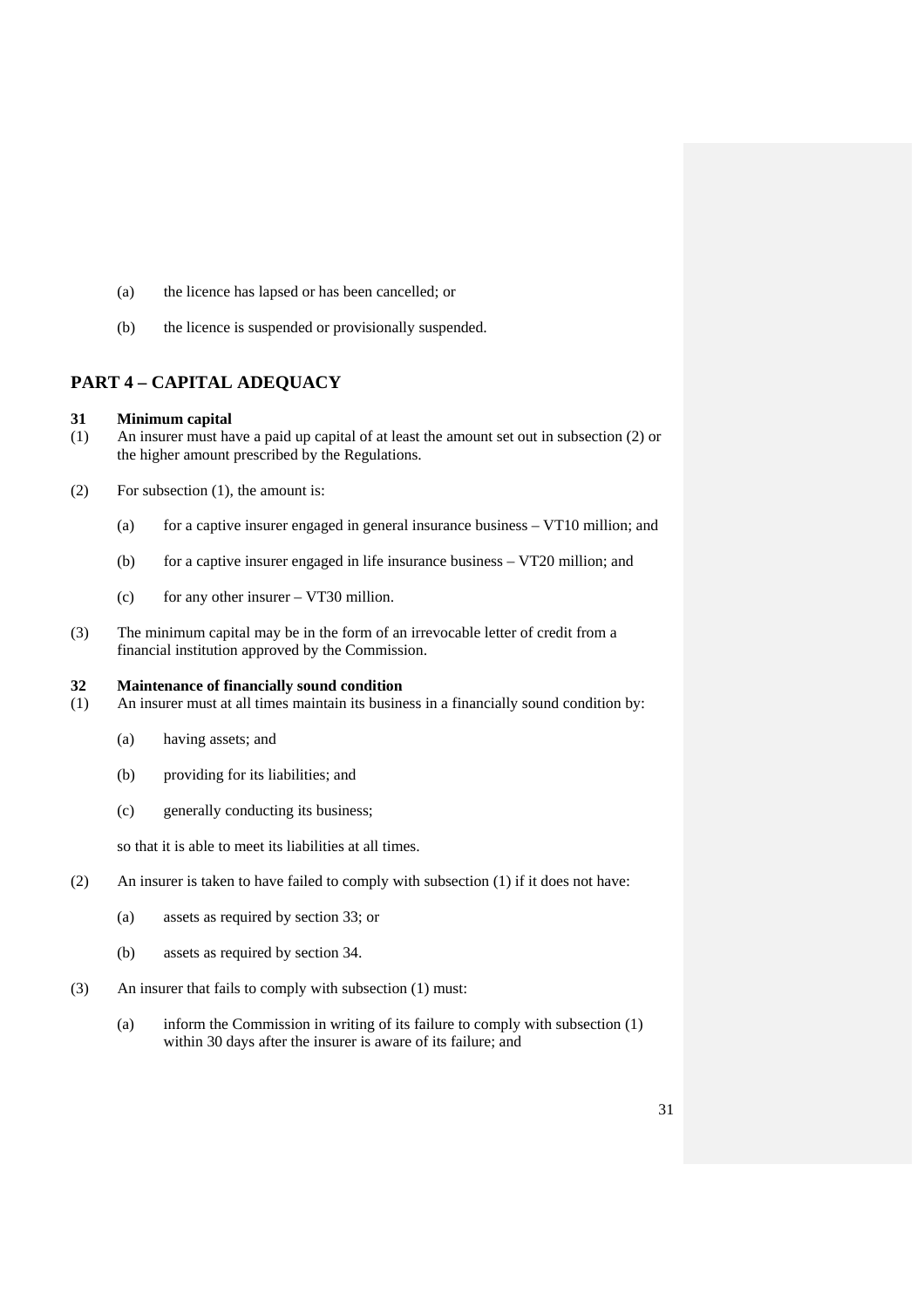(b) give reasons for failing to comply with subsection (1).

#### **33 Assets of an insurer**

- (1) An insurer must:
	- (a) have assets the aggregate value of which, on a day, is not less than the aggregate value, on that day, of its liabilities; and
	- (b) subject to section 32, have assets the aggregate value of which, on a day, are liquid and not less than the aggregate value, on that day, of those of its liabilities which are to be met; and
	- (c) have an additional amount (called the *margin of solvency*), calculated in accordance with the Regulations.
- (2) An insurer must not declare a dividend or pay a dividend to its shareholders:
	- (a) if it does not comply with subsection (1); or
	- (b) if the declaration or payment of the dividend would result in it failing to comply with subsection  $(1)$ ; or
	- (c) unless its actuary has certified that the payment of the dividend will not be contrary to paragraph (a) or (b).

#### **34 Categories of assets**

- (1) An insurer must have assets, other than assets held by a life insurer in respect of linked liabilities:
	- (a) of an aggregate value that, on a day, is not less than the aggregate value, on that day, of those of its liabilities that have to be met, where the value of those assets is calculated by reference to their market value and the value of those liabilities, other than the linked liabilities, are calculated in accordance with the solvency method set out in the Regulation; and
	- (b) that are allowable assets within the meaning of the Regulations; and
	- (c) that have a market value that, when expressed as a percentage of the aggregate value of its liabilities referred to in subparagraph (a), does not exceed the percentage specified in the Regulations for particular kinds or categories of those assets, unless the Commission otherwise approves either in advance or at any time.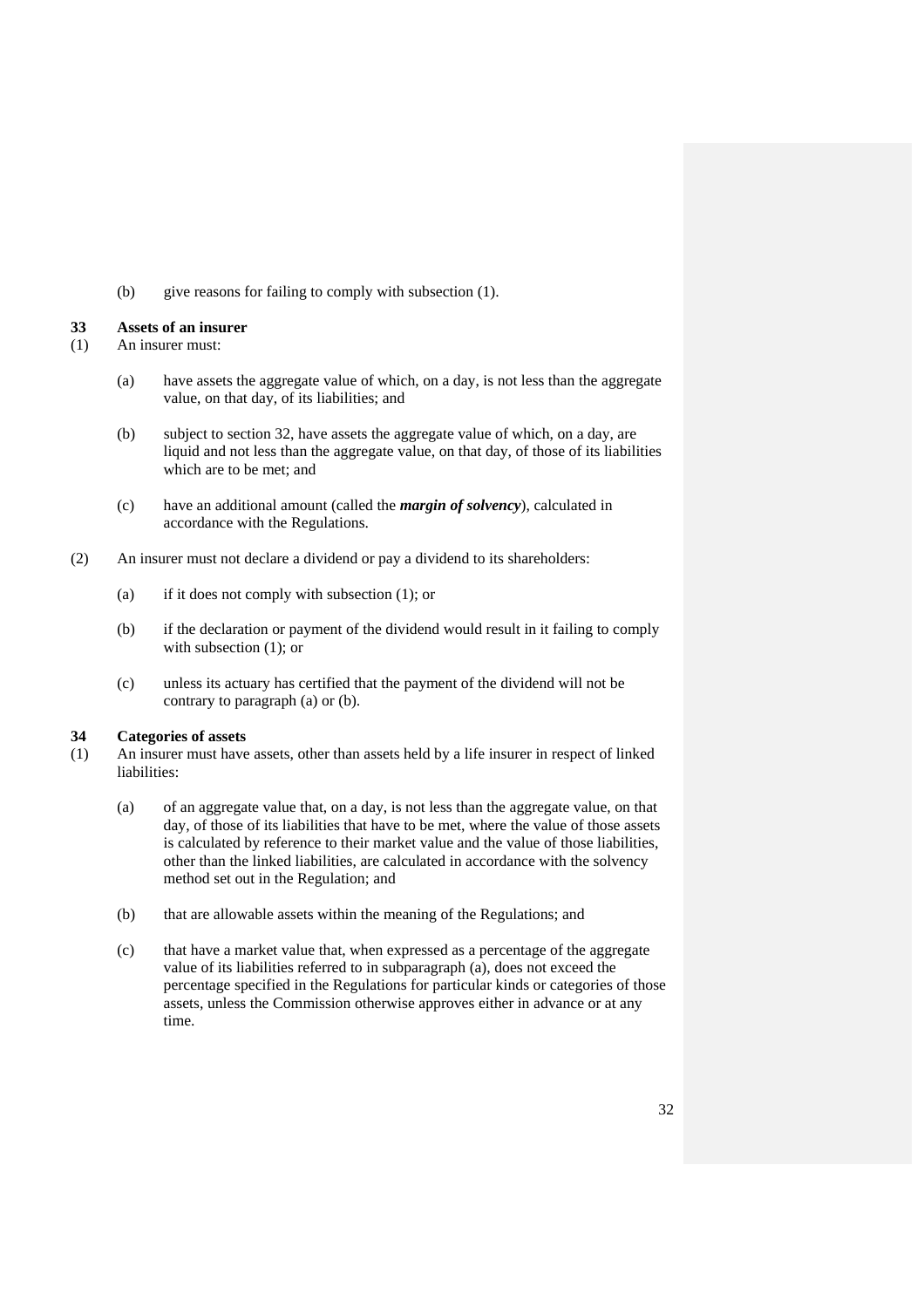- (2) The Commission may in writing approve a percentage other than the percentage refered to in paragraph  $1(c)$ :
	- (a) in a particular case; and
	- (b) for the specified period; and
	- (c) subject to the conditions the Commission determines.
- (3) The kinds of assets that an insurer has, and the spread of those assets among different kinds, must :
	- (a) to the satisfaction of its actuary, be proper and suitable having regard to the nature of its various liabilities and when, where, and how it is required, or expects to be required, to meet those liabilities; and
	- (b) comply with any general requirement specified by the Commission for the appropriate matching of assets and liabilities.
- (4) The Commission may direct an insurer to furnish a report by an actuary nominated by the Commission, on whether the insurer complies with this section.

#### **35 Deeming provisions for assets**

- (1) For the purposes of sections 33 and 34, an asset is deemed not to be held by an insurer if the asset is:
	- (a) encumbered contrary to subsection 38(1); or
	- (b) held by another person contrary to paragraph  $38(1)(b)$ .
- (2) An asset may be encumbered or held if the person in whose favor it is encumbered, or the person holding the asset, is:
	- (a) another insurer, and the encumbrance or transfer takes place in accordance with a reinsurance policy; or

 $\left(\frac{e}{c}\right)$  the government of a country other than Vanuatu in which the insurer carries on insurance business or intends to carry on insurance business, or a person acting on behalf of that government, and the insurer:

- (i) has encumbered those assets in favor of that person or that government; or
- (ii) has transferred those assets into the name of, that government or that person

**Formatted:** Indent: Left: 1.27 cm **Formatted:** Bullets and Numbering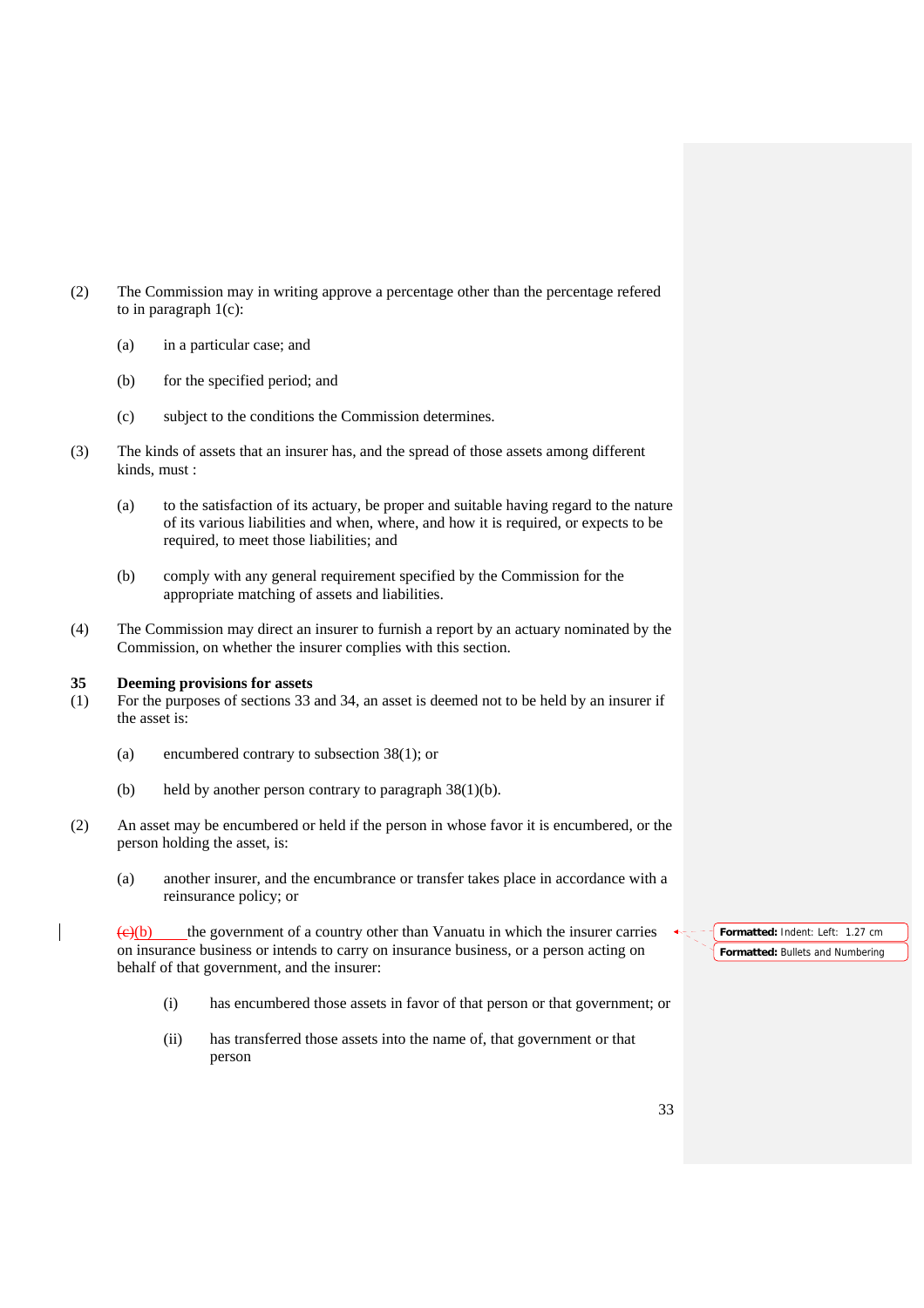to comply with the Acts of that country relating to insurance.

- (3) If the assets an insurer holds in respect of its life or general insurance business include shares in its holding company:
	- (a) the shares are taken to be held by the insurer in a representative capacity and for the sole benefit of the policyholders, whether the holding company is incorporated in Vanuatu or not; and
	- (b) the shares must only be held by the life or general insurer with the prior approval of the Commission and subject to the conditions the Commission determines; and
	- (c) the insurer must not vote at meetings of the holding company or at meetings of any class of members of the holding company.

## **36 Life insurers' liabilities**

A life insurer's liabilities:

- (a) include its contingent liabilities for policy benefits that have not become claimable; and
- (b) must be based on an actuarial valuation.

#### **37 General insurer's liabilities**

A general insurer's liabilities include:

- (a) the amount the general insurer estimates will become payable for claims incurred under general insurance policies that is:
	- (i) reported but not paid, reduced by the amount which it estimates will be paid for those claims under approved reinsurance policies; and
	- (ii) incurred but not reported, reduced by the amount which it estimates will be paid for those claims under approved reinsurance policies, being an amount not less than the amount calculated in accordance with the Regulations; and
- (b) provision for unearned premium, not less than the amount calculated in accordance with the Regulations; and
- (c) a contingency reserve; and
- (d) provision for unexpired risk.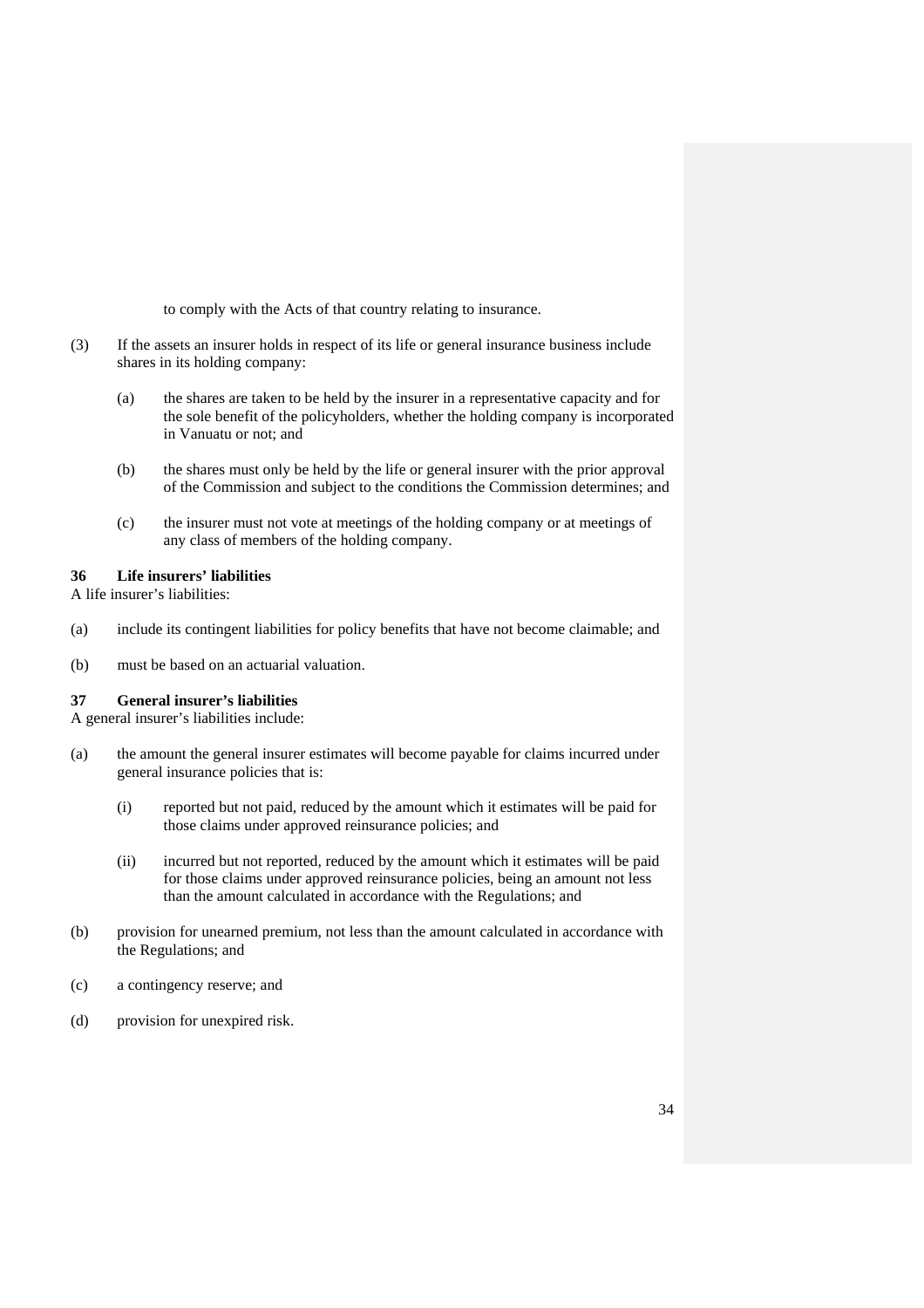#### **38 Prohibitions concerning assets and certain liabilities**

- (1) Except in the ordinary course of its business or with the Commission's approval, an insurer must not:
	- (a) encumber its assets; or
	- (b) allow its assets to be held by another person on its behalf; or
	- (c) directly or indirectly borrow any asset; or
	- (d) by a guarantee or any other form of personal security, whether under a primary or secondary obligation, give security in relation to obligations between other persons, unless its licence permits it to provide policy benefits in terms of a guarantee policy and it does so in terms of a guarantee policy.
- (2) The Commission's approval may be given generally or in a specific case, and may be subject to conditions determined by the Commission.
- (3) An insurer must not invest in derivatives:
	- (a) except derivatives designated as an asset in respect of a linked liability, or if the investment is for the purpose of reducing investment risk or for efficient portfolio management; and
	- (b) in such a manner that the insurer will, or reasonably expects to, have the asset at the settlement date of the derivative instrument which matches its obligations under that instrument and from which it can discharge those obligations.

# **39 Failure to maintain financially sound condition**

- (1) If the Commission is satisfied that an insurer is failing, or is likely to fail within a reasonable period, to comply with subsection 33 (1), or the insurer gives the Commission notice under subsection 32 (3), the Commission may in writing direct the insurer to inform the Commission, within a specified period:
	- (a) of the nature and causes of the failure; and
	- (b) what the insurer proposes to do to ensure it complies with subsection 33 (1).
- (2) At the end of that period, the Commission must:
	- (a) consider the proposals; and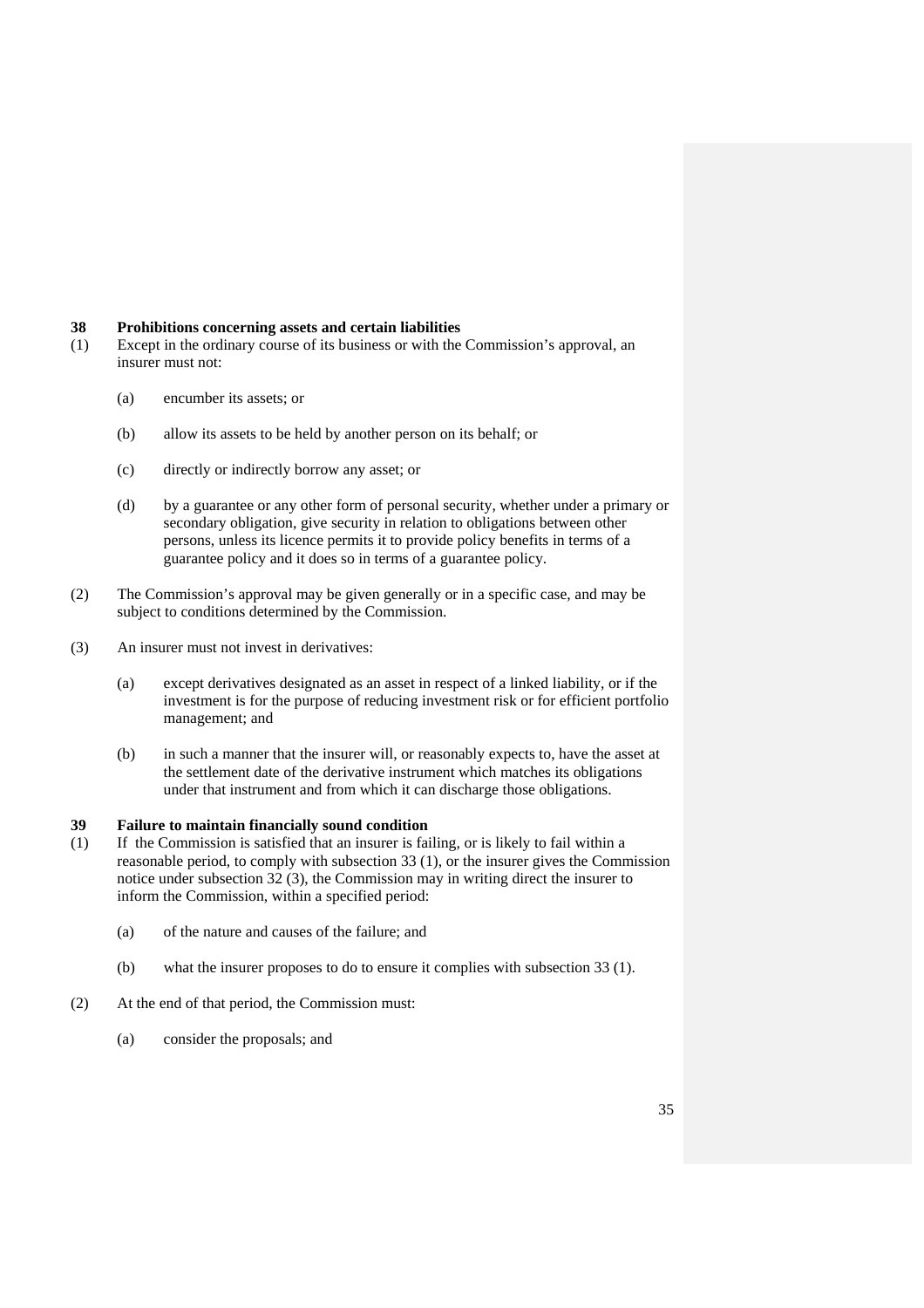- (b) consult with the insurer's auditor and actuary; and
- (c) direct the insurer to adopt a course of action that the Commission is satisfied will reasonably ensure that the insurer complies with subsection 33 (1).
- (3) The Commission may, at any time after giving a direction under subsection (2), after further consultation with the auditor and the actuary, direct the insurer to adopt any modification to that course of action that the Commission considers appropriate in the circumstances.
- (4) The Commission may apply to the Court for an order that the insurer be wound up if it is reasonably necessary in the interests of the policyholders:
	- (a) rather than giving a direction under subsection (2); or
	- (b) after giving a direction under subsection (2), despite any steps already taken by the Commission.

## **40 Guarantee requirements for insurance intermediaries**

An insurance intermediary must have professional indemnity insurance and other guarantees specified in writing by the Commission for the protection of policyholders and prospective policyholders.

#### **41 Returns to the Commission**

- (1) Every licensee must lodge with the Commission financial and non-financial returns relating to its business.
- (2) The returns must be:
	- (a) in the form; and
	- (b) containing the information; and
	- (c) lodged with the Commission on or before the date,

required by the Regulations.

- (3) If the Commission is satisfied that a return is incomplete or incorrect, it may, by notice:
	- (a) direct the licensee to give the Commission, within the period stated in the notice, the additional information or documents stated in the notice, that the Commission considers necessary to complete or correct the return; or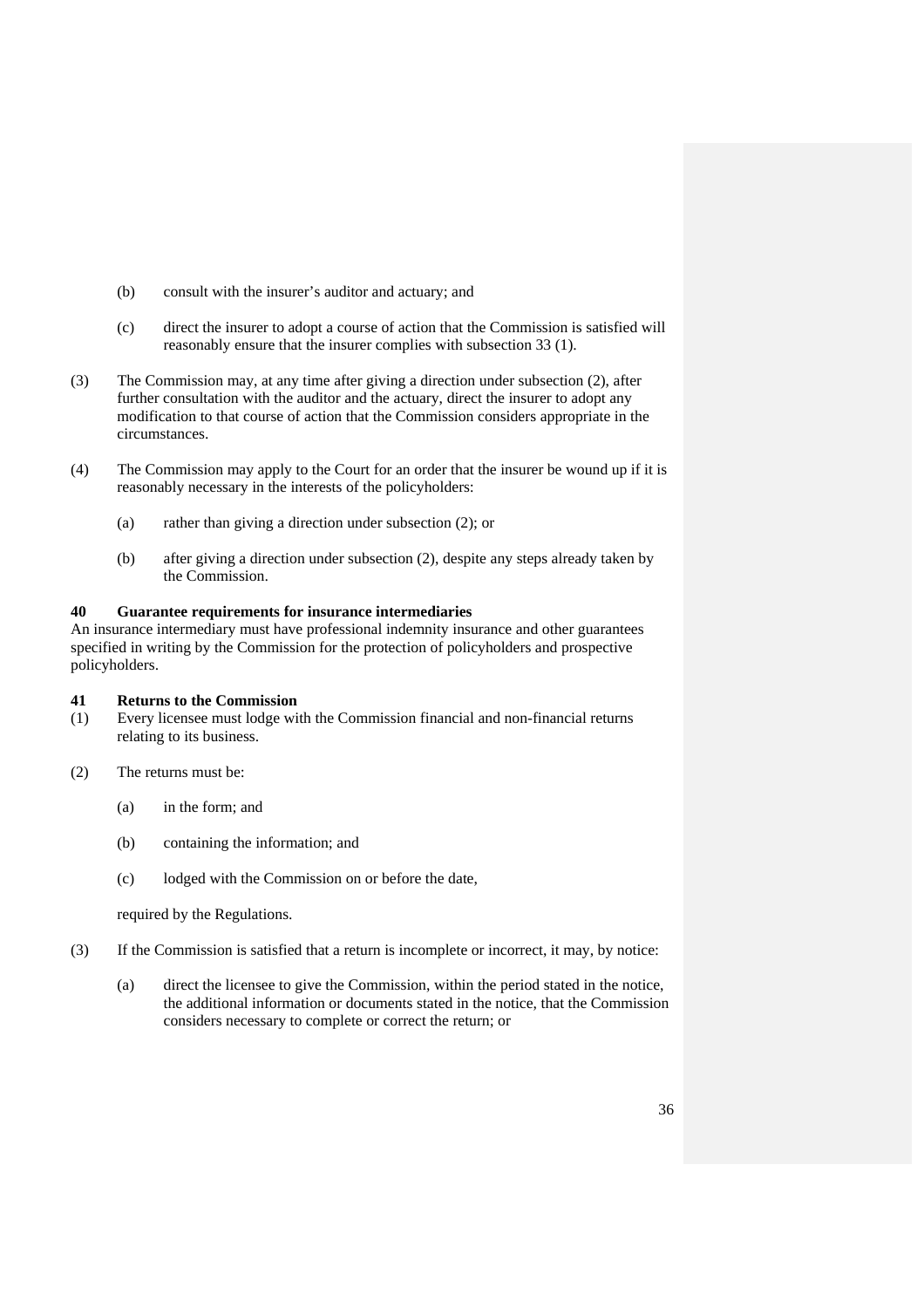- (b) reject the return and require the licensee to give the Commission, within the period stated in the notice, a new return that is complete and correct.
- (4) A licensee must promptly tell the Commission about any material changes that affect the evaluation of the licensee's licence or the conditions in the licence.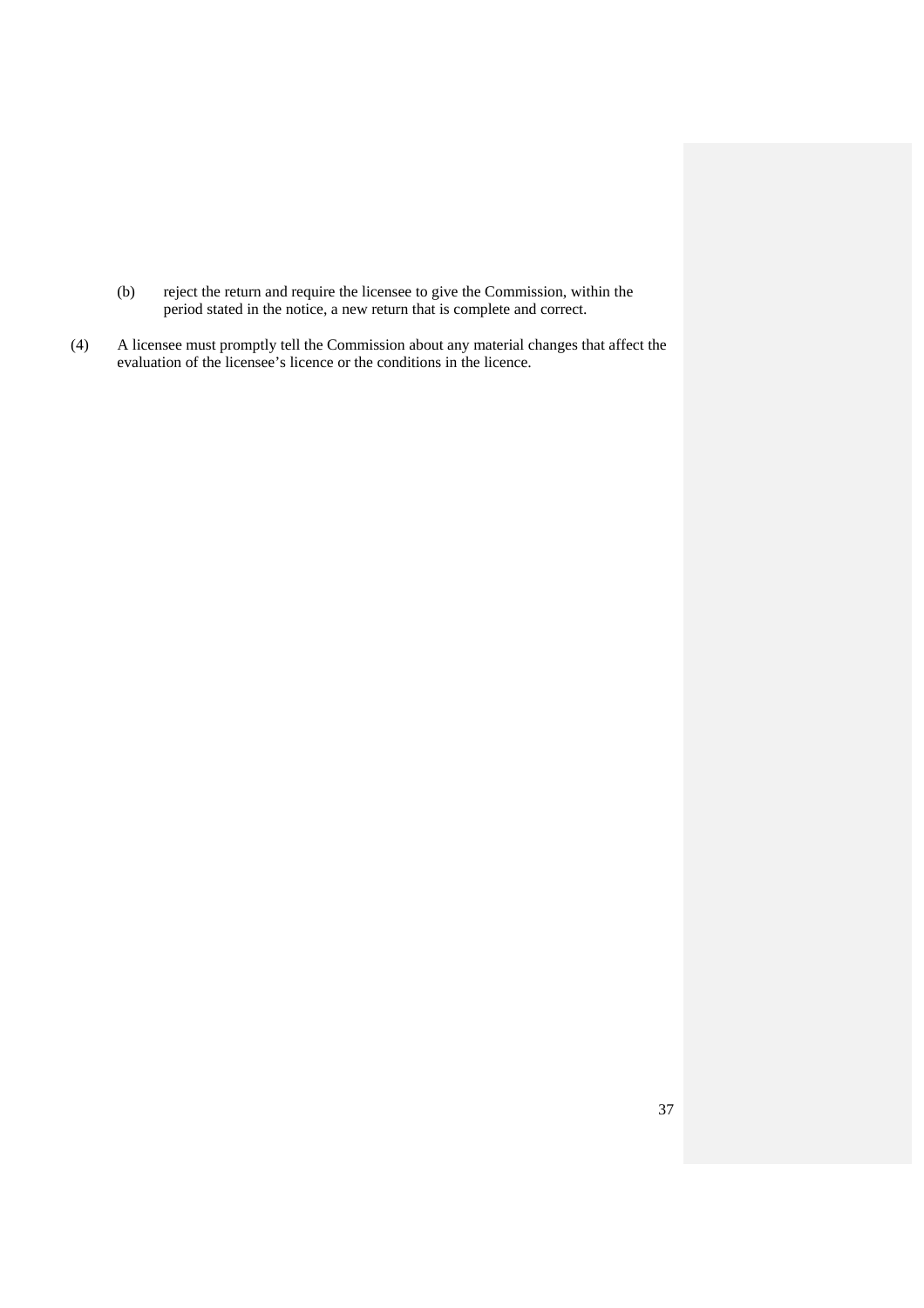# **PART 5 – AUDITED STATEMENTS, AUDITORS AND ACTUARIES**

## **42 Financial year**

An insurer must not change its financial year without the prior approval of the Commission.

## **43 Appointment of auditor**

- (1) A licensed insurer or insurance broker must at all times have an auditor appointed by the insurer or insurance broker.
- (2) The appointment of an auditor, other than a reappointment not involving a break in the continuity of the appointment, does not take effect until it has been approved by the Commission.
- (3) An insurer or insurance broker must not appoint as its auditor:
	- (a) one of its directors or shareholders; or
	- (b) a person who is not qualified to practice as an auditor.
- (4) The Commission may by notice in writing,require an auditor that is a firm to inform the Commission of changes in the membership of the firm.
- (5) The Commission may by notice in writing, require a licensee to terminate the appointment of its auditor within the period stated in the notice and appoint another auditor if:
	- (a) the auditor ceases to comply with the requirements considered when the auditor was approved by the Commission; or
	- (b) the auditor fails to comply with any provision of this Part.
- (6) Before giving a licensee notice under subsection (5), the Commission must:
	- (a) inform the licensee and the auditor in writing of the reasons why the Commission proposes to give the notice; and
	- (b) provide the licensee and the auditor reasonable opportunity to be heard; and
	- (c) consider any submissions made by or on behalf of the licensee and the auditor.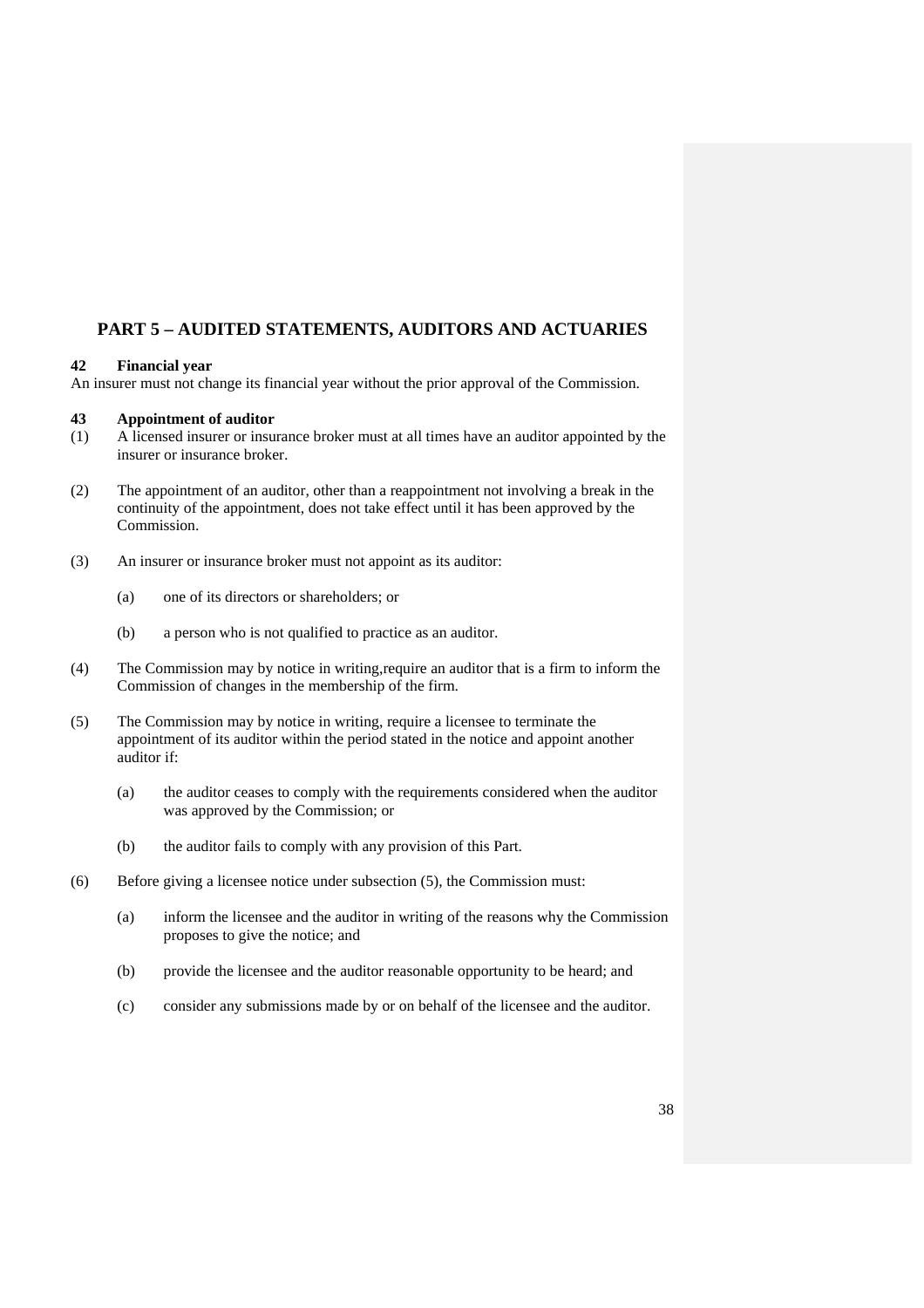#### **44 Auditor to give information to Commission**

- (1) An auditor must:
	- (a) whenever the auditor gives a document indicating the possible qualification of the accounts, to the insurer or insurance broker by whom the auditor was appointed, also give a copy to the Commission; and.
	- (b) if the auditor's appointment is terminated for any reason:
		- (i) give the Commission a statement of what the auditor believes to be the reasons for that termination; and
		- (ii) if the auditor would have given the insurer or insurance broker a report with critical remarks, give the report to the Commission; and
	- (c) inform the Commission in writing of any matter relating to the affairs of the insurer or insurance broker of which the auditor became aware in the performance of his or her functions as auditor and which, in the opinion of the auditor, may prejudice the insurer's ability to comply with the capital adequacy requirements in this Act.
- (2) An auditor who in good faith gives a report, other document or information to the Commission as required by this section is taken not to contravene any other law or code of professional conduct to which the auditor is subject.
- (3) The failure, in good faith, by an auditor to give a report, other document or information as required by this section does not give any person a right of action against the auditor which, but for that failure, that person would not have had.
- (4) As well as the usual duties of an auditor, the auditor must:
	- (a) examine all financial statements that form part of a return to be lodged with the Commission and satisfy himself or herself that the statement complies with this Act; and
	- (b) express an opinion whether the statement, and any annexure, presents fairly the matters it deals with; and
	- (c) carry out the other duties provided in this Act or as directed by the Commission.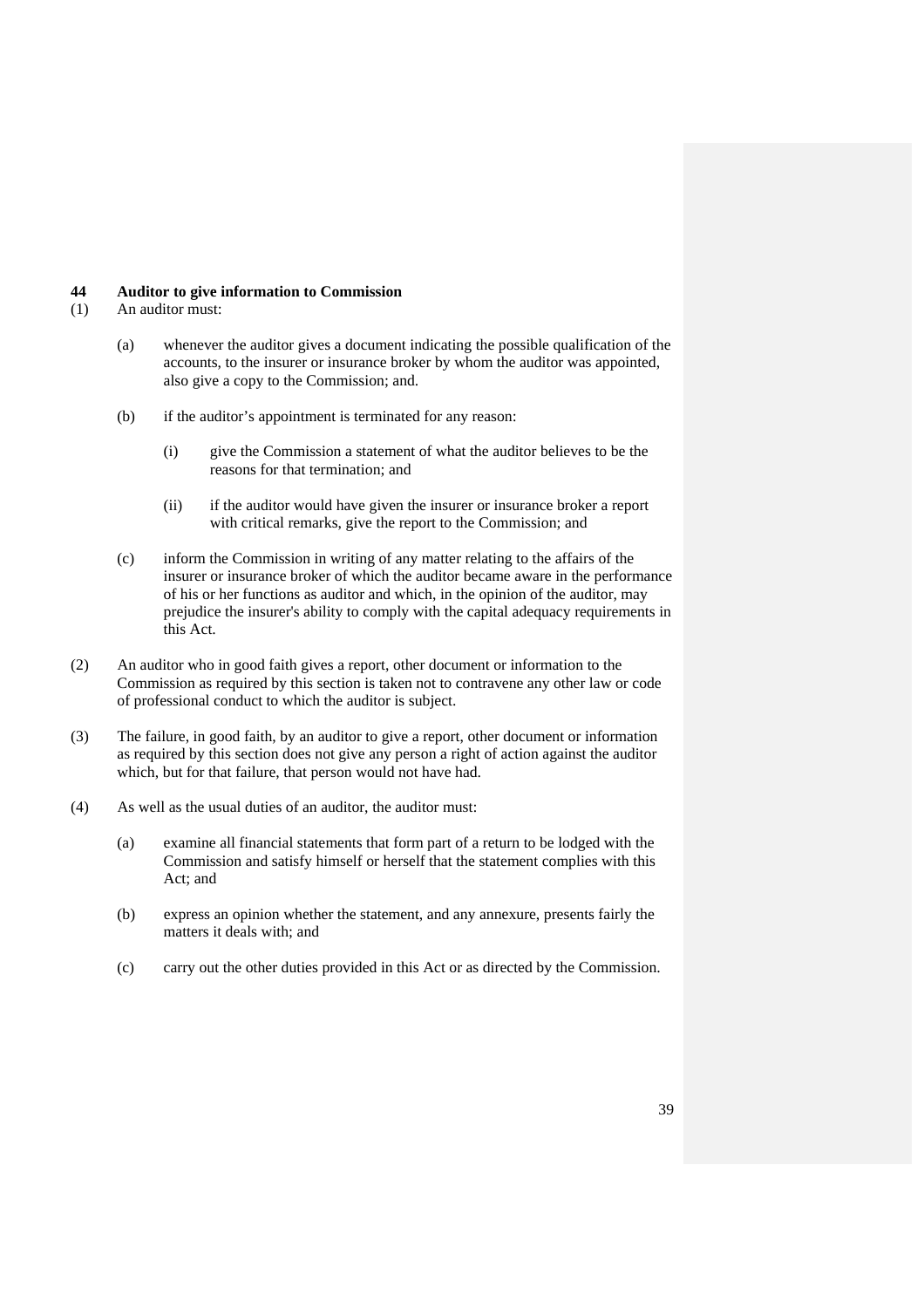#### **45 Accounting and auditing requirements**

- (1) A licensee must:
	- (a) maintain full and proper accounting records for its licensed business on a continual basis; and
	- (b) bring the accounting records up to date quarterly; and
	- (c) prepare annual, financial statements for each financial year reflecting, with suitable particulars, the financial position of the business as at the last day of the financial year, and the results of the operations and cash flow information for the financial year.
- (2) A licensee that is an insurer or insurance broker must cause its financial statements to be audited and reported on by its appointed auditor, to produce:
	- (a) an audited balance sheet, including any necessary notes or attached documents; and
	- (b) an audited income statement, including any necessary notes or attached documents; and
	- (c) an audited statement of the source and application of funds.
- (3) The financial statements must:
	- (a) be prepared in conformity with International Accounting Standards; and
	- (b) fairly represent the state of affairs of the licensee's business; and
	- (c) refer to any material matter which has affected or is likely to affect the licensee's financial affairs.
- (4) The insurer and insurance broker must lodge the audited financial statements with the Commission not later than six months after the end of the licensee's financial year or such longer period as may be permitted by the Commission.
- (5) The insurer and insurance broker must maintain records in accordance with paragraphs (1)(a) and (1)(b) of money and assets the licensee holds on behalf of customers and, at the same time as lodging its financial statements, lodge a report by its auditor, stating:
	- (a) the amount of money and assets held at the end of the financial year on behalf of customers; and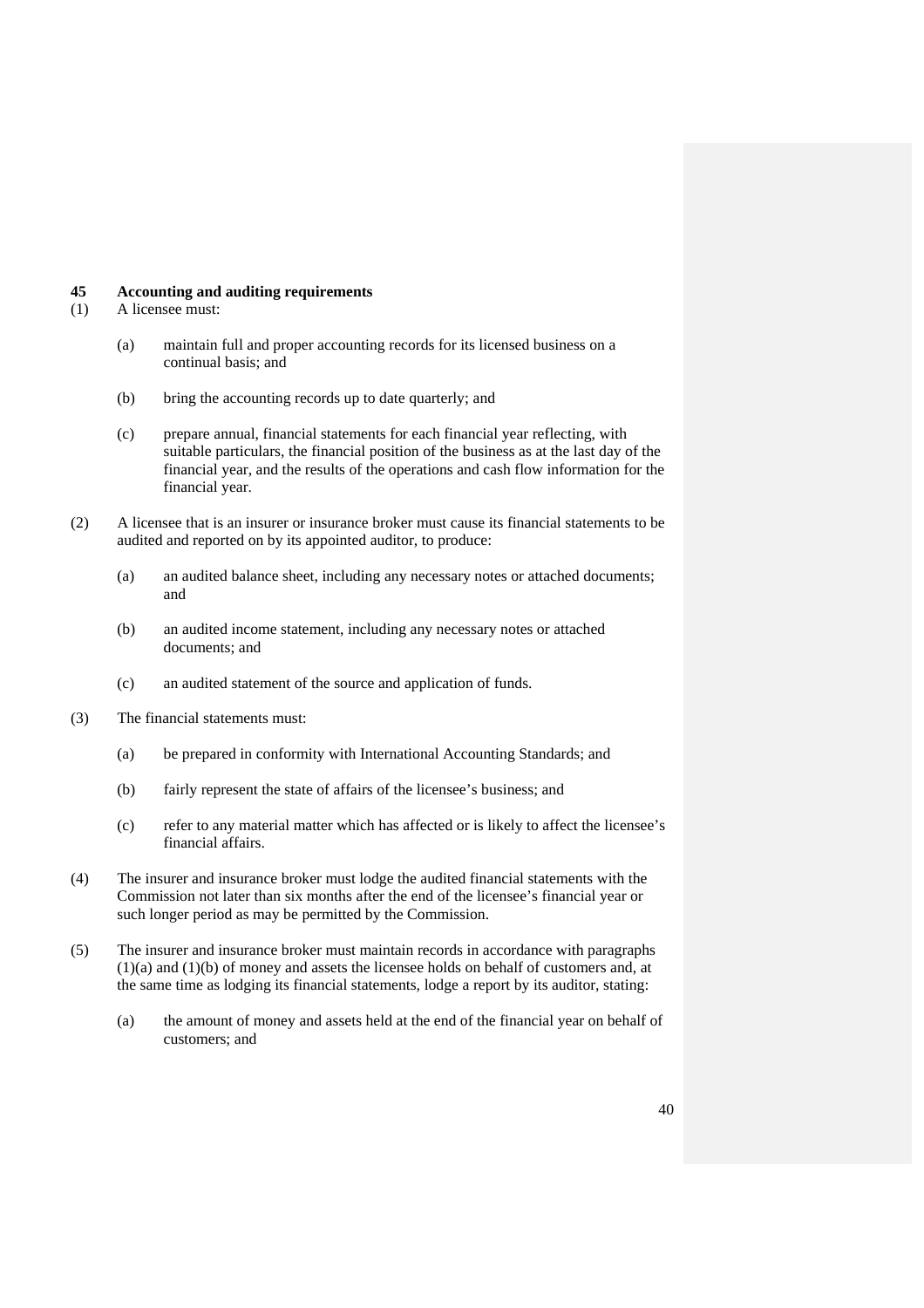- (b) whether the money and assets were, throughout the financial year, kept separate from the money and assets of the licensee's business and, if the money and assets were not kept seperate, the extent to which they were not kept seperate; and
- (c) any other information required by the Commission.

## **46 Appointment of actuary by insurer**

- (1) An insurer who carries on life insurance business must at all times have an actuary to provide an actuarial report and valuation of the insurer's liabilities at least every two years, unless specifically exempted by the Commission.
- (2) An actuary must:
	- (a) be a member of the Institute of Actuaries of Australia, or of the equivalent institution in New Zealand, the United Kingdom or another similar institution or professional body approved by the Commission; and
	- (b) have appropriate practical experience relating to insurance business.
- (3) An insurer must not appoint as its actuary:
	- (a) any of its directors or shareholders; or
	- (b) any of its employees.
- (4) The appointment of an actuary does not take effect until it has been approved by the Commission.
- (5) An actuary must:
	- (a) if the actuary's appointment is terminated for any reason:
		- (i) give the Commission a statement of what the actuary believes to be the reasons for that termination; and
		- (ii) if the actuary would have given the insurer a report with critical remarks, give the report to the Commission; and
	- (b) inform the insurer's management of any matter relating to the affairs of the insurer of which the actuary became aware in the performance of his or her functions as actuary and which, in the actuary's opinion, may prejudice the insurer's ability to comply with the financial requirements in this Act; and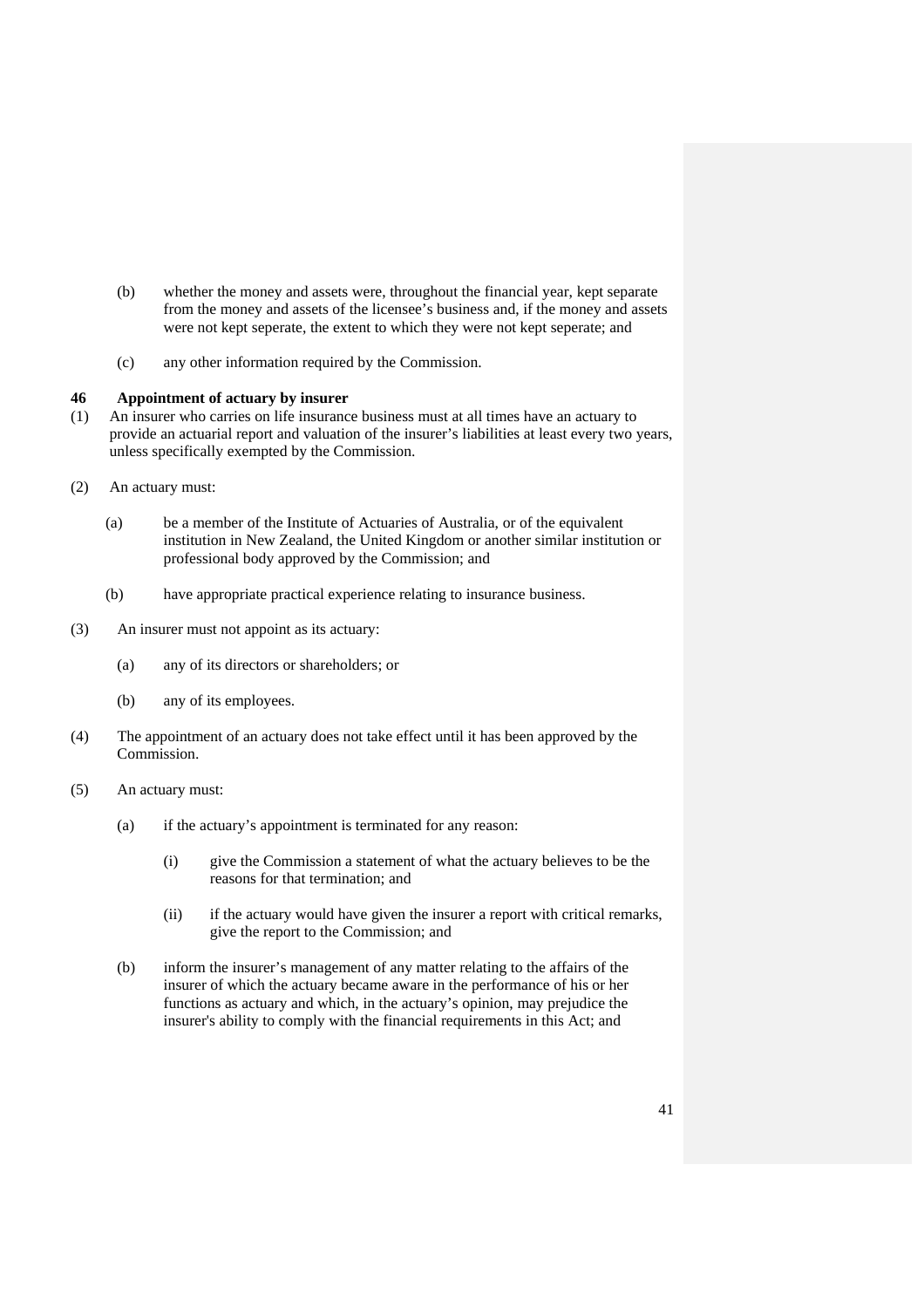- (c) if the insurer does not take appropriate steps to rectify the matter, report it to the Commission in writing.
- (6) An actuary who in good faith gives a report, other document or information to the Commission as required by this section is taken not to contravene any other law or code of professional conduct to which the auditor is subject.
- (7) The failure, in good faith, by an actuary to give a report, other document or information as required by this section does not give any person a right of action against the actuary which, but for that failure, that person would not have had.
- (8) In addition to the duties of an actuary, the actuary must:
	- (a) examine all financial statements that form part of a return to be lodged with the Commission and satisfy himself or herself that the statement complies with this Act; and
	- (b) express an opinion whether the statement, and any annexure, presents fairly the matters it deals with; and
	- (c) carry out any other duties provided in this Act or as directed by the Commission.
- (9) An actuary has the right:
	- (a) to access at all times to the accounting records and other books and documents of the insurer; and
	- (b) to require from the directors or officers of the insurer the information and explanations the actuary considers necessary to carry out his or her duties; and
	- (c) to attend the insurer's general meetings; and
	- (d) to receive the same notices and other information about general meetings that members of the insurer are entitled to receive; and
	- (e) to be heard at a general meeting on the business of the meeting which concerns him or her as actuary.

## **47 Appointment of auditor or actuary by Commission**

- (1) If an insurer fails to appoint an auditor, the Commission may appoint an auditor for the insurer.
- (2) If an insurer who carries on life insurance business fails to appoint an actuary, the Commission may appoint an actuary for the insurer.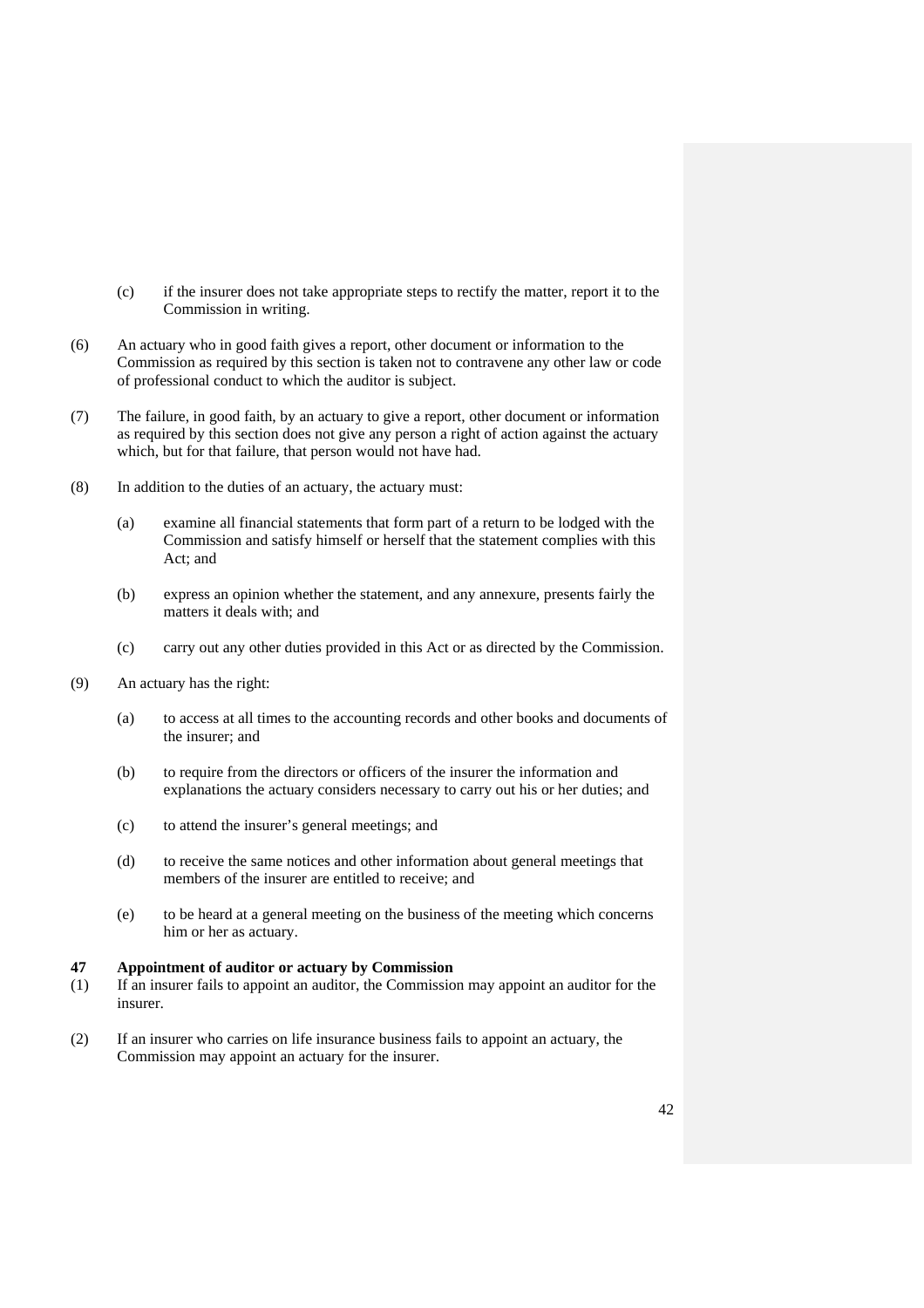- (3) The Commission may, at any time, engage an actuary to report on the financial soundness of an insurer or on any other matter the Commission directs.
- (4) An auditor or actuary appointed or engaged under this section is taken to have been appointed or engaged by the insurer in accordance with this Act.

#### **48 Life policy to be actuarially sound**

- (1) An insurer who carries on life insurance business must not enter into a particular kind of insurance policy unless its actuary has given a written statement that he or she is satisfied that the premiums, benefits and other values of the policy are actuarially sound.
- (2) For subsection (1), the premiums, benefits and other values of a policy are actuarially sound if the total premiums to be paid for the policy are sufficient to pay the full actuarial cost of the policy.
- (3) An insurer that carries on life insurance business must not make a distinction between the premiums, benefits or other values of different insurance policies unless its actuary has given a written statement that he or she is satisfied that the distinction is actuarially justified.
- (4) An insurer must not award a bonus or similar benefit to a policyholder, except under a linked liability policy, unless its actuary has given a written statement that he or she is satisfied that it is actuarially sound and that a surplus is available for that purpose.
- (5) The actuary must give reasons for making a statement mentioned in this section.

### **49 Audit, actuarial and risk management committee**

- (1) The Commission may require an insurer to appoint an audit, actuarial and risk management committee if the appointment is appropriate, having regard to the scope and volume of the insurer's business.
- (2) The audit**,** actuarial and risk management committee must consist of at least 3 members of whom at least 2 are members of the insurer's board.
- (3) The majority of the members, and the chairperson, of the committee must be persons who are not employees of the insurer.
- (4) The functions of an audit, actuarial and risk management committee are:
	- (a) to assist the board of directors in its evaluation of the adequacy and efficiency of the internal control systems, accounting practices, information systems and auditing, risk management and actuarial valuation processes applied by the insurer in the day-to-day management of its business; and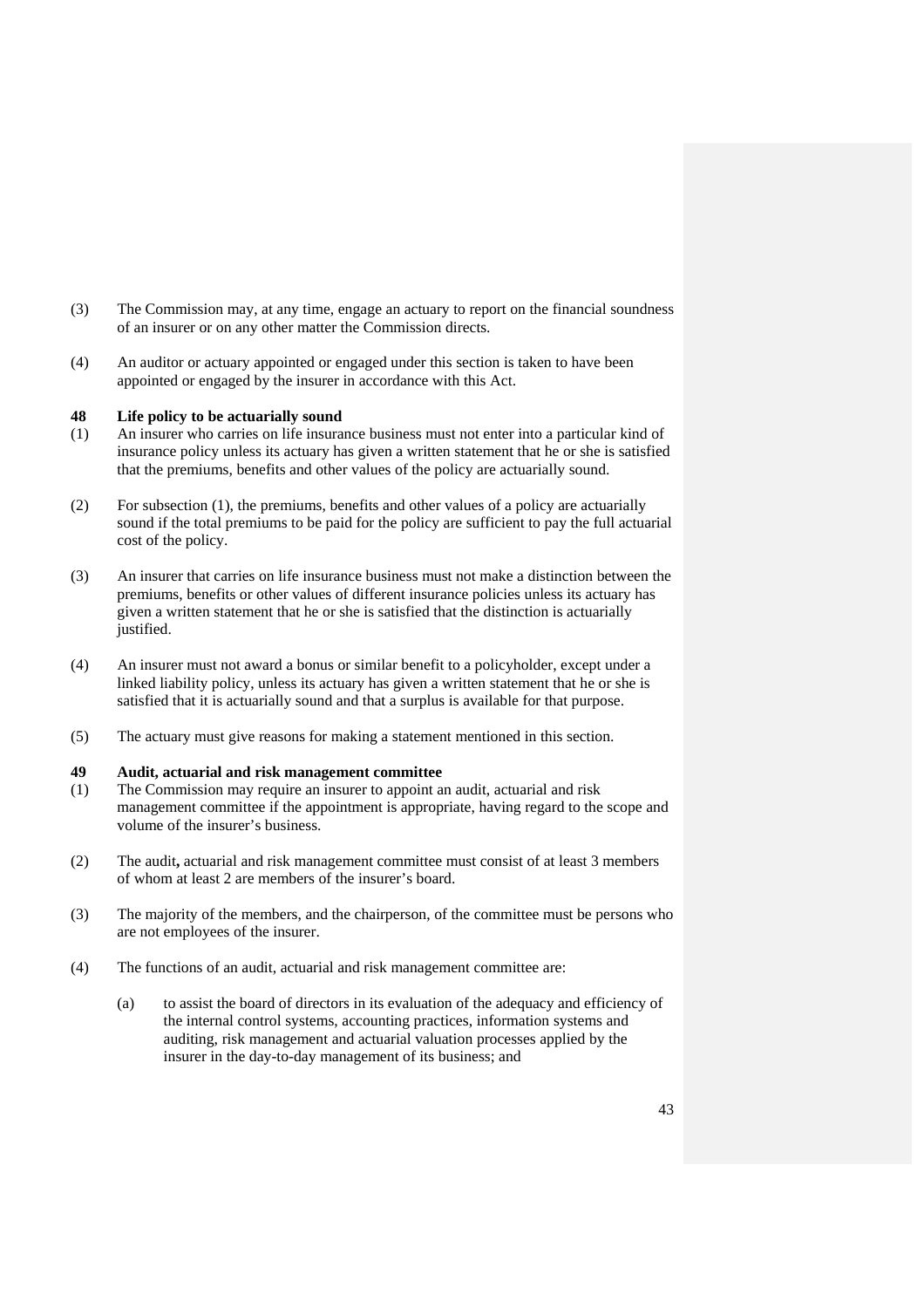- (b) to facilitate and promote communication and liaison concerning the matters referred to in sub-clause (a) or related matters, between the board of directors and the managing executive, the auditor, actuary and internal audit staff of the insurer; and
- (c) to recommend the introduction of measures that the committee believes may enhance the credibility and objectivity of financial statements and reports about the insurer's business; and
- (d) to advise on matters referred to the committee by the board of directors; and
- (e) to perform any other functions the Commission directs.
- (5) An insurer must give the Commission all reports prepared by the audit, actuarial and risk management committee if requested to do so by the Commission .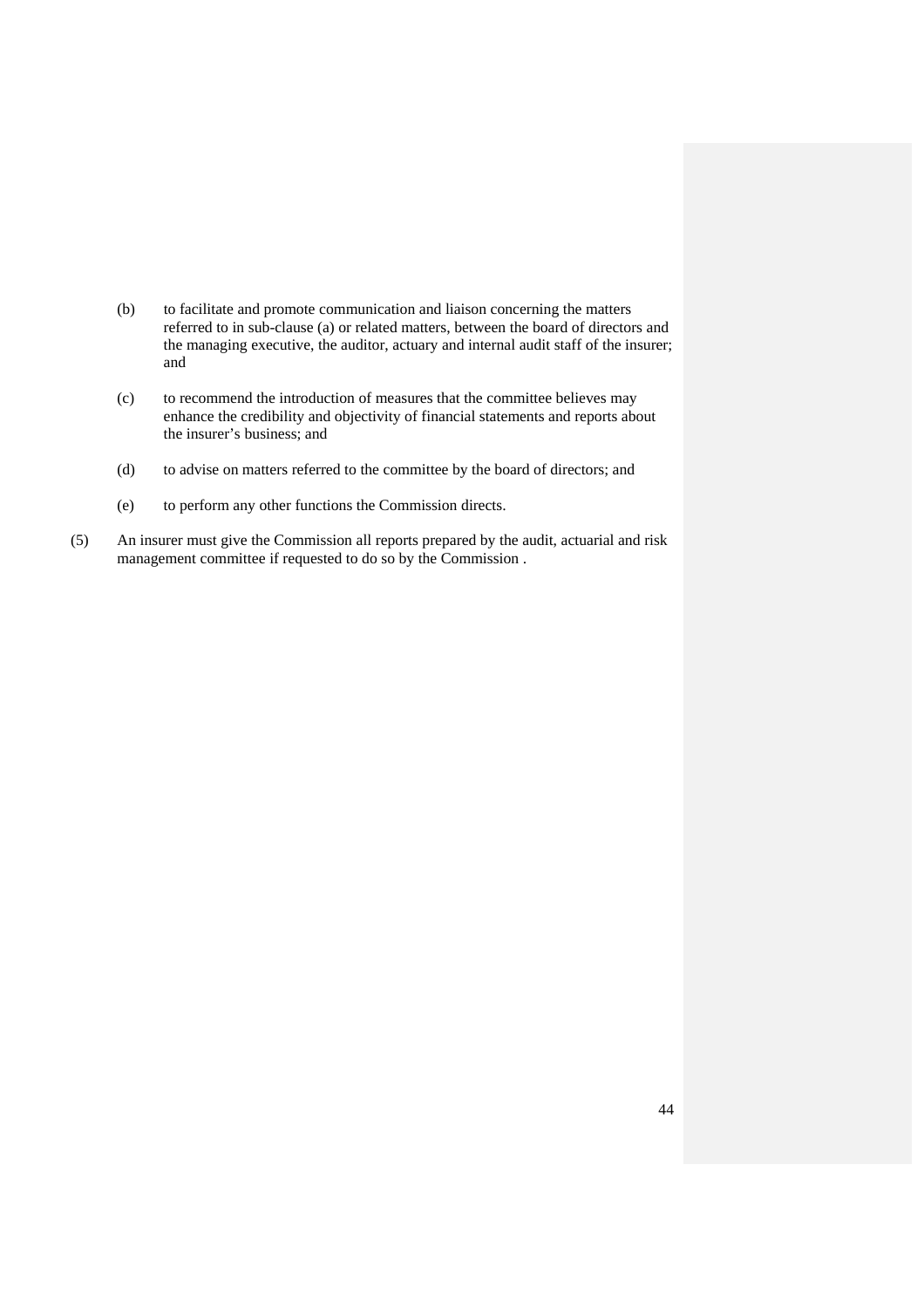# **PART 6 – SHARE CAPITAL AND SHAREHOLDING**

## **50 Shares and debentures**

An insurer must not, without the prior approval of the Commission or otherwise than in accordance with the conditions that the Commission determines:

- (a) issue or convert any shares which confer preferential rights to distributions of capital or income; or
- (b) convert any of its shares of a particular class into another class; or
- (c) convert any of its shares into debentures; or
- (d) issue any debentures; or
- (e) reduce its stated capital; or
- (f) issue bearer shares.

## **51 Registration of shares in name of nominee**

- (1) An insurer must not, without the Commission's prior approval, knowingly:
	- (a) allot or issue any of its shares to, or register any of its shares in the name of, a person other than the intended beneficial shareholder; or
	- (b) register a transfer of any of its shares to a person other than the intended beneficial shareholder.
- (2) Subsection (1) does not apply to the allotment, issue or registration of shares:
	- (a) to or in the name of an executor, administrator, trustee, guardian or liquidator; or
	- (b) for a period of not more than 6 months, to or in the name of a company controlled by an insurer or an insurer's employee, if it is necessary to do this to facilitate delivery to the purchaser or to protect the rights of the beneficiary of those shares; or
	- (c) to or in the name of a person acting as a depository institution, if the person concerned is able, on request, to disclose the name of the beneficial shareholder on whose behalf the shares are held.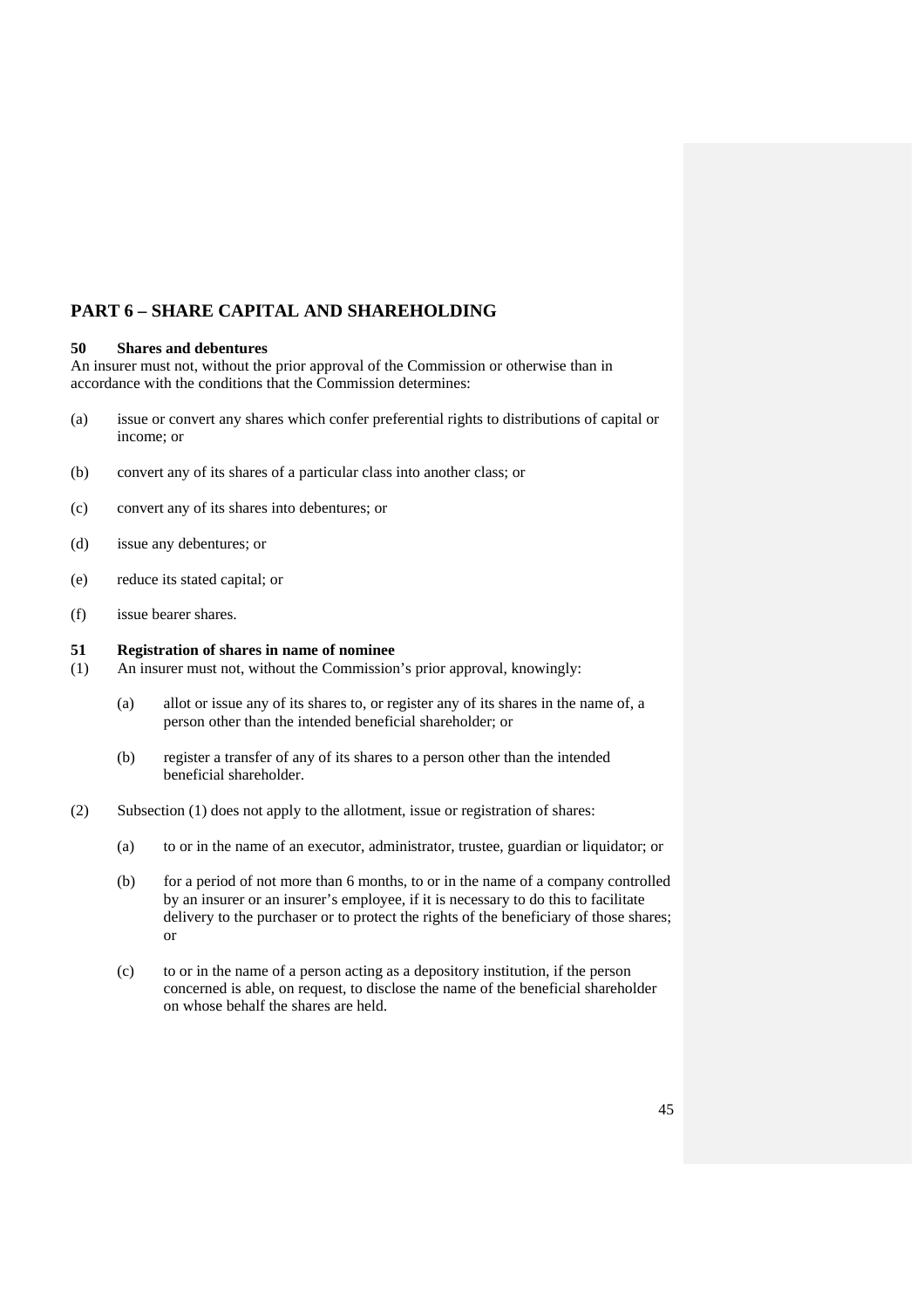## **52 Limitation on control and shareholdings or other interest in life or general insurers**

- (1) A person must not, without the Commission's approval, acquire or hold shares or any other interest in an insurer which results in that person becoming a significant owner of the insurer.
- (2) A person who is or in the process of becoming a significant owner must apply for approval by the Commission for the acquisition, or transfer of ownership.
- (3) An insurer must inform the Commission of an acquisition or transfer of ownership that results in a person becoming a significant owner.

## **53 Providing information on shareholders**

- (1) An insurer must, whenever required to do so by the Commission:
	- (a) give the Commission a return, setting out details of its shareholders and of any person who directly or indirectly has the power to require those shareholders to exercise their rights as shareholders in the insurer in accordance with that person's directions or instructions; and
	- (b) give the Commission information on any person who, in the Commission's opinion, may directly or indirectly influence the insurer's decisions.
- (2) A person in whose name shares in an insurer are registered, or who proposes to have shares in an insurer allotted or issued, or to be registered as shareholder, and anyone acting for the person, must, upon the written request of the insurer, give it the information it needs to comply with subsection (1).

## **54 Effect of registration of shares contrary to Act**

- (1) If a share in an insurer is allotted or issued to a person or registered in the person's name, contrary to this Act, the person must not:
	- (a) either personally or by proxy cast a vote attached to the share; or
	- (b) receive a dividend payable on the share.
- (2) The validity of a resolution passed by a life or general insurer is not affected by a vote being cast contrary to paragraph  $(1)(a)$ .
- (3) A dividend referred to in paragraph (1)(b) is void.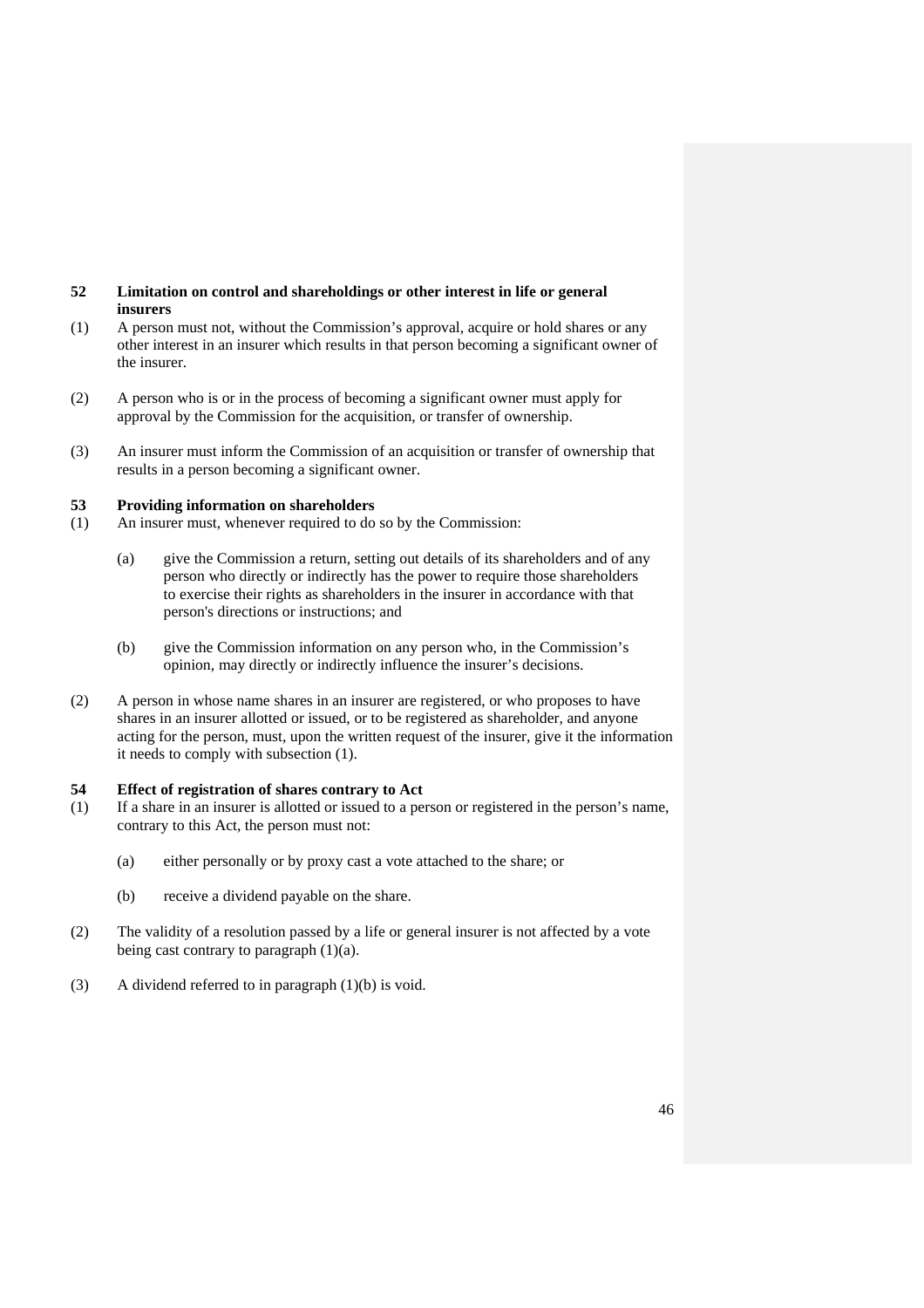# **PART 7 - DIRECTORS AND OFFICERS**

## **55 Duties of directors and officers**

- (1) A licensee that is a company must have at least two directors.
- (2) The directors must:
	- (a) manage, or supervise the management of, the business and affairs of the company; and
	- (b) establish procedures to resolve conflicts of interest, including techniques to identify potential conflict situations and to restrict use of confidential information; and
	- (c) establish procedures to provide disclosure of information to customers of the company for dealing with complaints.
- (3) A director or officer of a licensee, in exercising the powers of a director or officer and discharging the duties of a director or officer, must:
	- (a) act honestly and in good faith for the best interest of the company; and
	- (b) exercise the care, diligence and skill that a reasonably prudent person would exercise in similar circumstances.
- (4) A director, officer or employee of a licensee must comply with this Act and the Regulations made under this Act.

## **56 Avoiding conflict of interest**

- (1) A director or officer of a company who:
	- (a) is a party to a contract or proposed contract with the company; or
	- (b) is a director or officer of an entity that is a party to a contract or proposed contract with the company, or
	- (c) has a material interest in a person who is a party to a contract or proposed contract with the company;

must disclose in writing to the company, or request to have entered in the minutes of the meetings of directors, the nature and extent of that interest.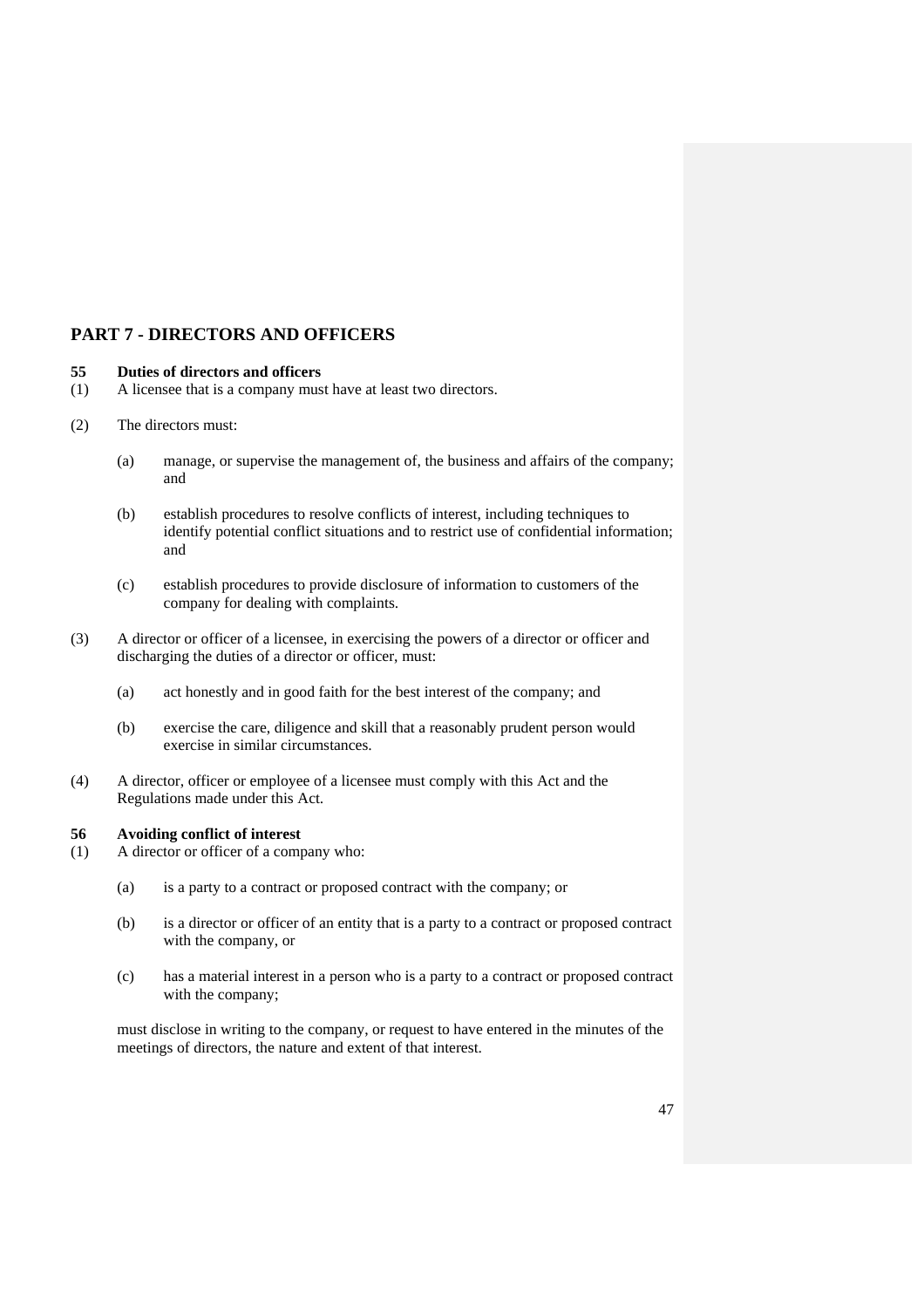- (2) The disclosure must be made- in the case of a director:
	- (a) at the first meeting of directors at which the director is present when the proposed contract is first considered; or
	- (b) if the director did not then have an interest in a proposed contractat the first meeting after the director acquires an interest; or
	- (c) if the director acquires an interest in a contract after it is entered intoat the first meeting after the director acquires an interest; or
	- (d) if a person who has an interest in a contract later becomes a directorat the first meeting after that person becomes a director.
- (3) The disclosure must be made-in the case of an officer who is not a director:
	- (a) immediately after the officer becomes aware that a proposed contract is to be considered or a contract has been considered at a meeting of directors; or
	- (b) if the officer acquires an interest in a contract after it is entered into, as soon as practicable after the officer acquires an interest; or
	- (c) if a person who has an interest in a contract later becomes an officer, immediately after the person becomes an officer.
- (4) If a contract is one that, in the ordinary course of business of the company, would not require approval by the directors or shareholders, a director or officer mentioned in subsection (1) must, immediately after he or she becomes aware of the contract:
	- (a) inform the company in writing on the nature and extent of his or her interest; or
	- (b) request the nature and extent of his or her interest to be entered in the minutes of the meeting of directors.

## **57 Director not to vote in conflict of interest situations**

- (1) A director who has an interest in a contract as mentioned in section 56 must not be present at a meeting of directors while the contract is being considered, or vote on a resolution to approve the contract, unless the contract is:
	- (a) an arrangement by way of security for money lent to, or obligations undertaken by, the director for the benefit of the company or a subsidiary of the company; or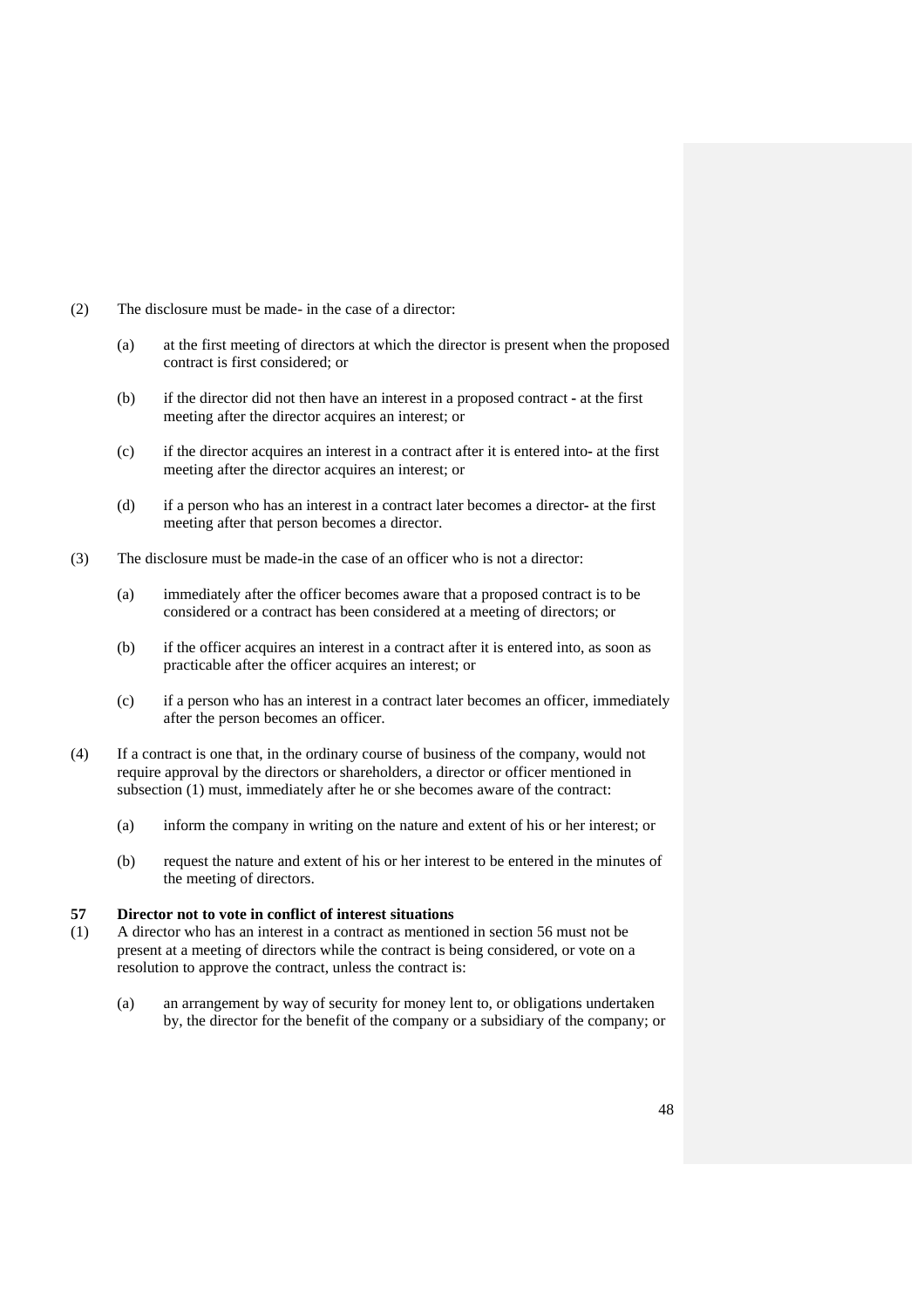- (b) a contract relating primarily to the director's remuneration as a director, officer, employee or agent of the company or a subsidiary of the company or an entity controlled by the company or in which the company has a substantial investment; or
- (c) a contract with an associated party of the company.
- (2) A director who knowingly contravenes subsection (1) ceases to hold office as a director and is not eligible, for election or appointment as a director of a licensee. for a period of 5 years after the date on which the contravention occurred.

## **58 Situations where conflict of interests not affecting approval of contract**

- (1) A contract between an insurer and a director or officer of the insurer, between an insurer and another entity of which a director or officer of the insurer is a director or officer, or between an insurer and a person in which the director or officer has a material interest, is not void only:
	- (a) as a result of that relationship, or
	- (b) because a director with an interest in the contract is present at or is counted to determine the presence of a quorum at the meeting of directors or the committee of directors that approved the contract.
- (2) Subsection (1) applies only if:
	- (a) the director or officer has disclosed the interest; and
	- (b) the contract was approved by the directors or the shareholders; and
	- (c) the contract was reasonable and fair to the insurer at the time it was approved.

## **59 Insurer to notify Commission on appointments and terminations**

- (1) An insurer must give the Commission the information the Commission requires on every director or managing executive appointed by it within 30 days after the appointment.
- (2) If the appointment of a director or managing executive has been terminated, an insurer must inform the Commission within 30 days after the termination and provide the Commission with reasons for the termination.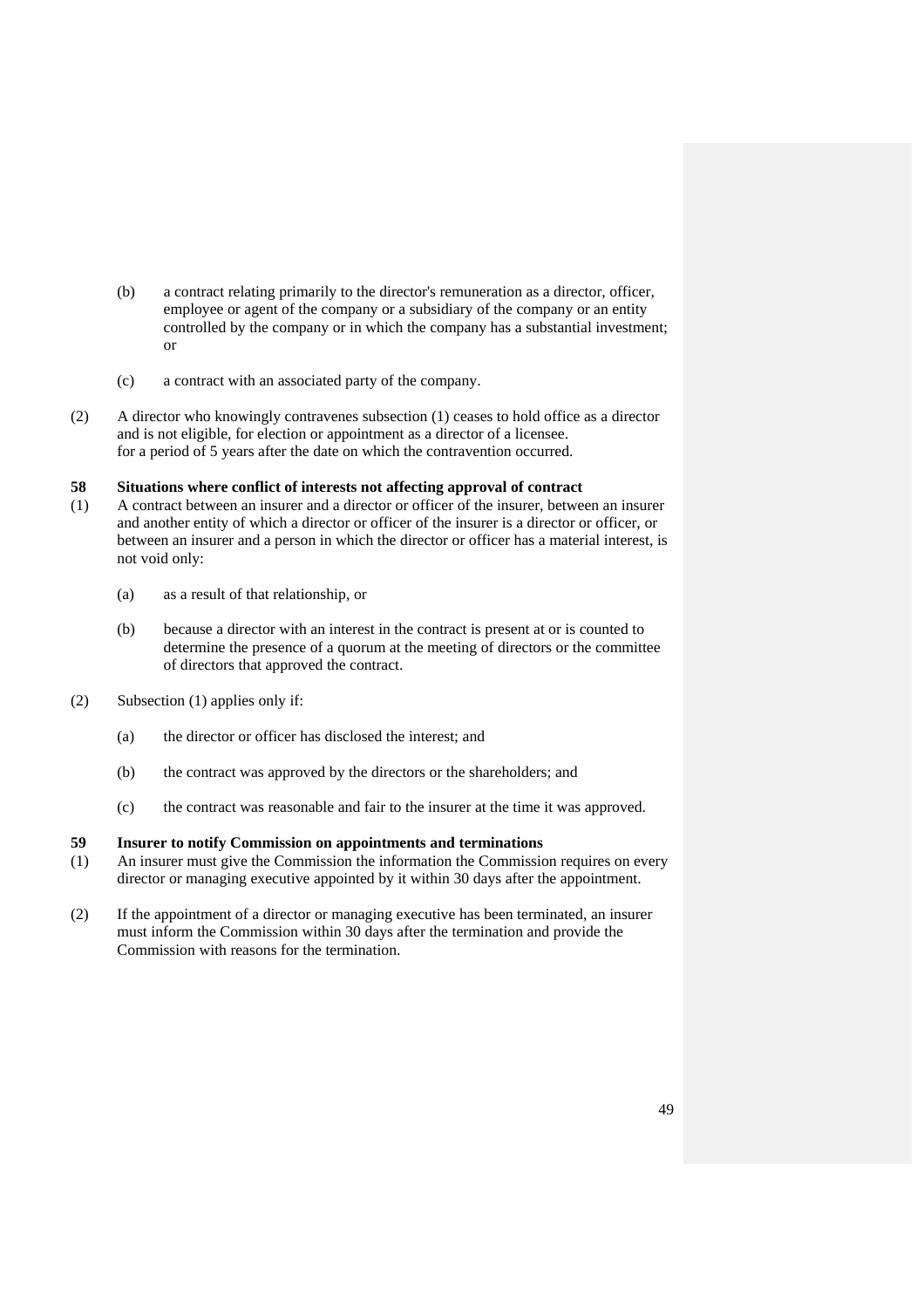# **PART 8 – COMPLIANCE AND MAINTENANCE OF RECORDS**

## **60 Compliance officers and compliance arrangements**

- (1) A licensed insurer or insurance manager must nominate a compliance officer to monitor compliance with this Act and to take responsibility for liaison with the Commission.
- (2) The compliance officer must have suitable qualifications and experience as determined by the Commission.
- (3) Subsections 43(5) and (6) apply to a compliance officer as they apply to an auditor.
- (4) A compliance officer must be approved by the Commission.
- (5) A licensee must establish and maintain procedures to be followed by the compliance officer to ensure compliance with this Act.
- (6) A compliance officer or in his or her absence the licensee must give the Commission the reports required by this Act.

#### **61 Guidelines**

- (1) The Commission may issue written guidelines setting out the procedures to be followed to comply with this Act.
- (2) A licensee who complies with the guidelines is taken to have complied with this Act.
- (3) The Commission must make copies of the guidelines available to members of the public.

## **62 Maintenance of records**

- (1) A licensee must, except to the extent exempted by the Commission, maintain records of:
	- (a) the identity of policyholders, after the policy has come to an end; and
	- (b) details of policies held; and
	- (c) cancellations of policies by policyholders; and
	- (d) complaints received, with an indication whether or not the complaint has been resolved; and
	- (e) the continued compliance with the requirements of section 4; and
	- (f) cases of non-compliance with this Act, and the reasons for the non-compliance.
- (2) The records must be kept for at least 6 years.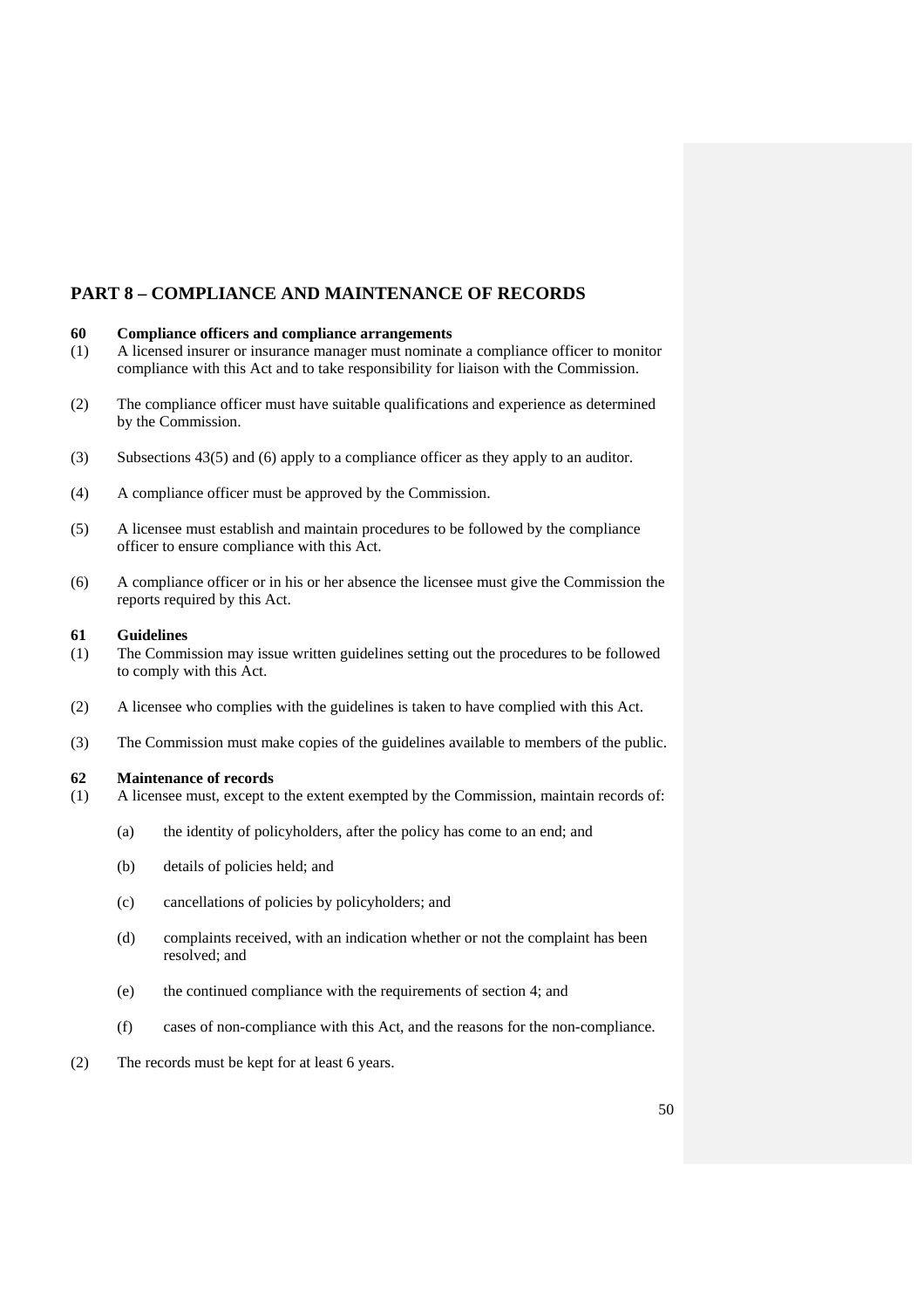# **PART 9 – THE INSURANCE POLICY**

## **63 Summary, inspection and copy of policy**

- (1) An insurer who carries on domestic business must give a person who enters into or varies an insurance policy with the insurer, a written summary of the policy.
- (2) The summary must include:
	- (a) the premiums payable and the policy benefits to be provided under the policy; and
	- (b) the events in respect of which the policy benefits are to be provided and the circumstances, if any, in which those benefits are not to be provided.
- (3) The summary must be provided within 60 days after the policy is entered into or varied.
- (4) The summary is prima facie proof of the policy and is taken to contain all the matters that are material to the assessment of the risks under the policy, in the absence of evidence to the contrary, however, the summary is not part of the policy.
- (5) The insurer must give the policyholder a copy of the policy if the policyholder requests a copy of the policy.
- (6) This section does not apply to a fund policy or a reinsurance policy.

#### **64 Governing law**

All insurance policies for risks situated in Vanuatu are governed by the laws of Vanuatu.

#### **65 Limitation on provisions of certain policies**

An insurer must comply with this Act when it:

- (a) undertakes to provide policy benefits, or is providing policy benefits, under an insurance policy; or
- (b) provides consideration on the surrender of an insurance policy; or
- (c) lends money on the security of an insurance policy.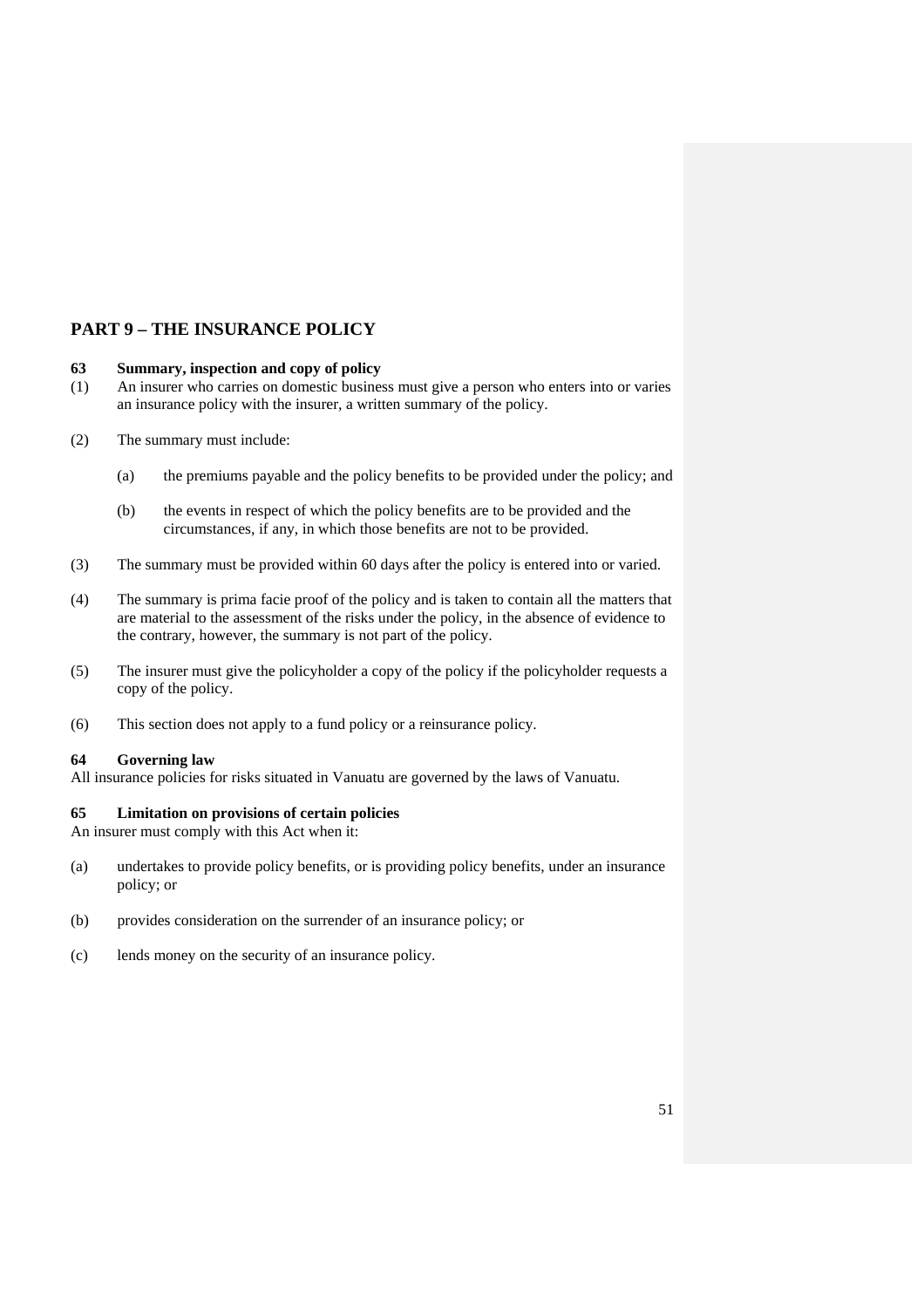## **66 Certain provisions of agreements relating to life or general policies to be void**

A provision of an agreement is void if under the provision:

- (a) an insurer is exempted from liability under this Act for the actions, omissions or representations of a person acting on its behalf in relation to a life or general policy; or
- (b) the obligation of an insurer under an insurance policy depends on another person discharging an obligation under a reinsurance policy; or
- (c) a person who has entered into an insurance policy, or the life insured under an insurance policy, waives a right to which the person is entitled under this Act.

#### **67 Misrepresentation**

- (1) Despite any provision in an insurance policy*:* 
	- (a) the policy is not invalidated; and
	- (b) the insurer's obligation under the policy is not excluded or limited; and
	- (c) the policyholder's obligations are not increased;

by a representation made to the insurer that is not correct*,* whether or not the representation was warranted to be correct, unless that representation is likely to have materially affected the assessment of the risk under the policy when it was issued or varied.

- (2) However, if the age of a life insured has been incorrectly stated to the insurer, the policy benefits are to be those that would have been provided under the policy for the premium payable if the age had been correctly stated.
- (3) The Commission may direct the insurer to apply a different method of adjustment to the policy benefits under the policy if the application of subsection (2) would be inequitable because of the nature of the insurance policy.
- (4) This section applies to an insurance policy that was entered into, before or after the commencement of this Act.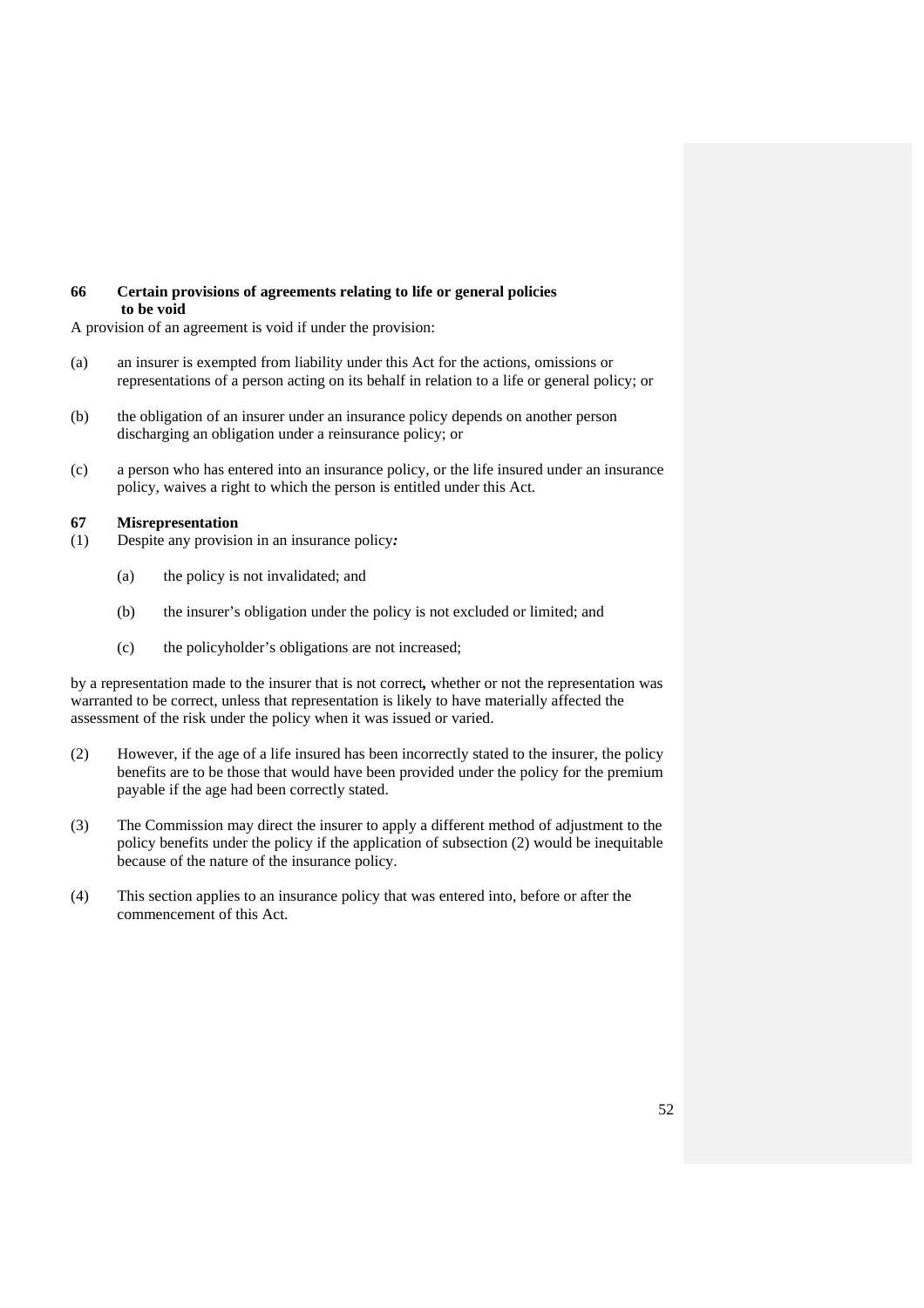## **68 Validity of an insurance policy**

- (1) An insurance policy entered into before or after the commencement of this Act, is not void only as a result of a contravention or non-compliance with a provision of this Act or any other Act.
- (2) If a person has entered into an insurance policy with an insurer who under this Act was prohibited from entering or not authorised to enter into the policy, the person or the Commission may cancel the policy by written notice to the insurer.
- (3) If the policy has been cancelled under subsection (2), the person is in the same position as if the policy had been cancelled because of a breach of contract by the insurer.
- (4) An insurance policy entered into before the commencement of this Act is not void only for the reason that:
	- (a) this Act prohibits policies of that kind; or
	- (b) the policy contains terms prohibited by this Act.
- (5) For the purposes of the validity of an insurance policy, payment of a premium under the policy to a licensed insurance agent or insurance broker is taken to be payment to the insurer under the policy.

## **69 Protection of policy benefits under certain life policies**

- (1) Policy benefits provided or to be provided to a person under a life, disability or health policy in which the person or the person's spouse is the life insured and that has been in force for at least 3 years, or the assets acquired exclusively with those policy benefits:
	- (a) during the person's lifetime are not liable to be attached or subjected to a judgment of a court or to form part of the person's insolvent estate; and
	- (b) on the person's death are not available to pay the person's debts, if the person is survived by a spouse, child, stepchild or parent.
- (2) Subsection (1) does not apply to a debt secured by the policy.
- (3) Subsection (1) applies:
	- (a) to assets acquired solely with the policy benefits, for 5 years after the policy benefits were provided; and
	- (b) only to policy benefits and assets so acquired up to an amount specified by the Commission.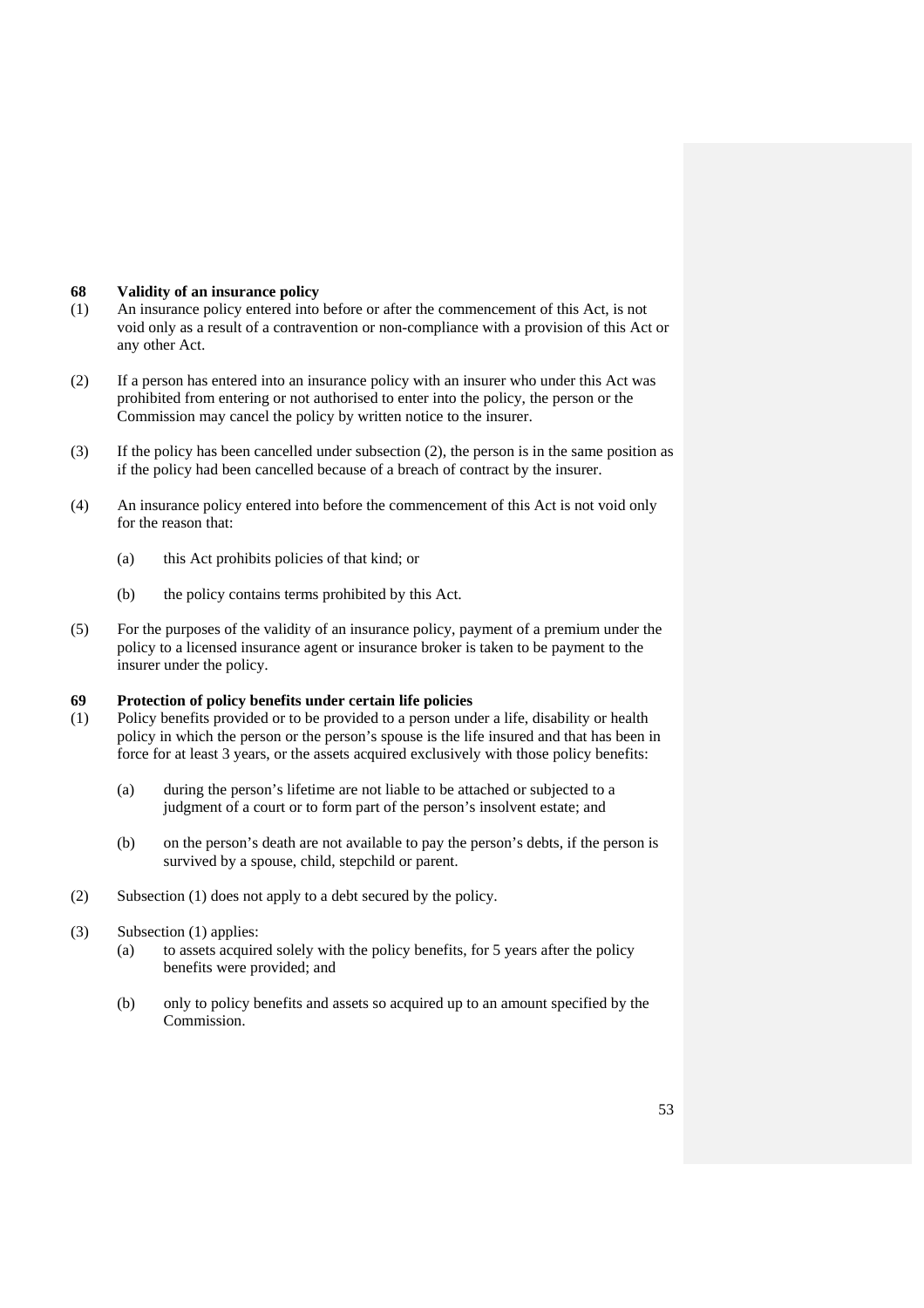(4) Policy benefits are only protected under this section if they devolve upon the spouse, child, stepchild or parent of the person referred to in subsection (1) after that person's death.

## **70 Partial realisation of protected policies**

- (1) A judgment creditor, or the trustee of the insolvent estate of a policyholder, who is entitled to part of the realisable value of an insurance policy and who has the policy must deliver it to the insurer who is liable under the policy, to enable the insurer to pay the creditor or trustee.
- (2) If another person has the policy, that person if requested by the judgment creditor or trustee, give the policy to the insurer who is liable under the policy so the insurer can pay the creditor or trustee.
- (3) After being in possession of the insurance policy, the insurer must:
	- (a) pay the judgment creditor or trustee a sum equal to that part of the realizable value of the policy to which the judgment creditor or trustee is entitled; and
	- (b) deal with the rest of the realisable value of the policy in accordance with section 75.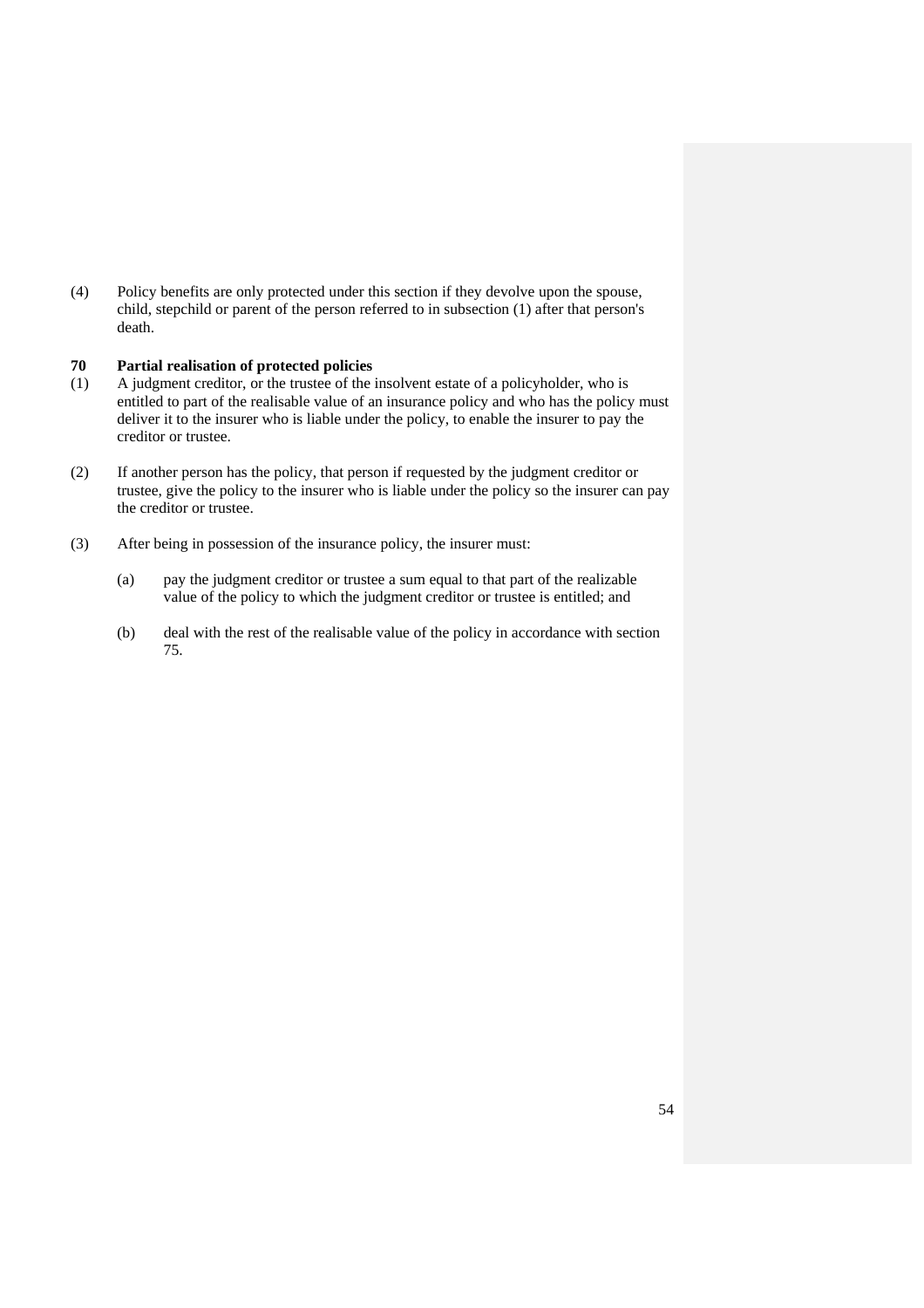# **PART 10 – PREMIUM AND PAYMENT OF PREMIUM**

## **71 Receipt for premium paid in cash and validity of policy**

- (1) The person to whom a premium is paid must give the person who paid the premium a receipt for the payment.
- (2) The receipt must state the name, address and contact number of the person who received the payment, the provisional policy number and the name of the insurer on whose behalf the premium is received.
- (3) For the purposes of the validity of an insurance policy, the payment of a premium under the policy to a person authorised to act on behalf of the insurer is taken to be payment to the insurer under the policy.

## **72 Collection of premiums by intermediaries**

- (1) An insurance intermediary must not receive, hold, or deal with premiums payable under an insurance policy entered into or to be entered into with an insurer unless authorised to do so by the insurer.
- (2) The premium must be paid by the insurance intermediary to the insurer:
	- (a) within 30 days of receiving the premium; or
	- (b) within another period agreed with the insurer.

## **73 Policy suspended until payment of first premium**

An insurer's obligations under an insurance policy, other than a fund policy or a reinsurance policy, are suspended until:

- (a) if there is only one premium that premium has been paid; or
- (b) if there are two or more premiums the first premium has been paid; or
- (c) arrangements to the insurer's satisfaction have been made to pay the premium by debit order, credit card or other instrument.

## **74 Failure to pay premiums**

- (1) If a premium under an insurance policy, other than a fund policy or a reinsurance policy, has not been paid on its due date:
	- (a) the insurer must inform the policyholder in writing of the non-payment; and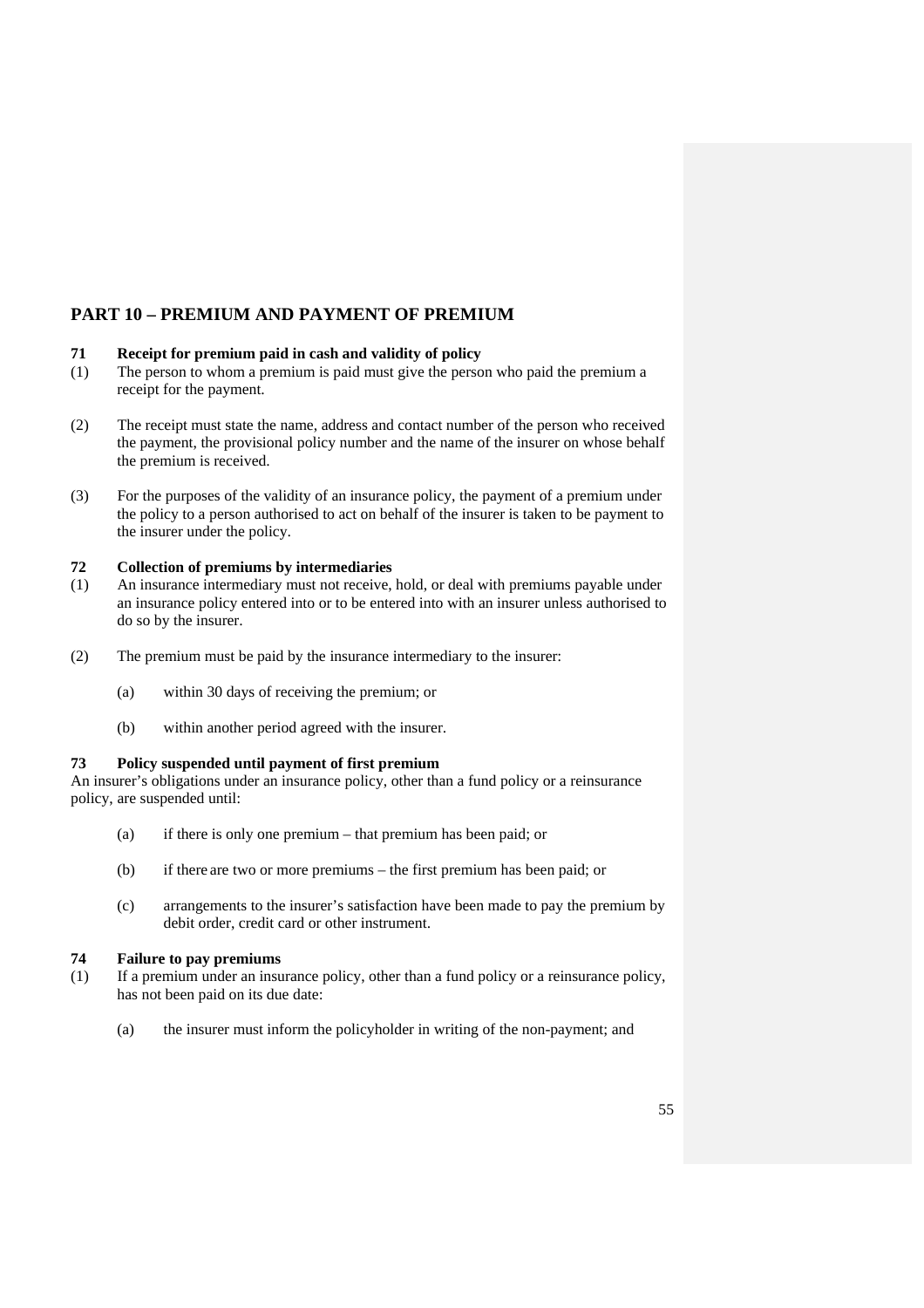- (b) the policy remains in force for the period provided under subsection (2) or (3); and
- (c) if the overdue premium is not paid by the end of the period provided in subsection (2) or (3), the policy is to be dealt with under section 75.
- (2) The period for which a policy remains in force is:
	- (a) if there are to be two or more premium payments at intervals of one month or less - 15 days after the due date; and
	- (b) if there are to be two or more premium payments at intervals of longer than one month – one month after the due date.
- (3) A period referred to in subsection (2) may be extended with the consent of the insurer and the policy holder.
- (4) An insurer must make rules providing for the methods, for valuing an insurance policy and dealing with the policy for the purposes of this section and section 75.

## **75 Consequences if premium remains unpaid**

- (1) If the remaining value of a life policy, after meeting any claim of the insurer that is secured solely by the policy, is greater than half of the total premium payments due in the 12 months after the due date of the unpaid premium, the insurer must:
	- (a) inform the policyholder in writing of the remaining value, and that the policy will remain in force until:
		- (i) the policy no longer has any remaining value; when it will lapse; or
		- (ii) the premium is paid; or
		- (iii) the policy is amended, so that it becomes a fully paid up policy; or
		- (iv) if the policyholder so requests, the policy is surrendered, and the remaining value is paid to the policyholder; and
	- (b) deal with the policy accordingly.
- (2) In any other case, the insurance policy lapses at the end of the period mentioned in subsection 74 (2).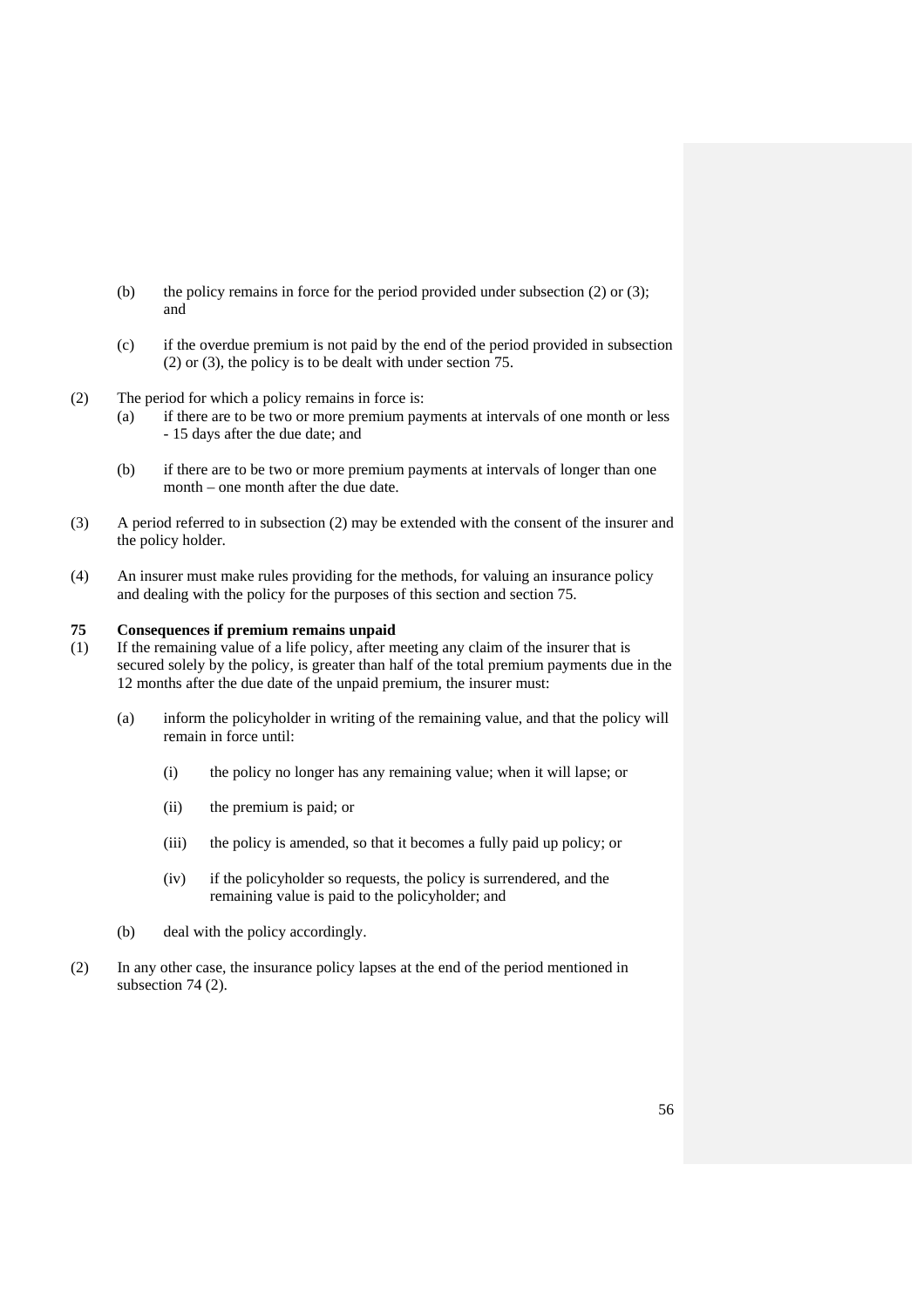## **PART 11 – INSURANCE AGENTS, INSURANCE BROKERS AND INDEPENDENT INSURANCE SALESPERSONS**

#### **76 Insurance agents**

(1) An insurance agent must not:

- (a) provide intermediary services for a person who is not a licensed insurer; or
- (b) act for an insurer, unless the insurance agent can provide confirmation, certified by the insurer, to customers:
	- (i) that a contract to act for the insurer exists; and
	- (ii) that the insurer accepts responsibility for those activities of the insurance agent that are covered by the contract.
- (2) An insurer must:
	- (a) at all times be satisfied that an insurance agent that acts for the insurer, and key individuals of the insurance agent, are competent to act for the insurer; and
	- (b) take all reasonable steps in the circumstances to ensure that the insurance agent complies with this Act and other relevant laws of Vanuatu on conducting business, and any applicable code of conduct.
- (3) The insurer must keep an up to date list of insurance agents that act for the insurer, and key individuals of the insurance agents.
- (4) The list must:
	- (a) contain each insurance agent's and key individual's name and business address; and
	- (b) state the scope of the agent's authority.
- (5) The Commission may require information from the insurer to enable the Commission to maintain an up to date register of the insurance intermediaries and key individuals.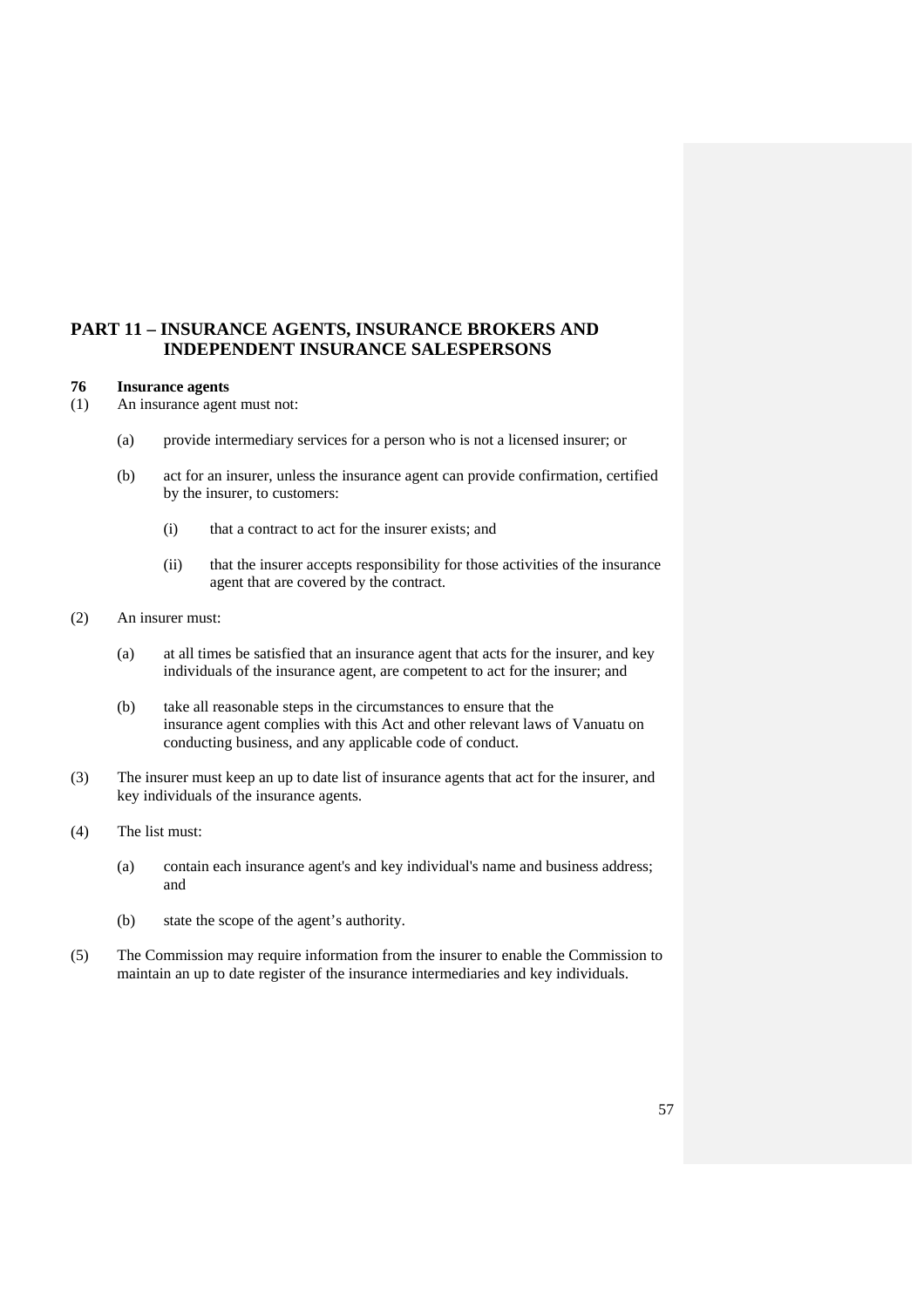#### **77 Disqualification of an insurance agent**

- (1) If an insurer becomes aware that an insurance agent of the insurer is no longer competent to act for the insurer, the insurer must as soon as practicable:
	- (a) withdraw the authority given to the agent; and
	- (b) ensure that the agent no longer acts for the insurer; and
	- (c) remove the agent's name, and the names of its key individuals, from the insurer's list of agents kept under section 76; and
	- (d) inform the Commission in writing that the agent's authority has been withdrawn.
- (2) The insurer must ensure that the interests of the agent's customers are protected and that any unconcluded business of the agent is properly concluded.

#### **78 Insurance brokers**

- (1) An insurance broker must not provide intermediary services for customers for domestic insurance with an unlicensed insurer without the approval of the Commission.
- (2) The Commission may grant an approval under this section if:
	- (a) the insurance for the particular risk is not available from a licensed insurer in Vanuatu; or
	- (b) the insurance is available but the terms and conditions are unreasonable.
- (3) An insurer must to the best of its ability ensure that an insurance broker acts within the authority given by the customer to the insurance broker.

## **79 Independent insurance salespersons**

- (1) An independent insurance salesperson must not:
	- (a) promote or market an insurance product for any person who is not licensed as an insurer; or
	- (b) promote or market an insurance product from an insurer, unless the independent insurance salesperson can provide confirmation, certified by the insurer, to customers that the independent insurance salesperson has the right to promote or market the insurer's insurance product.
- (2) An insurer must: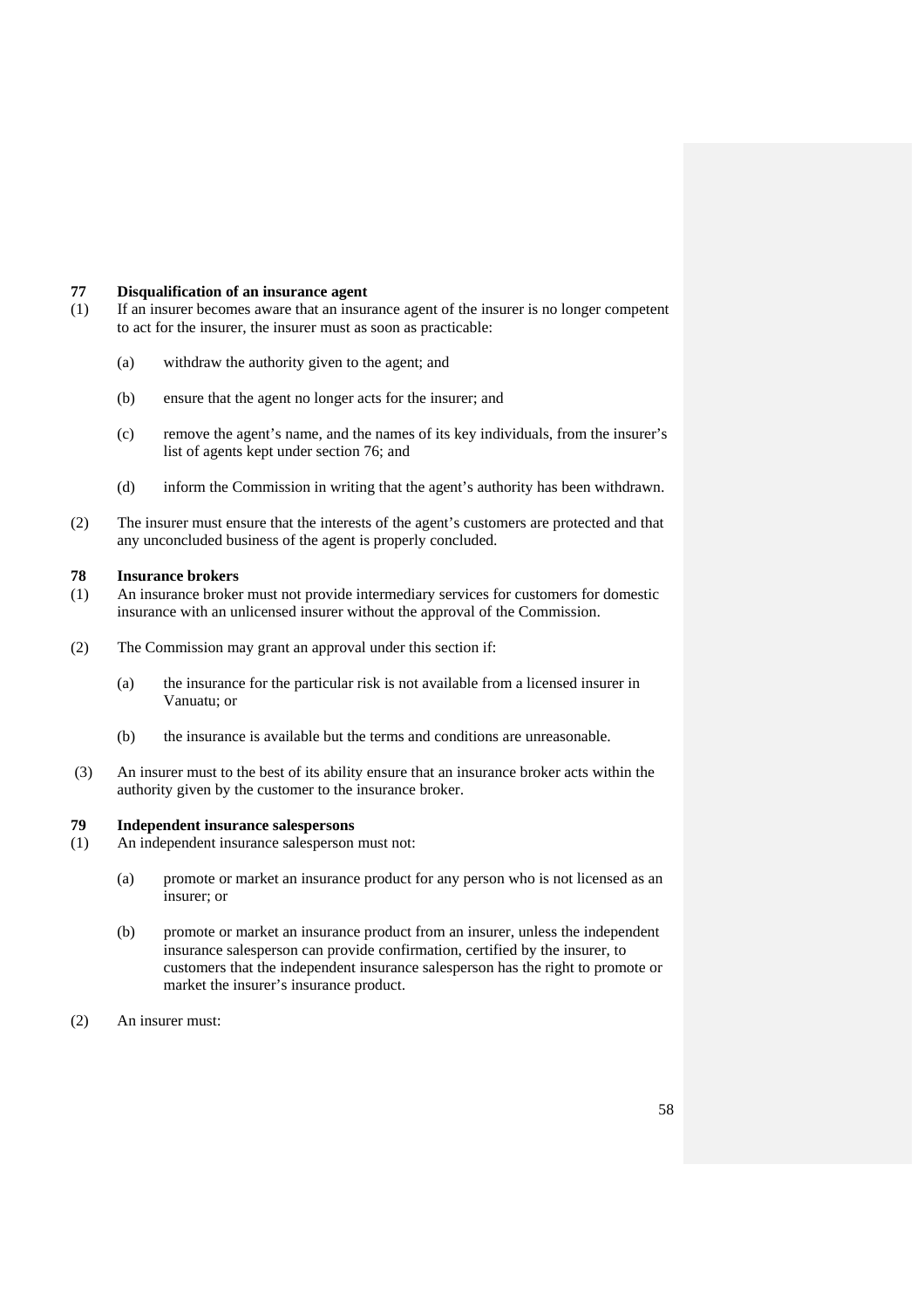- (a) at all times be satisfied that an independent insurance salesperson that promotes or markets its products:
	- (i) is competent to present its insurance products; and
	- (ii) complies with accepted principles for sales promotion; and
	- (iii) will not use intimidation methods or high pressure sales techniques; and
- (b) take all reasonable steps in the circumstances to ensure that the independent insurance salesperson complies with this Act and other laws of Vanuatu on conducting business, and any applicable code of conduct.
- (3) The insurer must keep an up to date list of the independent insurance salespersons who promote or market its insurance products.
- (4) The list must:
	- (a) contain each independent insurance salesperson's name and business address; and
	- (b) state the insurance products the salesperson is to promote or market.
- (5) The Commission may require information from the insurer to enable the Commission to maintain and update the register of the insurance intermediaries.

#### **80 The Agreement between the insurer and the insurance intermediary**

- (1) An insurer, or a person acting for an insurer, must not offer or give consideration to an insurance intermediary for providing services as intermediary, other than in accordance with this Act.
- (2) An insurer must not authorize an insurance intermediary to enter into an insurance policy, other than a reinsurance policy, on its behalf, unless the policy is covered by an agreement between the insurer and the insurance intermediary that:
	- (a) sets out, the kinds of insurance policies that the intermediary may enter into, the premiums or the basis for the calculation of premiums to be charged, the wordings of those policies and the maximum value of the policy benefits that may be provided under each kind of policy;
	- (b) sets out the scope of the intermediary's powers to settle or pay claims under the policies and the circumstances where it may do so; and
	- (c) if the intermediary is entitled to be paid other than by way of commission sets out the basis on which the intermediary is to be paid; and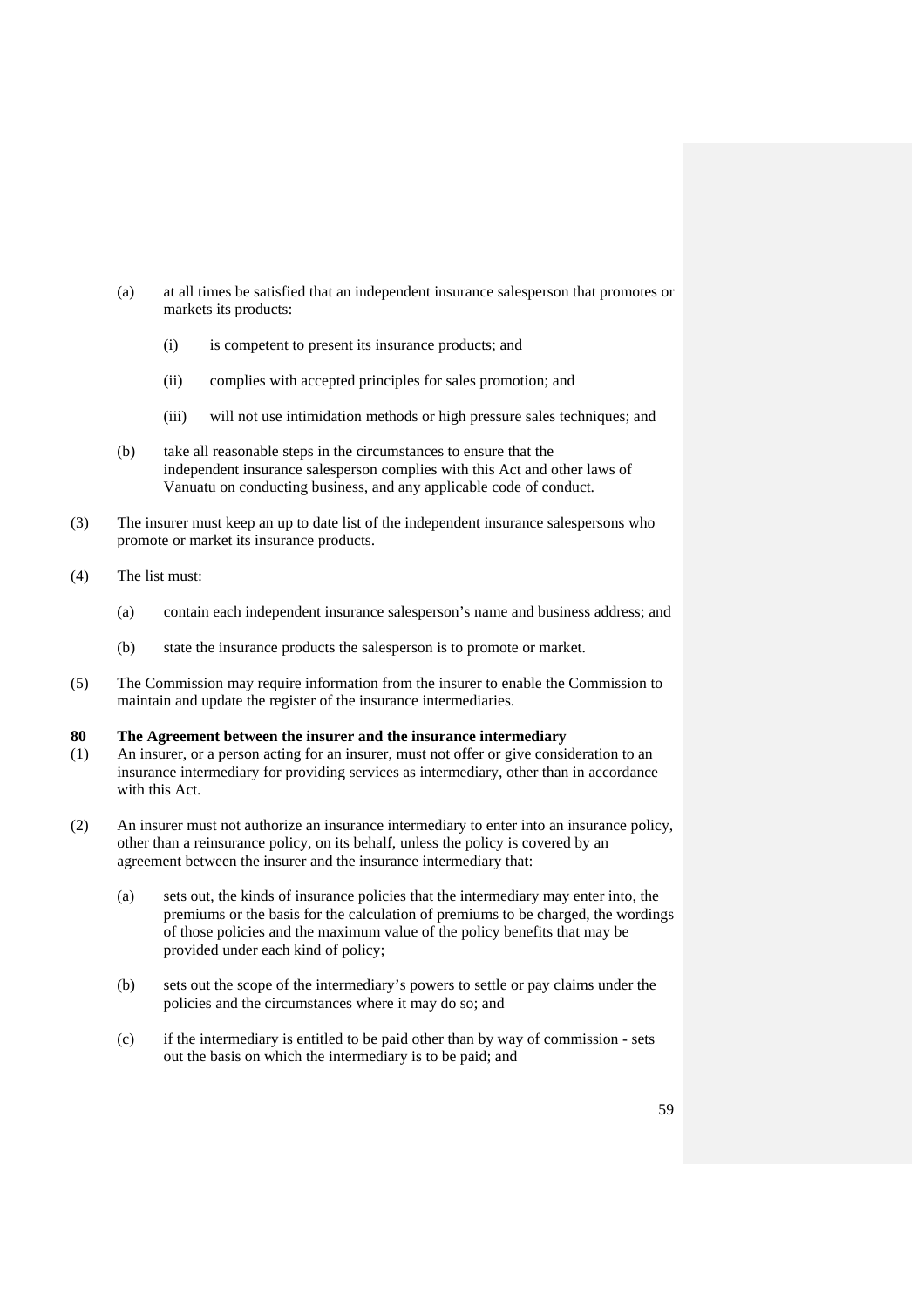- (d) requires the intermediary to disclose to the prospective policyholder, before entering into a policy on the insurer's behalf, the insurer's name and the fact that the intermediary is acting under the agreement.
- (3) An insurer is liable under an insurance policy entered into or issued, or purporting to have been entered into or issued, on its behalf by an intermediary who acted outside the authority given to him or her by the insurer if the person purchasing the policy has reasonable grounds to believe that the intermediary acted within the authority given to it by the insurer.

## **81 Withdrawal of an independent insurance salesperson's authority to act for the insurer**

 If an insurer becomes aware that an independent insurance salesperson used by the insurer fails to comply with paragraph 79 (2)(a), the insurer must as soon as practicable:

- (a) withdraw the authority given to the salesperson; and
- (b) ensure that the salesperson no longer acts for the insurer; and
- (c) remove the salesperson's name from the insurer's list of salespersons kept under section 79; and
- (d) inform the Commission in writing that the salesperson's authority has been withdrawn.

## **82 Personal liability of intermediaries**

An insurance agent, insurance broker or other intermediary is personally liable to the insured person, as if he or she was the insurer, on all policies unlawfully issued by or through the agent, broker or other intermediary directly or indirectly with an insurer that is not licensed to carry on domestic insurance business under this Act.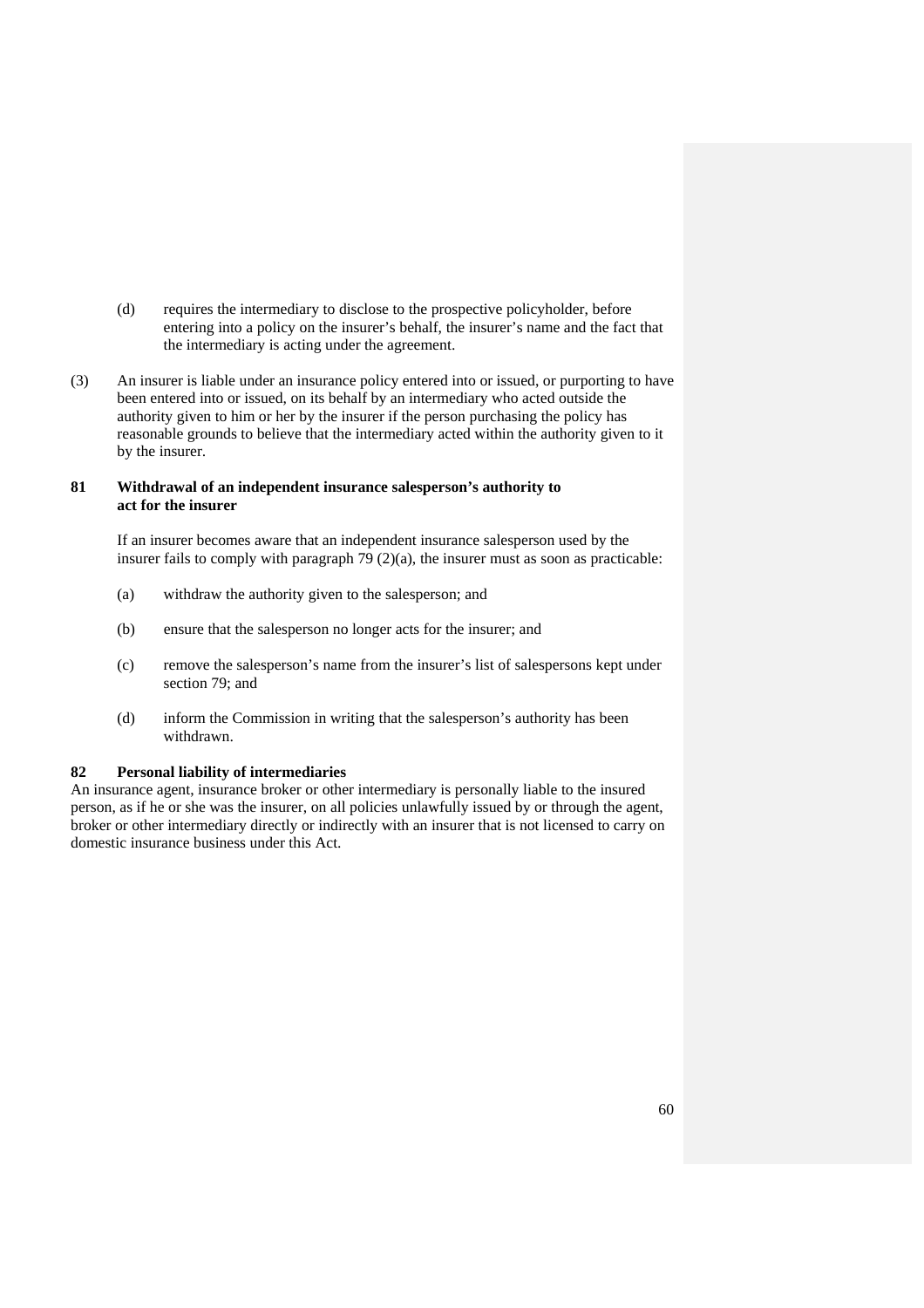# **PART 12 - BUSINESS PRACTICE**

## **83 Insurer's and insurance intermediary's duty of care**

- (1) An insurer and an insurance intermediary must when providing insurance services ensure that a customer or potential customer is given sufficient information and assistance to be able to make informed decisions, so that the customer's reasonable financial needs regarding insurance products will be appropriately and suitably addressed.
- (2) Without limiting subsection (1), an insurer and an insurance intermediary must:
	- (a) act honestly and fairly, and with due skill, care and diligence, in the interests of customers and the integrity of the insurance industry; and
	- (b) have and use effectively the resources, procedures and appropriate technological systems for the proper performance of professional activities; and
	- (c) seek from customers appropriate and available information about their financial situations, financial product experience and objectives in connection with the insurance service required; and
	- (d) act with circumspection and treat customers fairly in a situation of conflicting interests; and
	- (e) inform the customer, and set out in the contract, the total fees, costs or other expenses that will be charged by the insurer or the insurance intermediary for its services; and
	- (f) comply with the law of Vanuatu that applies to the conduct of business.
- (3) In addition to subsection (2), an insurance intermediary must :
	- (a) give customers all relevant material information, including the insurer's actual or potential interests, in relation to dealings with customers; and
	- (b) maintain adequate and appropriate record-keeping; and
	- (c) not be involved in fraudulent and misleading advertising, canvassing or marketing or other forms of fraudulent activities; and
	- (d) maintain proper safe-keeping, separation and protection of funds and transaction documentation of customers.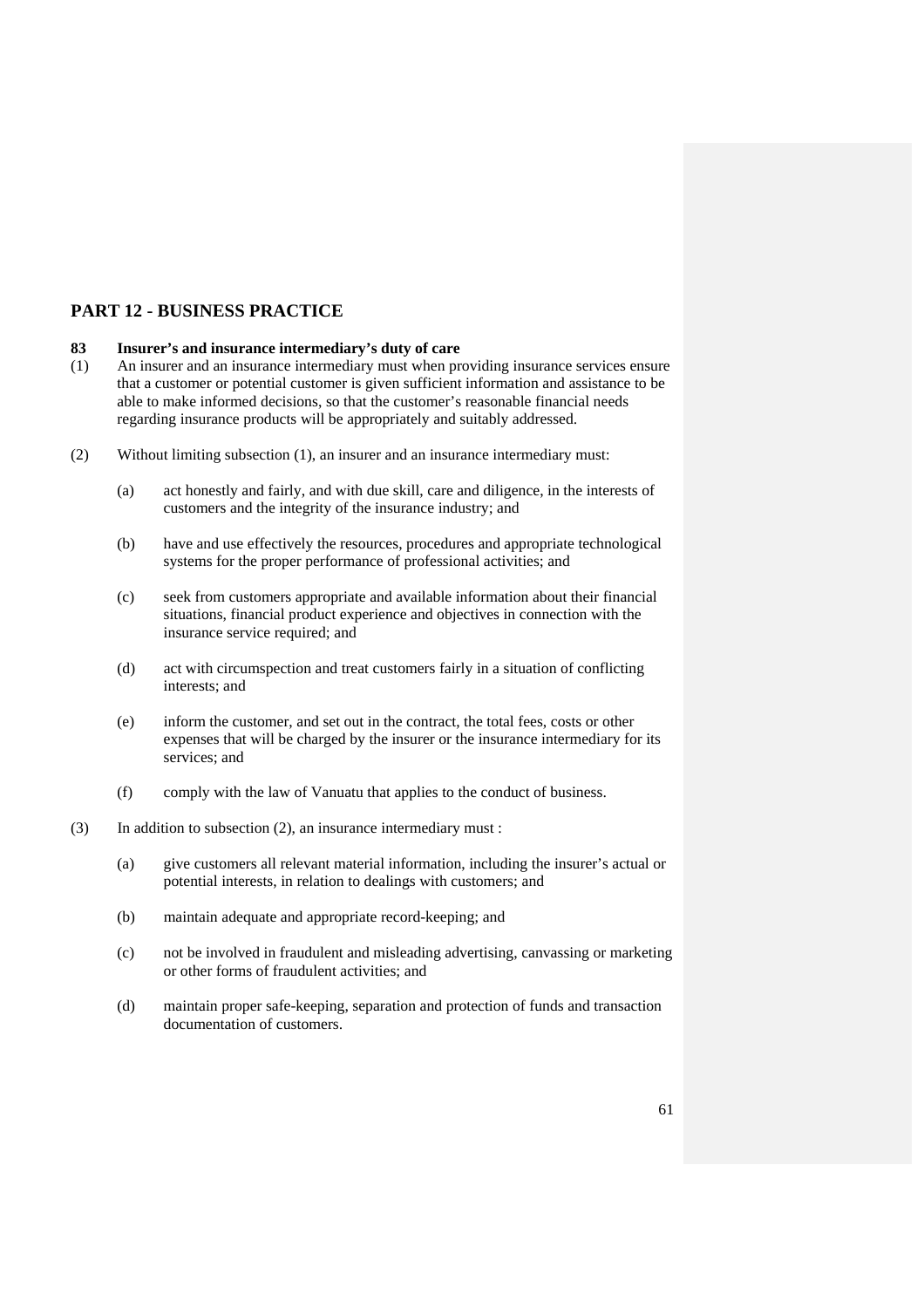# **PART 13 – TRANSFERS, MERGERS AND ACQUISITIONS**

## **84 Approval of Commission required for transfers, mergers, and acquisitions**

- (1) No transaction to which an insurer is a party and which constitutes an agreement or a scheme by which all or any part of the business of the insurer is transferred to another person, has legal effect without the approval of the Commission.
- (2) For the purposes of subsection (1), an arrangement entered into between two or more insurers, by which a liability of an insurer towards policyholders is to be substituted for a liability of another insurer towards those policyholders, whether or not:
	- (a) the insurer's liability is expressed in or created by existing policies or by new policies; or
	- (b) the terms of the new policies are the same as the terms of the original policies;

is a scheme for the transfer of an insurance business.

#### **85 Application to Commission**

- (1) The insurers involved in a transaction mentioned in section 84 must apply to the Commission for approval of the transaction.
- (2) The insurers must, at least within 14 days before making the application, cause a notice to be published in the Gazette and in a newspaper circulating in Vanuatu setting out:
	- (a) the names of the insurers involved; and
	- (b) the proposed date of the transfer; and
	- (c) any other information the Commissioner requires.
- (3) The application must:
	- (a) set out the names and contact details of the insurers; and
	- (b) for an insurer that carries on life insurance business have with it the opinion of the first insurer's actuary on the fairness of the transaction to the existing policyholders; and
	- (c) contain the other information about the transaction the Commission requires; and
	- (d) be accompanied by a copy of the notice.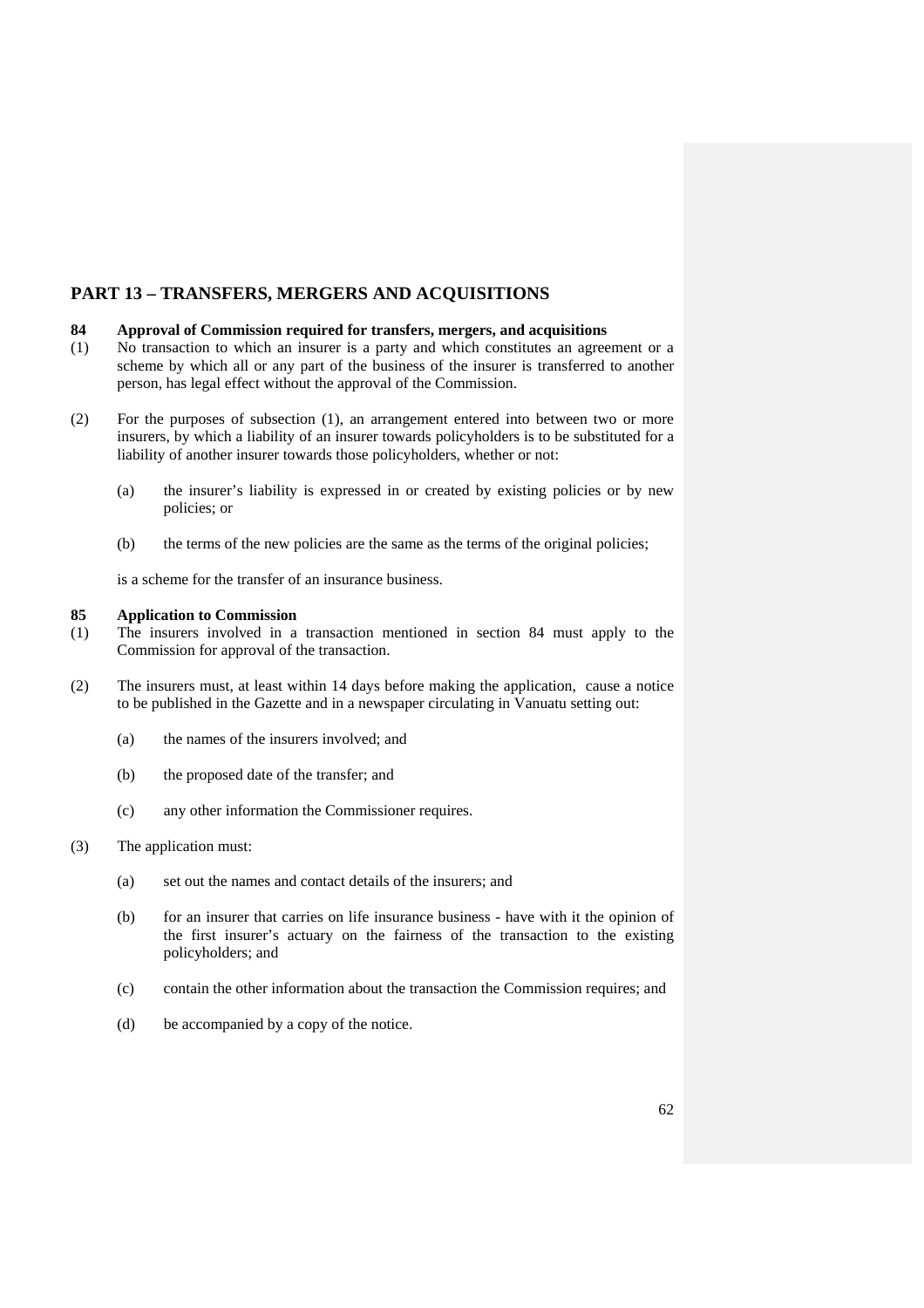- (4) A person whose interests may be affected by the transaction may within 30 days after the publication of the notice make written representations to the Commission about the transaction.
- (5) The Commission may:
	- (a) appoint a person, at the insurers' expense, to inquire into and report to the Commission on the desirability or otherwise of the transaction; and
	- (b) by notice, direct a party to the transaction to give the Commission or the person the information and documents about the transaction that the person may require.

### **86 Conditions of approval**

- (1) The Commission may approve a transaction with conditions imposed on the transaction.
- (2) The Commission must not approve a transaction unless:
	- (a) the provisions of this Part have been complied with; and
	- (b) the transaction is consistent with this Act; and
	- (c) it is not contrary to the interests of the policyholders of the insurer; and
	- (d) the parties have paid the cost of the inquiry mentioned in paragraph  $85(5)(a)$ .

#### **87 Approved transaction**

- (1) A transaction approved by the Commission is binding on all persons and has effect as ordered by the Commission.
- (2) An insurer that is a party to the transaction must:
	- (a) pass a special resolution confirming the transaction as approved by the Commission; and
	- (b) give the Commission a copy of the resolution and the terms and conditions of the transaction, certified by the chairperson of the meeting at which the resolution was passed and by another director of the insurer to be a true and correct copy, within 60 days after the resolution is passed.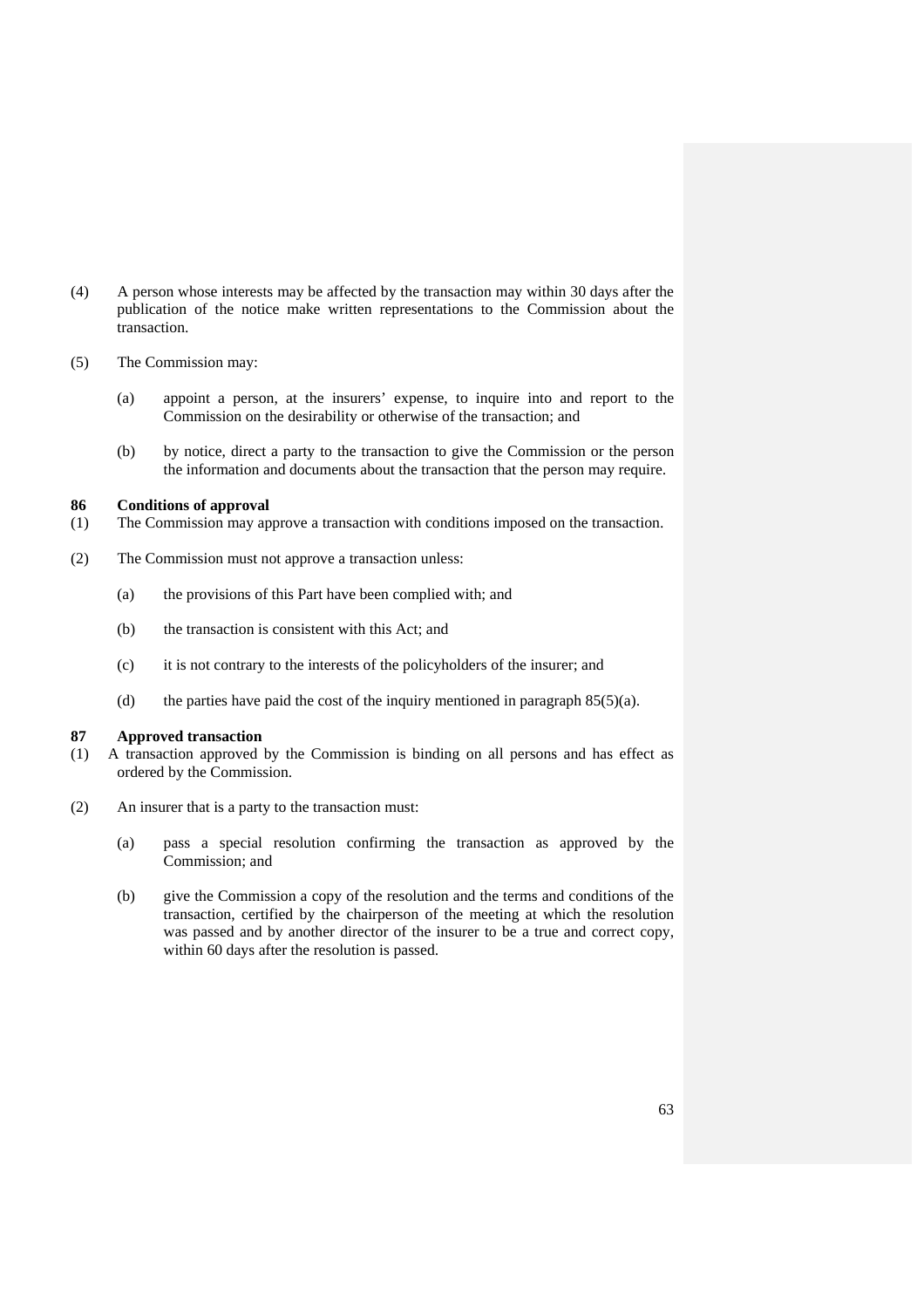# **PART 14 – ANTI MONEY LAUNDERING AND COMBATING THE FINANCING OF TERRORISM**

- **88 Functions of the Commission in relation to Anti Money Laundering and Combating the Financing of Terrorism**
- (1) The Commission must supervise insurers, insurance managers, and insurance intermediaries to ensure that they comply with the *Financial Transaction Reporting Act No. 33 of 2000,* and in particular that they:
	- (a) identify, verify and record customers and transactions; and
	- (b) report suspicious transactions and cash transactions to the Financial Intelligence Unit; and
	- (c) have a compliance program; and
	- (d) train their employees to comply with the *Financial Transaction Reporting Act No. 33 of 2000.*
- (2) The Commission must also notify the Financial Intelligence Unit if it becomes aware of possible incidents of money laundering or financing of terrorism.

### **89 Suspicious Transaction Reporting**

An insurer and an insurance intermediary must:

- (a) if they suspect a transaction may be involved in money laundering or financing terrorism, report the transaction to the Financial Intelligence Unit; and
- (b) report all cash transactions that exceed VT one million to the Financial Intelligence Unit; and
- (c) send a copy of the report to the Commission no later than three days after making the report.
- **90 Suspension or cancellation of licence for breach of the Financial Transaction Reporting Act No. 33 of 2000**

Failure by an insurer or an insurance intermediary to comply with the requirements of the *Financial Transaction Reporting Act No. 33 of 2000* is a ground for suspension of the licence under section 25, or cancellation of the licence under section 27.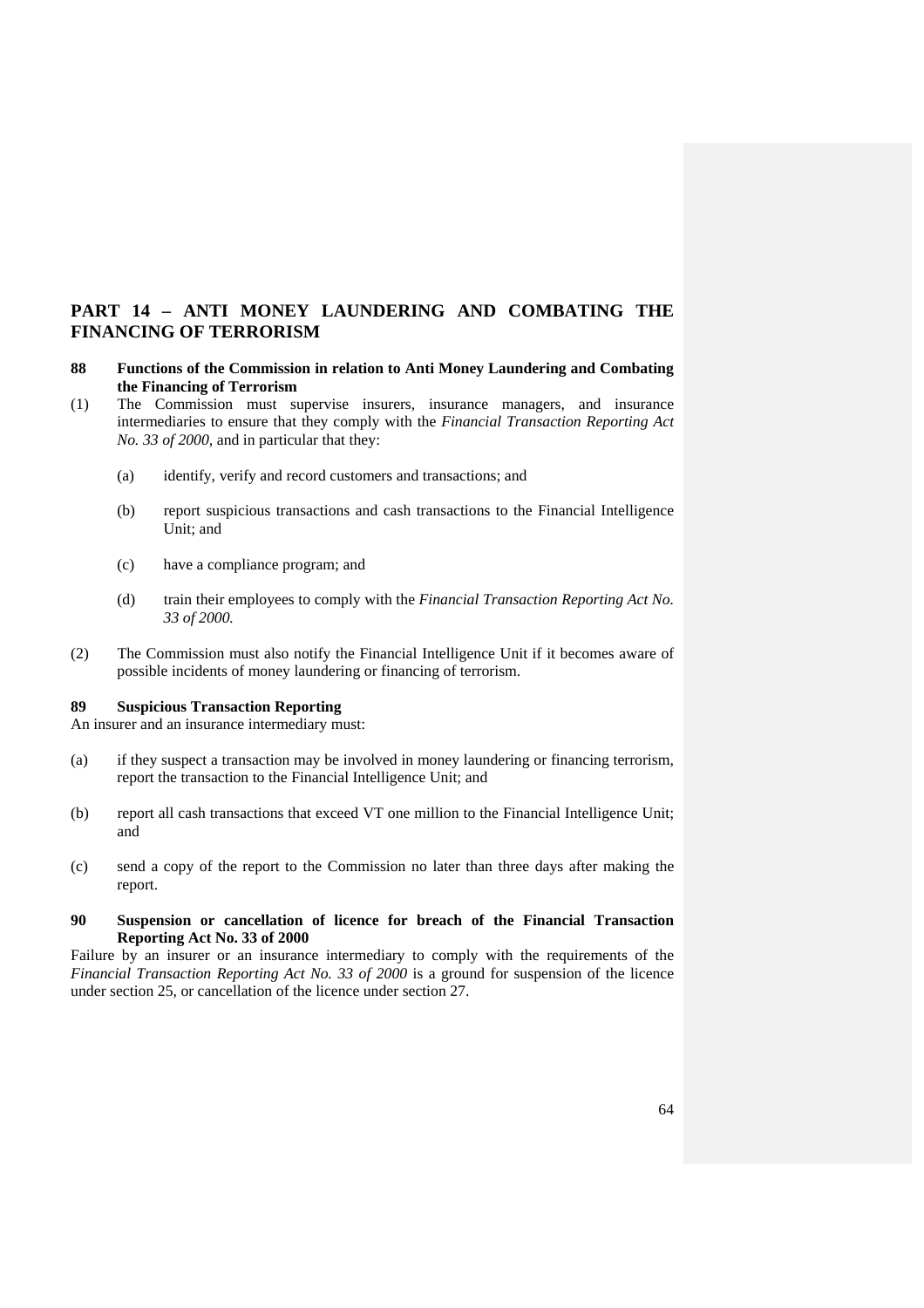## **PART 15 - ENFORCEMENT**

## **91 Civil remedies**

If the Commission is satisfied on the basis of available information that a person has contravened or failed to comply with a provision of this Act, or is likely to contravene or fail to comply with a provision of this Act, the Commission may in writing:

- (a) direct the person to stop committing the act or omission or refrain from doing so in future; and
- (b) require the person to take the remedial steps the Commission considers necessary to rectify the consequences of the act or omission, including consequences that prejudiced or can prejudice a policyholder.

#### **92 Removal of appointees who are not fit and proper**

- (1) The Commission may in writing require a licensee to terminate the appointment of a board member, senior manager, officer, auditor or actuary of the licensee if:
	- (a) the person concerned is not fit and proper to hold the office concerned; or
	- (b) the person potentially could be in a material conflict of interest situation by simultaneously holding two positions.
- (2) A licensee must notify the Commission as soon as possible after the licensee becomes aware of circumstances that may be relevant to the fitness and propriety of a board member, senior manager, officer, auditor, actuary or key individual.
- (3) Before the Commission takes action under subsection (1), the Commission must give notice to the licensee and, unless it is impracticable to do so, to the person concerned:
	- (a) giving details of the action that the Commission proposes to take, and the reasons; and
	- (b) stating that the licensee may make a submission to the Commission giving reasons as to why the person should not be removed.
- (4) The person named in the notice must cease to perform the functions of the office until the matter is finalised.
- (5) The Commission must consider the licensee's submission and make a decision either to require or not to require the person's removal from the office.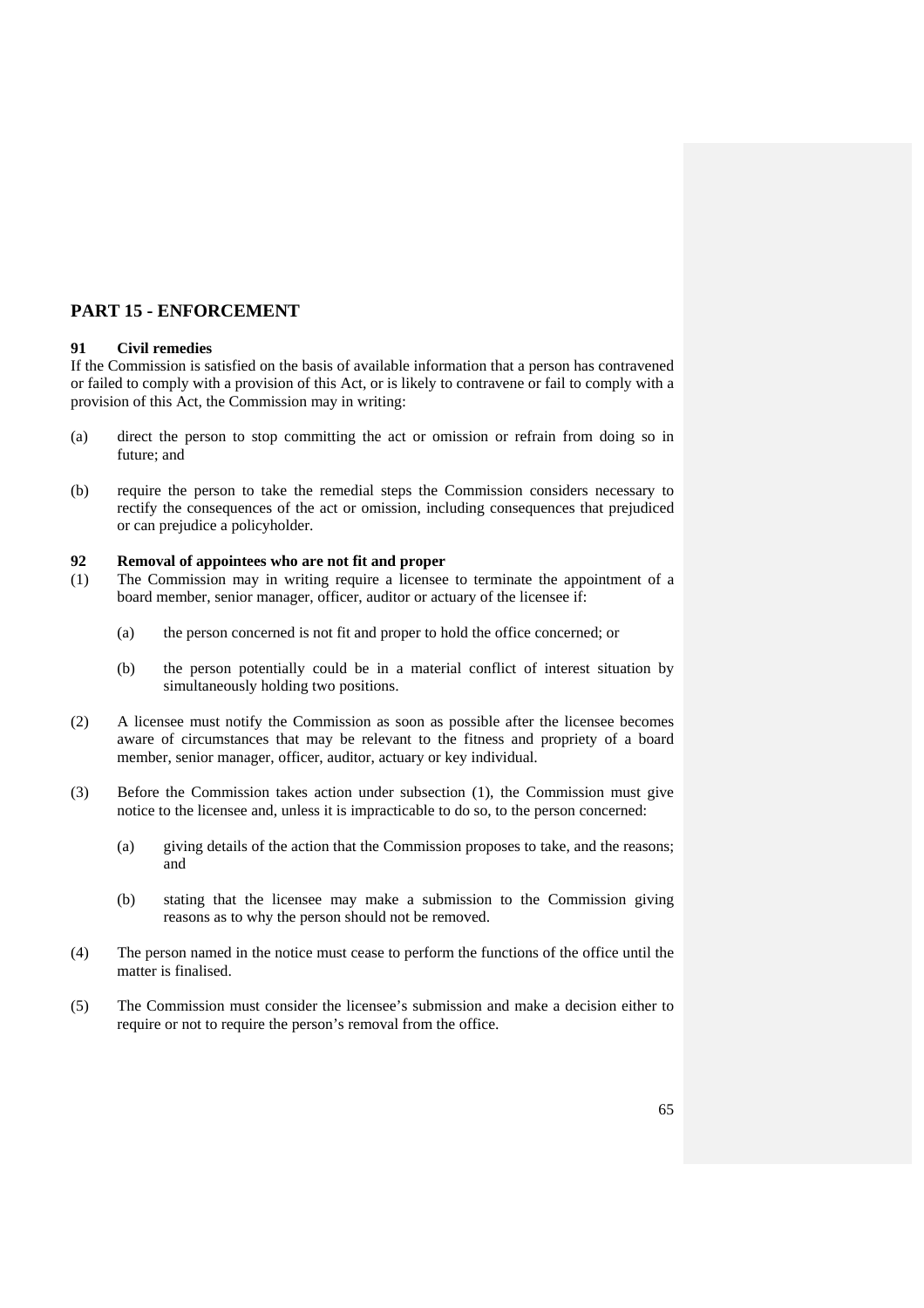- (6) The Commission must give the licensee and, where practicable, the person, written notice of its decision.
- (7) The licensee and the person concerned may appeal to the court against the Commission's decision.
- (8) The person whose appointment has been terminated under this section can be barred by the Commission from acting in responsible capacities for a licensee in the future.

## **93 Undesirable practices**

- (1) The Commission may declare a particular business practice to be undesirable and issue a cease and desist order prohibiting all or some licensees from conducting the practice.
- (2) The Commission must consider the following principles in deciding whether to make a cease and desist order:
	- (a) that the practice, directly or indirectly, has or is likely to have the effect of:
		- (i) harming the relations between an insurer, insurance intermediary, policyholder or the general public; or
		- (ii) unreasonably prejudicing a policyholder; or
		- (iii) deceiving a policyholder; or
		- (iv) unfairly affecting a policyholder, contrary to public interest; or
	- (b) that if the practice is allowed to continue, one or more objects of this Act will, or is likely to, be defeated.
- (3) A licensee must not, on and after the date of the cease and desist order, carry on the business practice named in the order.
- (4) The Commission may direct a licensee who, on or after the date of the cease and desist order, carries on the business practice concerned in contravention of the order, to rectify or reinstate to the satisfaction of the Commission any loss or damage caused by or arising out of the carrying on of the business practice concerned.
- (5) A licensee who is directed to rectify or reinstate anything must do so within 60 days after the direction is issued.
- (6) A further breach of a cease and desist order by a licensee is grounds for the suspension or cancellation of the licence.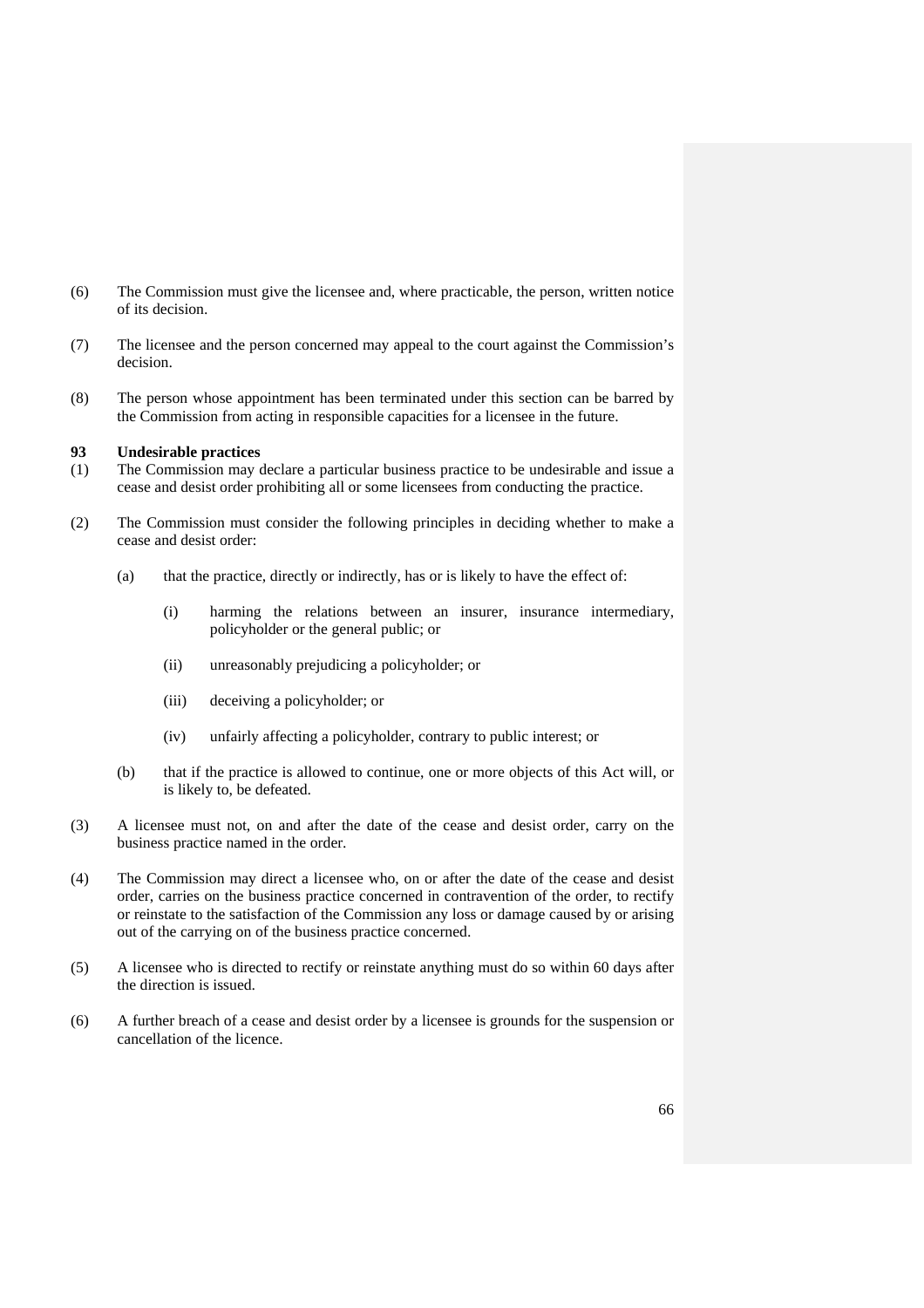#### **94 The Commission's powers to intervene**

- (1) The Commission may take any of the following actions if it considers it necessary to do so in the interests of policyholders or of the public generally:
	- (a) issue formal directions to a licensee to do particular things or to stop doing particular things; and
	- (b) prohibit an insurer from issuing new policies; and
	- (c) require an insurer, that it considers to be failing, to transfer its obligations under its policies to another insurer that accepts this transfer; and
	- (d) require capital levels to be increased, restrict or suspend dividends or other payments to shareholders, restrict asset transfers and restrict an insurer's purchase of its own shares; and
	- (e) restrict the ownership or activities of a licensee's subsidiary if the Commission is of the opinion that the activities jeopardise the financial position of the licensee.
- (2) Failure to comply with a formal direction or requirement of the Commission is a ground for suspending or canceling the licensee's licence.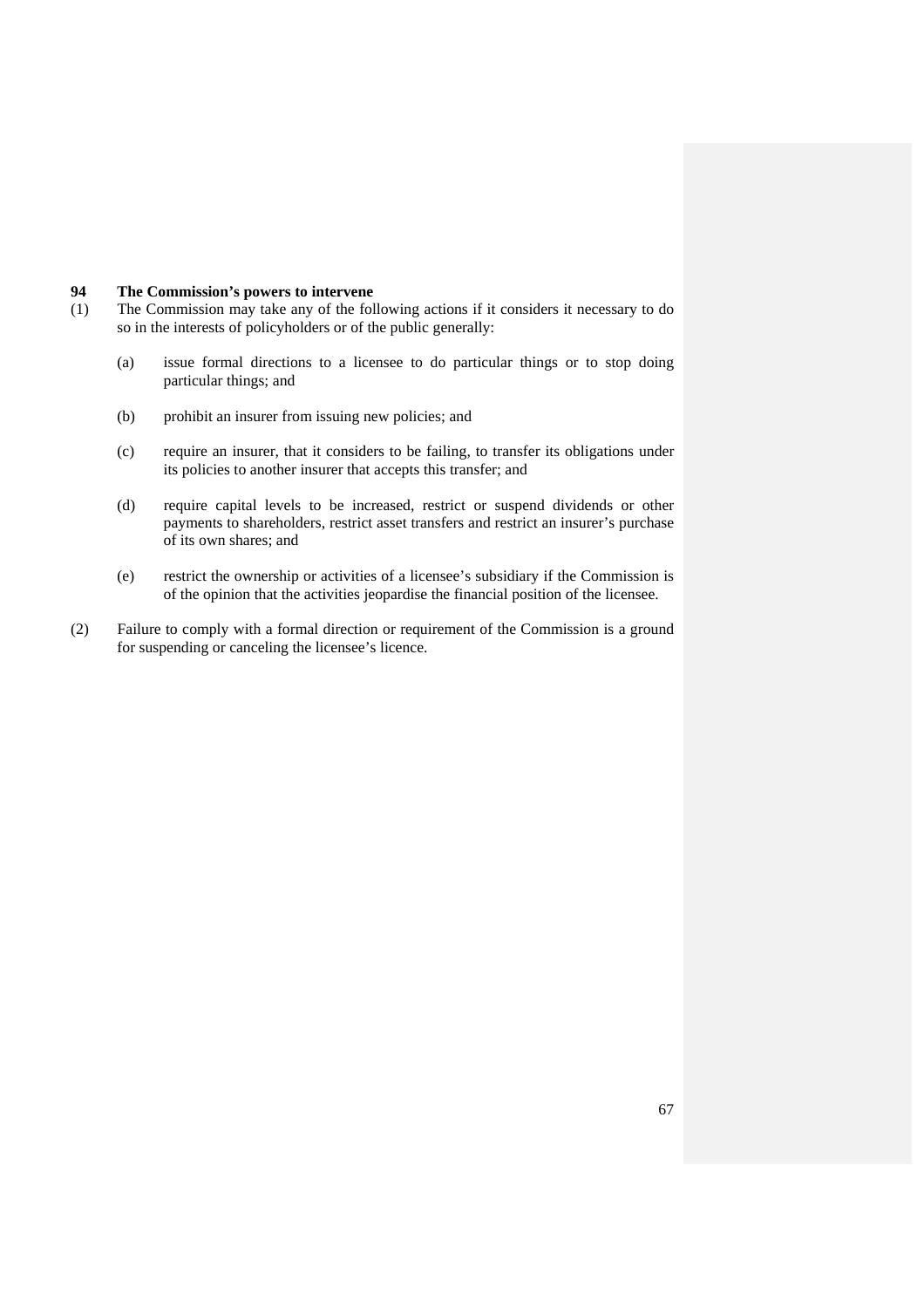# **PART 16 – OFFENCES AND PENALTIES**

#### **95 Offences by persons other than a licensee or compliance officer**  A person other than a licensee or a compliance officer who:

- (a) contravenes or fails to comply with a notice, directive or request referred to in sections 6, 11, or 13; or
- (b) contravenes or fails to comply with sections 14, 16, 30, or 52; or
- (c) contravenes or fails to comply with a provision of the Regulations; or
- (d) gives false information in relation to an application referred to in section 18 or an application for the approval of the Commission;

is guilty of an offence punishable on conviction:

- (i) for an individual, by fine of not exceeding VT 1,000,000 or imprisonment for a term not exceeding 3 years, or both; or
- (ii) for a body corporate, by a fine not exceeding VT 5,000,000.

## **96 Offences by licensees and compliance officers**

A licensee or compliance officer who:

- (a) contravenes or fails to comply with a notice, directive or requirement referred to in sections 6, 11 or 13; or
- (b) contravenes or fails to comply with sections 39, 40, 41, 44, 51, 55, 59, 60(6), 61, 76, 78, 79 or 83; or
- (c) contravenes or fails to comply with a provision of the Regulations;

is guilty of an offence punishable on conviction:

- (i) for an individual, by a fine not exceeding VT 1,000,000 or imprisonment for a term not exceeding 3 years, or both; or
- (ii) for a body corporate, by a fine not exceeding VT 50,000,000.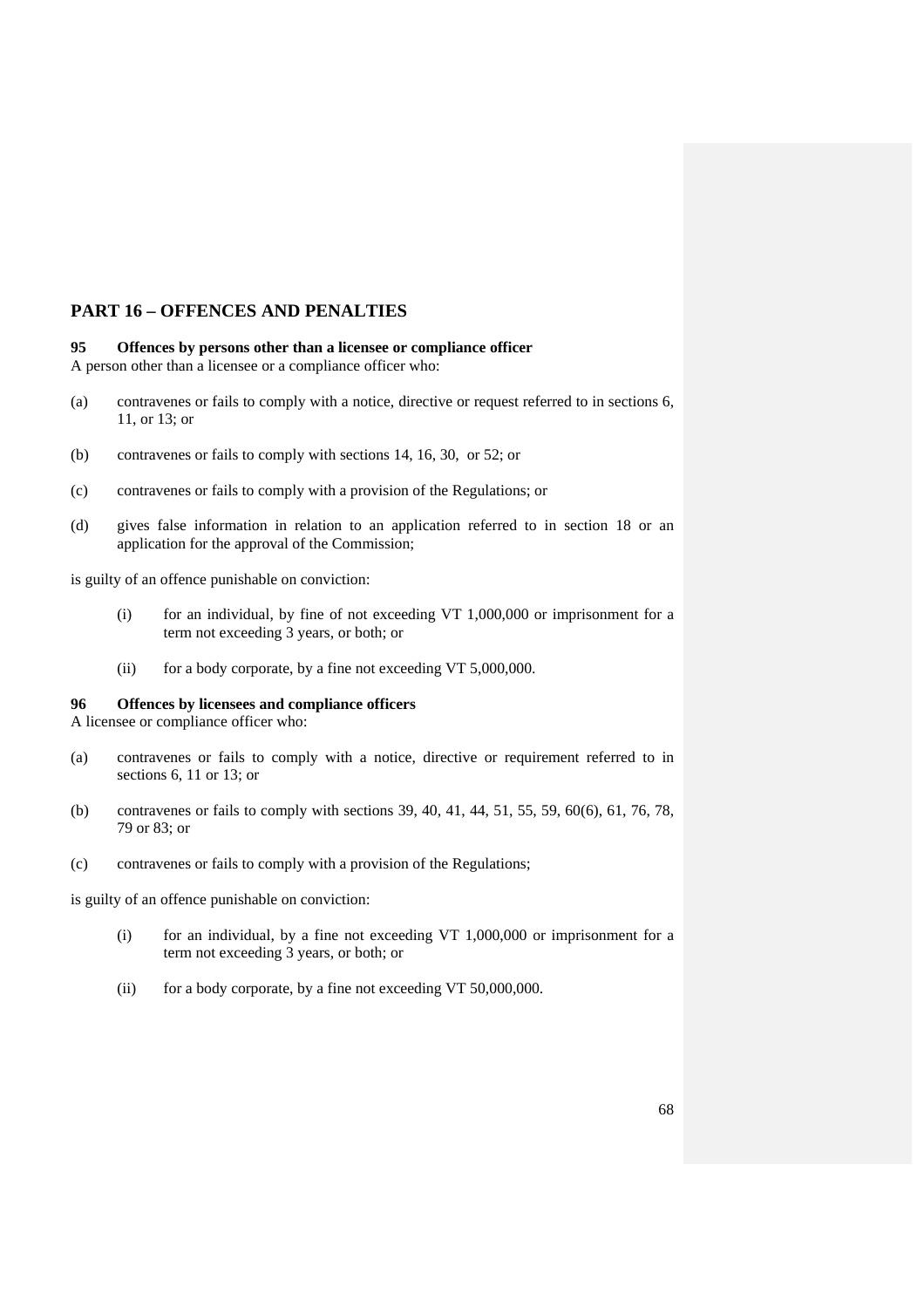#### **97 Penalty for failure to lodge returns, etc**

- (1) A person who fails to give the Commission a return, information or document required by this Act or the Regulations by the due date is liable to a penalty not exceeding VT1,000 for every day during which the failure continues.
- (2) A licensee who fails to pay the licence fee by the due date is liable to a penalty of 10 percent of the license fee for everyday during which the failure continues.
- (3) An unpaid fee payable to the Commission under section 105 and penalty which is payable under this section, is a debt due to the Commission and can be recovered by the Commission in Court.
- (4) This section applies regardless of any criminal proceedings instituted against the person under this Act.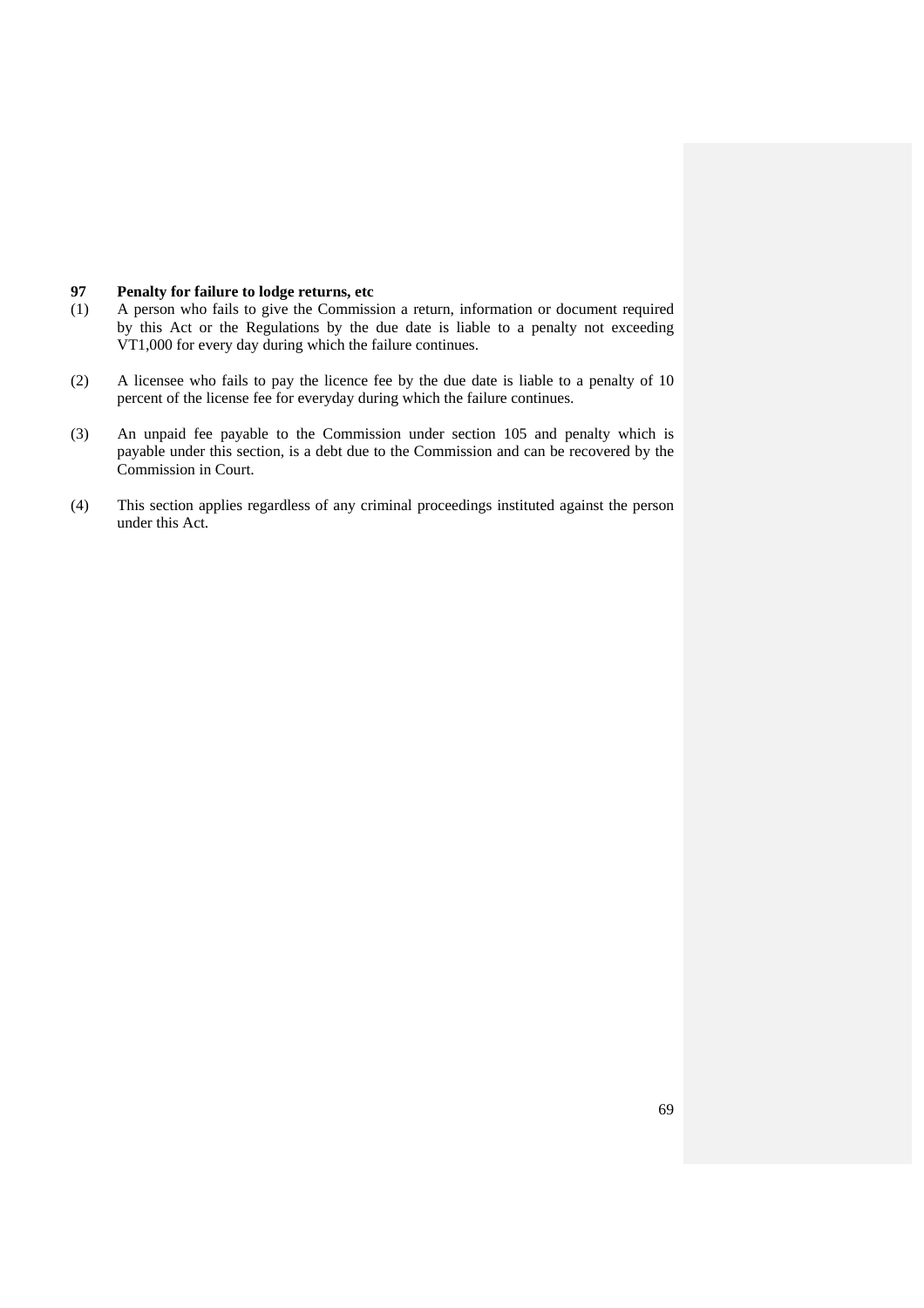# **PART 17 – INSOLVENCY AND WINDING UP**

## **98 Voluntary winding-up and closure**

Voluntary winding up or closure of business by a licensee does not have legal effect unless:

- (a) the licensee has informed the Commission in writing that the business is to close and has set out the arrangements that have been made to meet all liabilities under transactions entered into with policyholders before the winding-up or closure; and
- (b) the Commission has informed the licensee, in writing, that the proposed arrangements are satisfactory to the Commission.

## **99 Winding-up by Court**

The Commission may apply for the winding-up of an insurer if it is satisfied that it is in the interests of the insurer's policyholders to do so.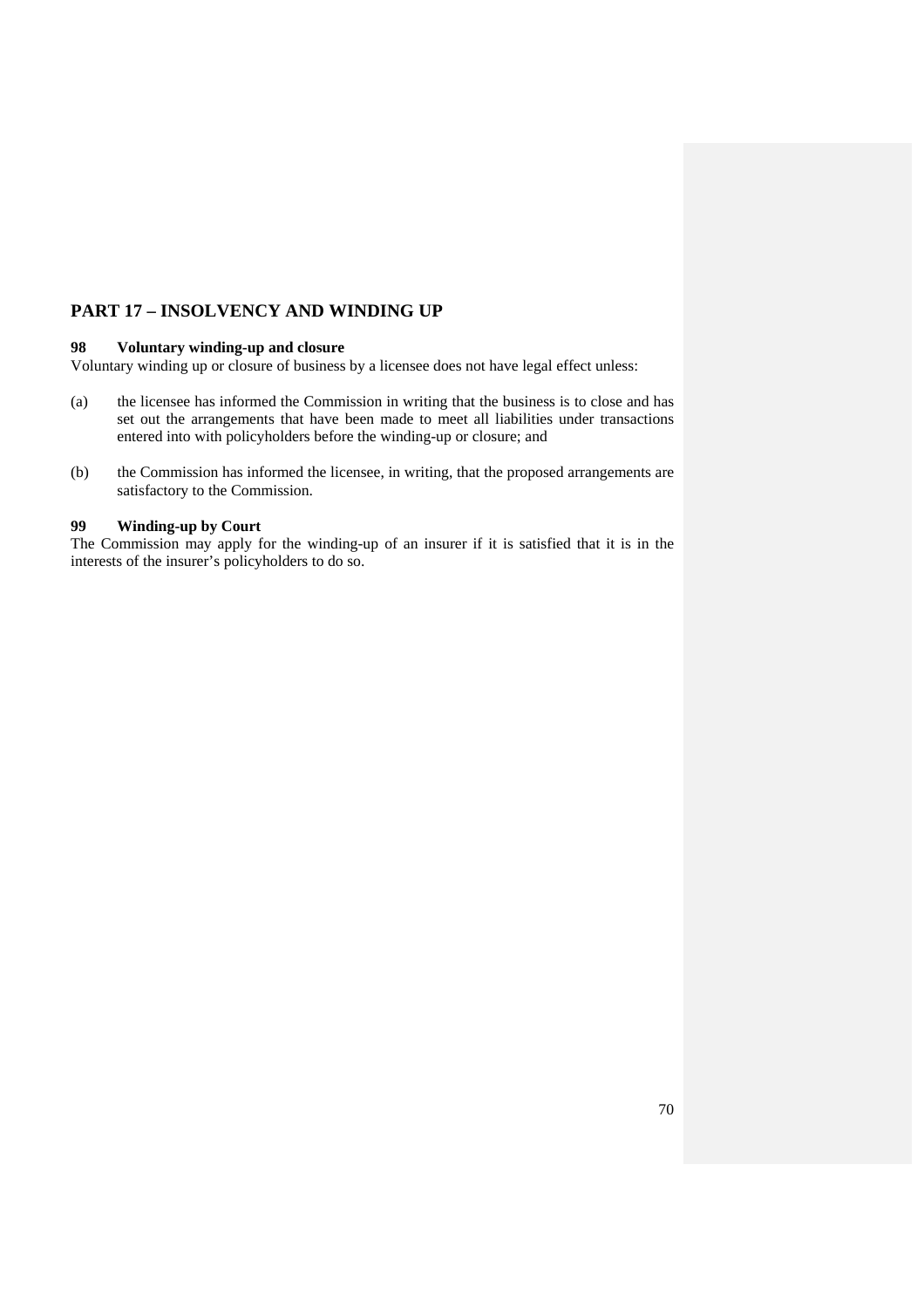# **PART 18 – TRANSITIONAL AND GENERAL PROVISIONS**

#### **100 Existing insurers**

- (1) This Act applies to a person who was authorized under the *Insurance Act [CAP 82]* to carry on life or general insurance or intermediary insurance business immediately before the commencement of this Act.
- (2) The person must, within 6 months after the commencement of this Act, either:
	- (a) apply to the Commission for a licence under this Act; or
	- (b) cease to carry on the insurance business.
- (3) The person is deemed to be licensed under this Act as a life or general insurer or as an insurance intermediary from the commencement of this Act:
	- (a) if the person applies for a licence under this Act until the licence application is decided by the Commission; or
	- (b) if the person does not apply for a licence until the end of 6 months after the commencement of this Act.
- (4) The Commission must make a decision on the licence application within 18 months after the commencement of this Act.
- (5) If the Commission refuses to issue a licence:
	- (a) the Commission must as soon as practicable inform the person in writing of its decision; and
	- (b) the person ceases to hold a licence 28 days after the date the person is notified of the decision; and
	- (c) if the person is an insurer, the insurer must during the next 12 months ensure an orderly run-off of policies.

#### **101 First financial year**

The first financial year of an insurer must not end earlier than six months or later than 18 months after the insurer's licence is issued, unless approved by the Commission.

## **102 Existing insurers to separate life and general insurance business**

(1) An insurer registered under the *Insurance Act [CAP 82]* who was authorised to carry on both life insurance and general insurance business must, within 6 months after the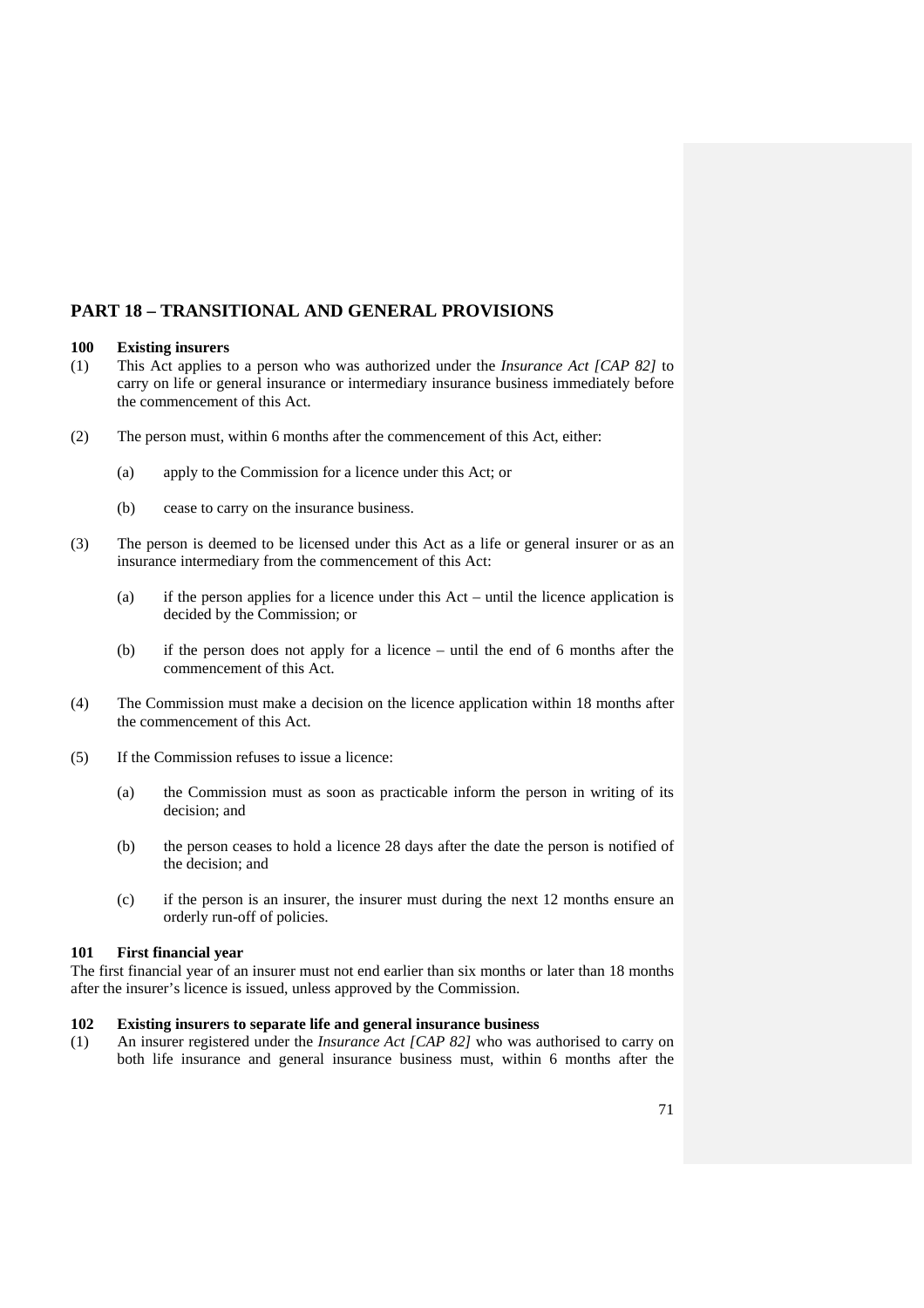commencement of this Act, make arrangements satisfactory to the Commission that have the result that:

- (a) the life insurer ceases to carry on general insurance business; and
- (b) the general insurer ceases to carry on life insurance business.
- (2) The insurer must during the next 12 months:
	- (a) ensure an orderly run-off of policies in the business it no longer carries on; or
	- (b) if approved by the Commission transfer the policies to another licensed insurer.

## **103 Appeals against decisions of the Commission.**

- (1) A person aggrieved by a decision of the Commission may appeal to the Supreme Court.
- (2) An appeal must be made within a period of 28 days after the date of the notice of the Commission's decision.
- (3) The Supreme Court may:
	- (a) set aside the decision of the Commission and if the Supreme Court considers it appropriate to do so, refer the matter back to the Commission with any directions the Supreme Court thinks appropriate; or
	- (b) confirm the decision, in whole or in part.

#### **104 Regulations**

- (1) The Minister may make Regulations, not inconsistent with this Act, prescribing matters:
	- (a) required or permitted by this Act to be prescribed; or
	- (b) necessary or convenient to be prescribed for carrying out or giving effect to this Act.
- (2) Without limiting subsection (1), the Regulations may:
	- (a) limit the amount and the extent to which an insurer may invest in particular kinds of assets, specify how the limit is to be determined and define the kinds of assets to which the limit applies;
	- (b) prohibit an insurer from giving consideration , or limiting the amount of consideration, to a person acting as insurance intermediary;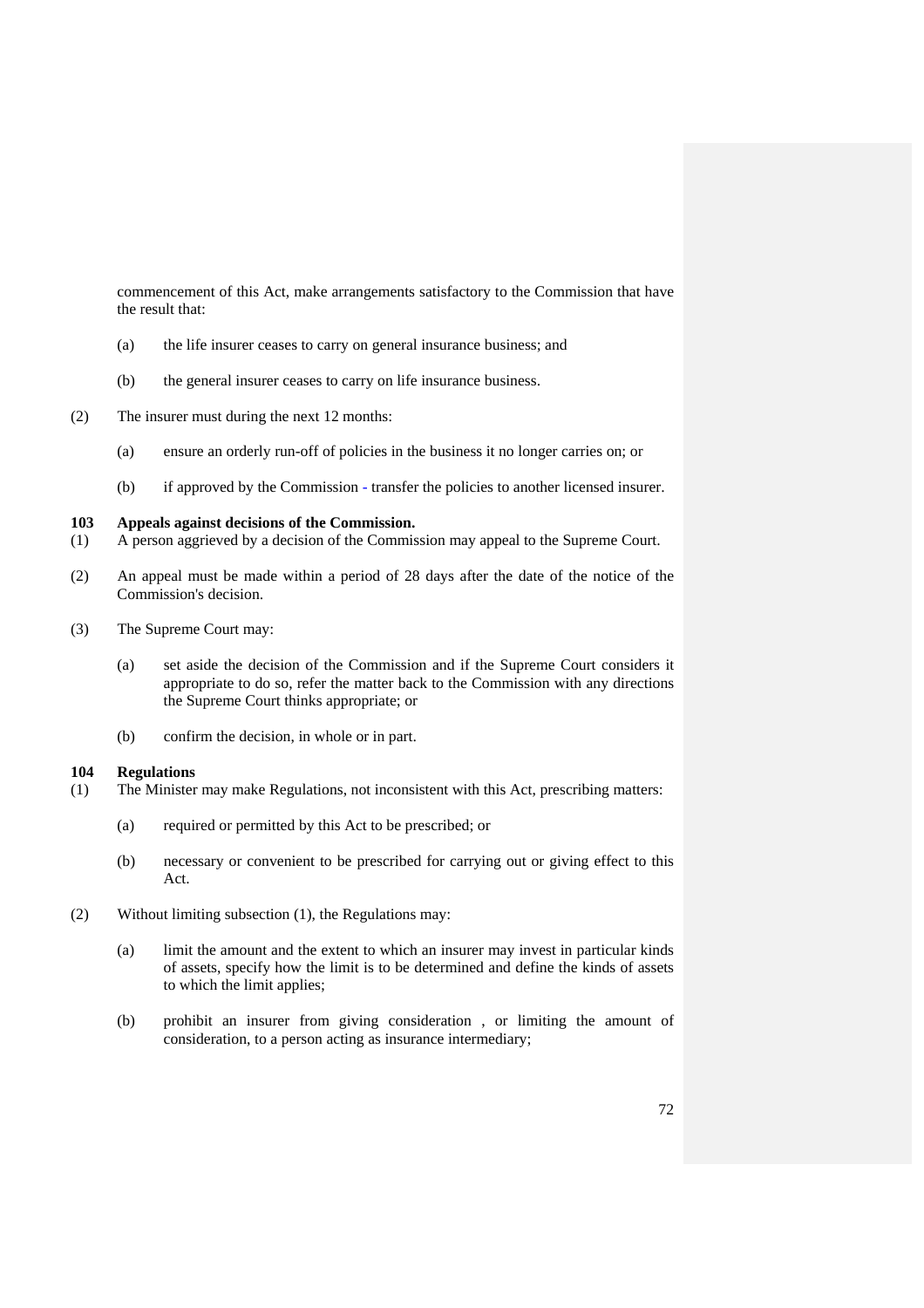- (c) prohibit a person other than an insurer from giving any consideration to an insurance intermediary, or prescribe the circumstances in which the person may give consideration;
- (d) set out the periods within which an insurer must issue policies or amended policies;
- (e) set out the matters an insurer must report to the Commission and when the report must be made;
- (f) set out the solvency method to calculate the values of assets, liabilities and capital adequacy requirement;
- (g) set out the minimum requirements and frequency of the actuary's report to the Commission;
- (h) provide that expressions with a particular meaning must not appear in a policy , and that the expressions are void if they do appear;
- (i) set out the information to be given to a prospective policyholder or policyholder and how the information is to be given, and the consequences if that is not done;
- (j) set out when and how a policyholder may cancel a policy and the legal consequences if he or she does that;
- (k) provide that different arrangements may apply to different kinds of policies;
- (l) make other provisions aiming to ensure that policies are entered into, given effect to and enforced in accordance with sound insurance principles and practice and in the interests of the parties and the public generally;
- (m) provide for penalties, not exceeding a fine of VT 50,000, for failing to comply with the Regulations; and
- (n) prescribe forms to be used under this Act.

## **105 Fees**

- (1) The Minister may determine the fees payable by a licensee who is seeking a decision or the performance of any other act by the Commission under this Act.
- (2) The fees are payable in the manner and at the time determined by the Minister.

## **106 Repeal**

The Insurance Act [CAP 82] is repealed.